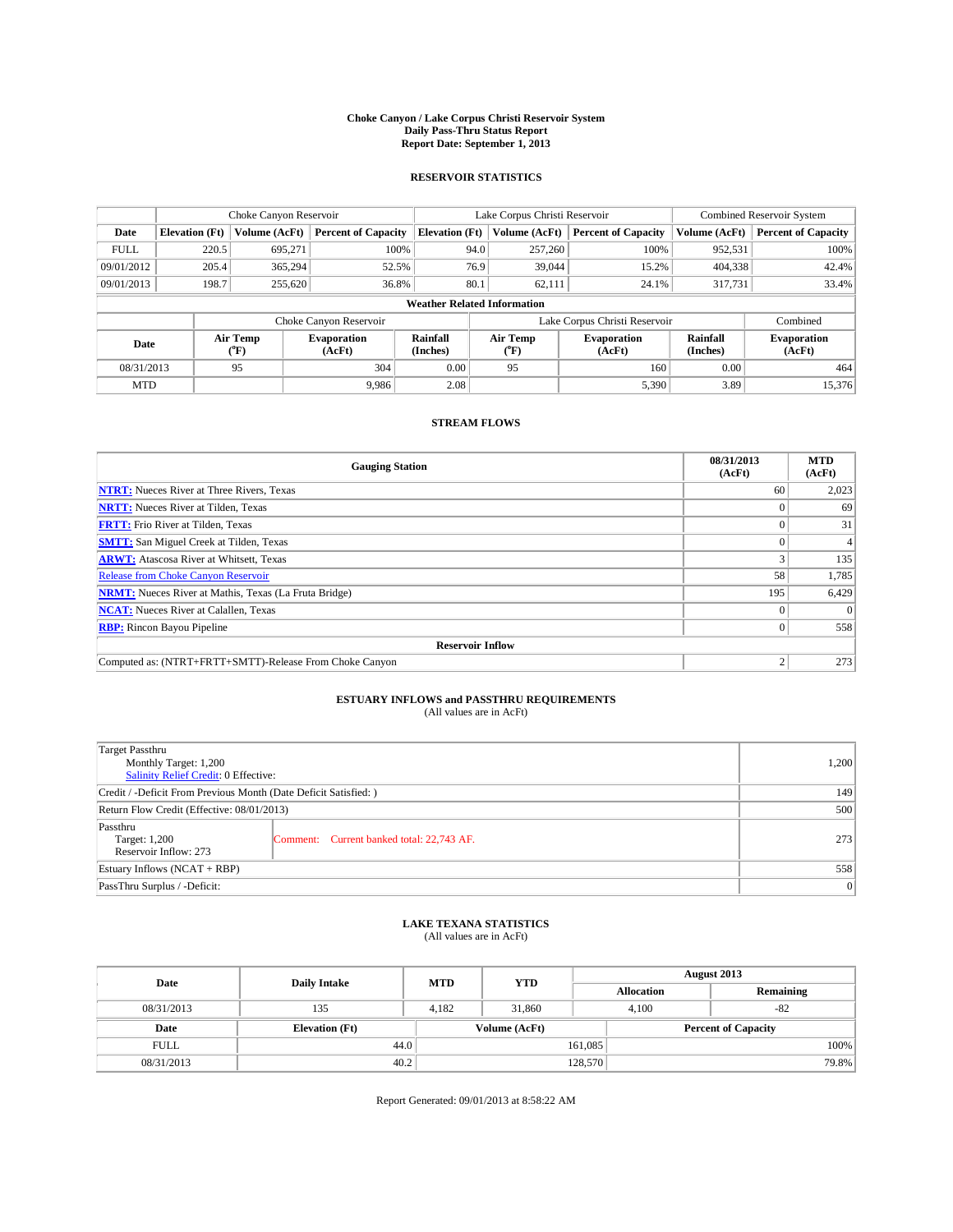### **Choke Canyon / Lake Corpus Christi Reservoir System Daily Pass-Thru Status Report Report Date: September 2, 2013**

### **RESERVOIR STATISTICS**

|             | Choke Canyon Reservoir             |                  |                              |                       | Lake Corpus Christi Reservoir | <b>Combined Reservoir System</b> |               |                              |  |
|-------------|------------------------------------|------------------|------------------------------|-----------------------|-------------------------------|----------------------------------|---------------|------------------------------|--|
| Date        | <b>Elevation</b> (Ft)              | Volume (AcFt)    | <b>Percent of Capacity</b>   | <b>Elevation (Ft)</b> | Volume (AcFt)                 | <b>Percent of Capacity</b>       | Volume (AcFt) | <b>Percent of Capacity</b>   |  |
| <b>FULL</b> | 220.5                              | 695,271          | 100%                         | 94.0                  | 257,260                       | 100%                             | 952,531       | 100%                         |  |
| 09/02/2012  | 205.4                              | 364,578          | 52.4%                        | 76.9                  | 39,044                        | 15.2%                            | 403,622       | 42.4%                        |  |
| 09/02/2013  | 198.6                              | 255,186          | 36.7%                        | 80.1                  | 61.696                        | 24.0%                            | 316,882       | 33.3%                        |  |
|             | <b>Weather Related Information</b> |                  |                              |                       |                               |                                  |               |                              |  |
|             |                                    |                  | Choke Canyon Reservoir       |                       |                               | Lake Corpus Christi Reservoir    |               | Combined                     |  |
| Date        |                                    | Air Temp<br>(°F) | <b>Evaporation</b><br>(AcFt) | Rainfall<br>(Inches)  | Air Temp<br>("F)              | <b>Evaporation</b><br>(AcFt)     |               | <b>Evaporation</b><br>(AcFt) |  |
| 09/01/2013  |                                    | 96               | 312                          |                       | 96                            | 169                              | 0.00          | 481                          |  |
| <b>MTD</b>  |                                    |                  | 312                          | 0.00                  |                               | 169                              | 0.00          | 481                          |  |

### **STREAM FLOWS**

| <b>Gauging Station</b>                                       | 09/01/2013<br>(AcFt) | <b>MTD</b><br>(AcFt) |  |  |  |  |
|--------------------------------------------------------------|----------------------|----------------------|--|--|--|--|
| <b>NTRT:</b> Nueces River at Three Rivers, Texas             | 60                   | 60                   |  |  |  |  |
| <b>NRTT:</b> Nueces River at Tilden, Texas                   |                      | $\Omega$             |  |  |  |  |
| <b>FRTT:</b> Frio River at Tilden, Texas                     |                      | $\overline{0}$       |  |  |  |  |
| <b>SMTT:</b> San Miguel Creek at Tilden, Texas               |                      | $\Omega$             |  |  |  |  |
| <b>ARWT:</b> Atascosa River at Whitsett, Texas               |                      |                      |  |  |  |  |
| <b>Release from Choke Canyon Reservoir</b>                   | 58                   | 58                   |  |  |  |  |
| <b>NRMT:</b> Nueces River at Mathis, Texas (La Fruta Bridge) | 187                  | 187                  |  |  |  |  |
| <b>NCAT:</b> Nueces River at Calallen, Texas                 |                      | $\Omega$             |  |  |  |  |
| <b>RBP:</b> Rincon Bayou Pipeline                            |                      | $\Omega$             |  |  |  |  |
| <b>Reservoir Inflow</b>                                      |                      |                      |  |  |  |  |
| Computed as: (NTRT+FRTT+SMTT)-Release From Choke Canyon      | σ                    |                      |  |  |  |  |

# **ESTUARY INFLOWS and PASSTHRU REQUIREMENTS**<br>(All values are in AcFt)

| Target Passthru<br>Monthly Target: 1,200<br>Salinity Relief Credit: 0 Effective: |                                           |                |  |  |
|----------------------------------------------------------------------------------|-------------------------------------------|----------------|--|--|
| Credit / -Deficit From Previous Month (Date Deficit Satisfied: )                 |                                           |                |  |  |
| Return Flow Credit (Effective: 09/01/2013)                                       |                                           |                |  |  |
| Passthru<br>Target: 1,200<br>Reservoir Inflow: 2                                 | Comment: Current banked total: 22,743 AF. | 2 <sup>1</sup> |  |  |
| Estuary Inflows (NCAT + RBP)                                                     |                                           |                |  |  |
| PassThru Surplus / -Deficit:                                                     | 0                                         |                |  |  |

# **LAKE TEXANA STATISTICS** (All values are in AcFt)

| Date        | <b>Daily Intake</b>   | <b>MTD</b> | <b>YTD</b>    | September 2013 |                            |           |  |
|-------------|-----------------------|------------|---------------|----------------|----------------------------|-----------|--|
|             |                       |            |               |                | <b>Allocation</b>          | Remaining |  |
| 09/01/2013  | 136                   | 136        | 31.996        |                | 4,100<br>3.964             |           |  |
| Date        | <b>Elevation</b> (Ft) |            | Volume (AcFt) |                | <b>Percent of Capacity</b> |           |  |
| <b>FULL</b> | 44.0                  |            |               | 161,085        |                            | 100%      |  |
| 09/01/2013  | 40.2                  |            |               | 128,570        |                            | 79.8%     |  |

Report Generated: 09/02/2013 at 7:57:10 AM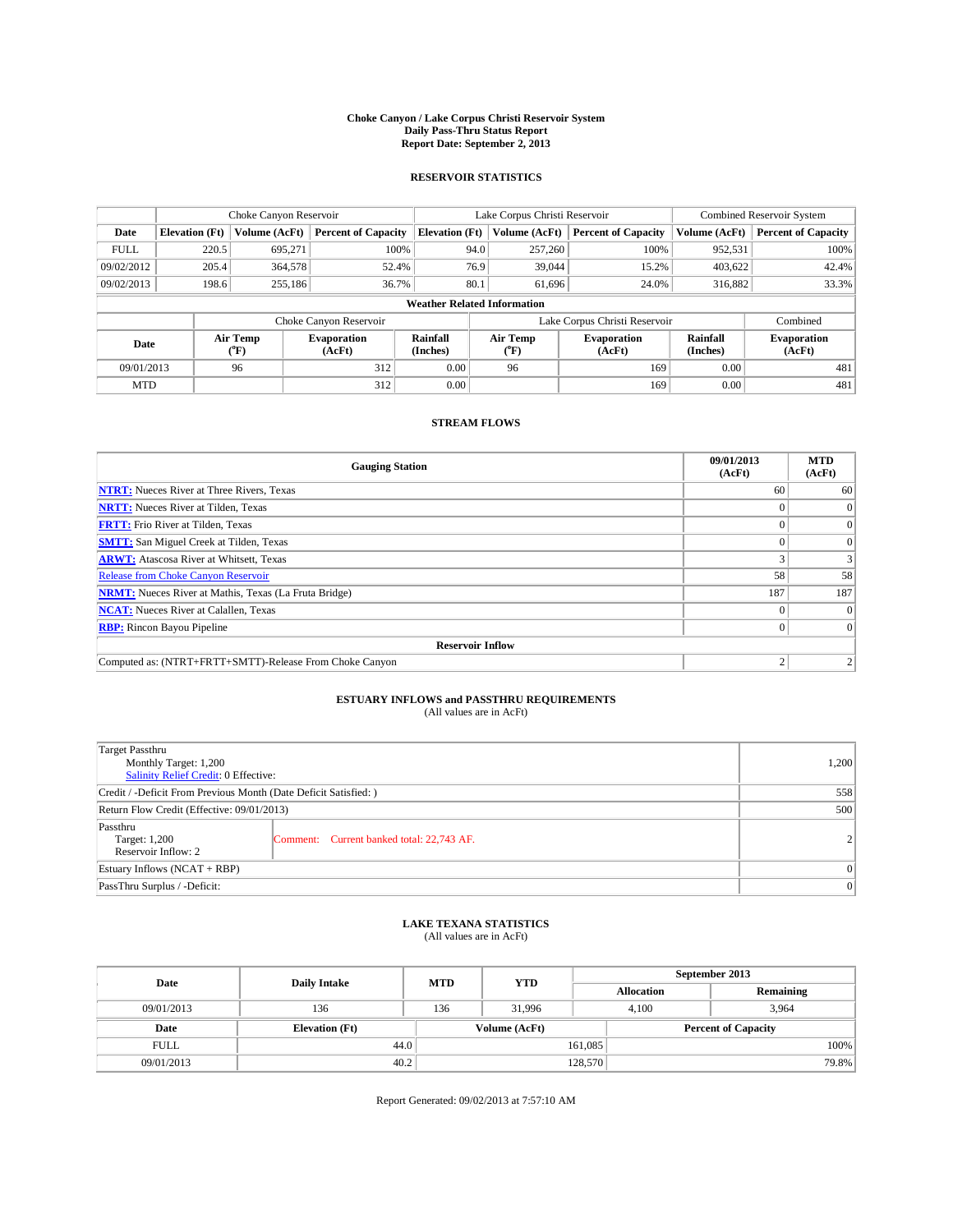### **Choke Canyon / Lake Corpus Christi Reservoir System Daily Pass-Thru Status Report Report Date: September 3, 2013**

### **RESERVOIR STATISTICS**

|              |                                    | Choke Canyon Reservoir |                              |                       | Lake Corpus Christi Reservoir | Combined Reservoir System     |                      |                              |  |
|--------------|------------------------------------|------------------------|------------------------------|-----------------------|-------------------------------|-------------------------------|----------------------|------------------------------|--|
| Date         | <b>Elevation</b> (Ft)              | Volume (AcFt)          | <b>Percent of Capacity</b>   | <b>Elevation (Ft)</b> | Volume (AcFt)                 | <b>Percent of Capacity</b>    | Volume (AcFt)        | <b>Percent of Capacity</b>   |  |
| <b>FULL</b>  | 220.5                              | 695,271                | 100%                         | 94.0                  | 257,260                       | 100%                          | 952,531              | 100%                         |  |
| 09/03/2012   | 205.3                              | 363,152                | 52.2%                        | 76.9                  | 39,044                        | 15.2%                         | 402,196              | 42.2%                        |  |
| 09/03/2013   | 198.6                              | 254,897                | 36.7%                        | 80.0                  | 61.449                        | 23.9%                         | 316,346              | 33.2%                        |  |
|              | <b>Weather Related Information</b> |                        |                              |                       |                               |                               |                      |                              |  |
|              |                                    |                        | Choke Canyon Reservoir       |                       |                               | Lake Corpus Christi Reservoir |                      | Combined                     |  |
| Date<br>(°F) |                                    | Air Temp               | <b>Evaporation</b><br>(AcFt) | Rainfall<br>(Inches)  | Air Temp<br>(°F)              | <b>Evaporation</b><br>(AcFt)  | Rainfall<br>(Inches) | <b>Evaporation</b><br>(AcFt) |  |
| 09/02/2013   |                                    | 97                     | 287                          | 0.00                  | 94                            | 168                           | 0.00                 | 455                          |  |
| <b>MTD</b>   |                                    |                        | 599                          | 0.00                  |                               | 337                           | 0.00                 | 936                          |  |

## **STREAM FLOWS**

| <b>Gauging Station</b>                                       | 09/02/2013<br>(AcFt) | <b>MTD</b><br>(AcFt) |  |  |  |  |
|--------------------------------------------------------------|----------------------|----------------------|--|--|--|--|
| <b>NTRT:</b> Nueces River at Three Rivers, Texas             | 60                   | 119                  |  |  |  |  |
| <b>NRTT:</b> Nueces River at Tilden, Texas                   |                      |                      |  |  |  |  |
| <b>FRTT:</b> Frio River at Tilden, Texas                     |                      | $\overline{0}$       |  |  |  |  |
| <b>SMTT:</b> San Miguel Creek at Tilden, Texas               |                      | $\Omega$             |  |  |  |  |
| <b>ARWT:</b> Atascosa River at Whitsett, Texas               |                      |                      |  |  |  |  |
| <b>Release from Choke Canyon Reservoir</b>                   | 58                   | 115                  |  |  |  |  |
| <b>NRMT:</b> Nueces River at Mathis, Texas (La Fruta Bridge) | 185                  | 371                  |  |  |  |  |
| <b>NCAT:</b> Nueces River at Calallen, Texas                 |                      | $\Omega$             |  |  |  |  |
| <b>RBP:</b> Rincon Bayou Pipeline                            |                      | $\Omega$             |  |  |  |  |
| <b>Reservoir Inflow</b>                                      |                      |                      |  |  |  |  |
| Computed as: (NTRT+FRTT+SMTT)-Release From Choke Canyon      |                      |                      |  |  |  |  |

# **ESTUARY INFLOWS and PASSTHRU REQUIREMENTS**<br>(All values are in AcFt)

| Target Passthru<br>Monthly Target: 1,200<br>Salinity Relief Credit: 0 Effective: | 1,200                                     |                |
|----------------------------------------------------------------------------------|-------------------------------------------|----------------|
| Credit / -Deficit From Previous Month (Date Deficit Satisfied: )                 | 558                                       |                |
| Return Flow Credit (Effective: 09/01/2013)                                       | 500                                       |                |
| Passthru<br>Target: 1,200<br>Reservoir Inflow: 4                                 | Comment: Current banked total: 22,743 AF. | 4 <sup>1</sup> |
| Estuary Inflows (NCAT + RBP)                                                     | $\Omega$                                  |                |
| PassThru Surplus / -Deficit:                                                     | 0                                         |                |

# **LAKE TEXANA STATISTICS** (All values are in AcFt)

| Date        | <b>Daily Intake</b>   | <b>MTD</b> | <b>YTD</b>    | September 2013    |                            |  |  |
|-------------|-----------------------|------------|---------------|-------------------|----------------------------|--|--|
|             |                       |            |               | <b>Allocation</b> | Remaining                  |  |  |
| 09/02/2013  | 136                   | 272        | 32,131        | 4,100             | 3,828                      |  |  |
| Date        | <b>Elevation</b> (Ft) |            | Volume (AcFt) |                   | <b>Percent of Capacity</b> |  |  |
| <b>FULL</b> | 44.0                  |            |               | 161,085           | 100%                       |  |  |
| 09/02/2013  | 40.2                  |            |               | 127,743           | 79.3%                      |  |  |

Report Generated: 09/03/2013 at 8:44:11 AM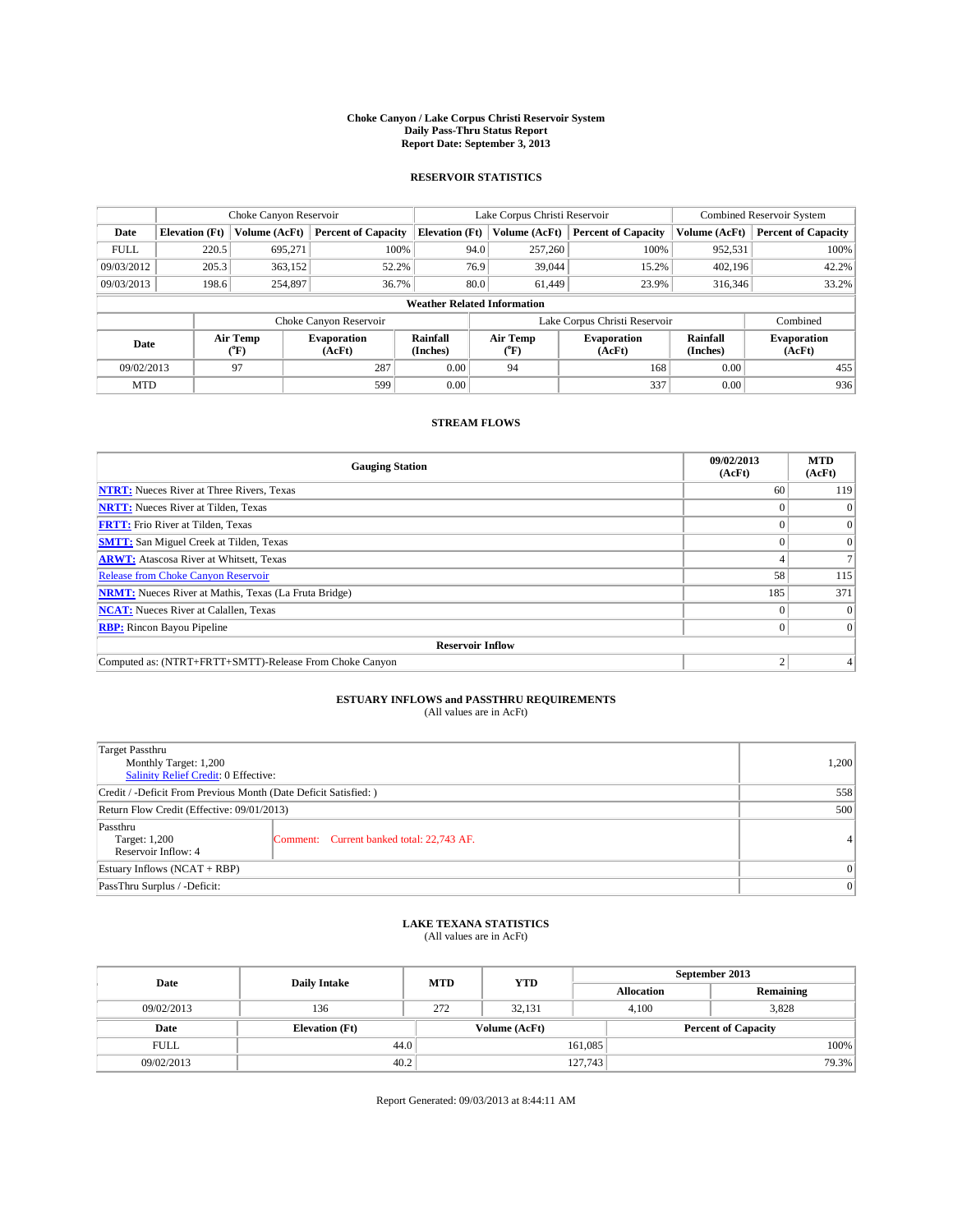### **Choke Canyon / Lake Corpus Christi Reservoir System Daily Pass-Thru Status Report Report Date: September 4, 2013**

### **RESERVOIR STATISTICS**

|             |                                    | Choke Canyon Reservoir |                              |                       | Lake Corpus Christi Reservoir | <b>Combined Reservoir System</b> |                      |                              |  |
|-------------|------------------------------------|------------------------|------------------------------|-----------------------|-------------------------------|----------------------------------|----------------------|------------------------------|--|
| Date        | <b>Elevation</b> (Ft)              | Volume (AcFt)          | <b>Percent of Capacity</b>   | <b>Elevation (Ft)</b> | Volume (AcFt)                 | <b>Percent of Capacity</b>       | Volume (AcFt)        | <b>Percent of Capacity</b>   |  |
| <b>FULL</b> | 220.5                              | 695.271                | 100%                         | 94.0                  | 257,260                       | 100%                             | 952,531              | 100%                         |  |
| 09/04/2012  | 205.3                              | 363,505                | 52.3%                        | 76.9                  | 39,044                        | 15.2%                            | 402,549              | 42.3%                        |  |
| 09/04/2013  | 198.6                              | 254,029                | 36.5%                        | 80.0                  | 61.120                        | 23.8%                            | 315,149              | 33.1%                        |  |
|             | <b>Weather Related Information</b> |                        |                              |                       |                               |                                  |                      |                              |  |
|             |                                    |                        | Choke Canyon Reservoir       |                       | Lake Corpus Christi Reservoir |                                  | Combined             |                              |  |
| Date        |                                    | Air Temp<br>(°F)       | <b>Evaporation</b><br>(AcFt) | Rainfall<br>(Inches)  | Air Temp<br>$(^{o}F)$         | <b>Evaporation</b><br>(AcFt)     | Rainfall<br>(Inches) | <b>Evaporation</b><br>(AcFt) |  |
| 09/03/2013  |                                    | 98                     | 277                          | 0.00                  | 93                            | 139                              | 0.00                 | 416                          |  |
| <b>MTD</b>  |                                    |                        | 876                          | 0.00                  |                               | 476                              | 0.00                 | 1,352                        |  |

## **STREAM FLOWS**

| <b>Gauging Station</b>                                       | 09/03/2013<br>(AcFt) | <b>MTD</b><br>(AcFt) |  |  |  |  |  |
|--------------------------------------------------------------|----------------------|----------------------|--|--|--|--|--|
| <b>NTRT:</b> Nueces River at Three Rivers, Texas             | 60                   | 179                  |  |  |  |  |  |
| <b>NRTT:</b> Nueces River at Tilden, Texas                   |                      |                      |  |  |  |  |  |
| <b>FRTT:</b> Frio River at Tilden, Texas                     |                      | $\overline{0}$       |  |  |  |  |  |
| <b>SMTT:</b> San Miguel Creek at Tilden, Texas               |                      | $\Omega$             |  |  |  |  |  |
| <b>ARWT:</b> Atascosa River at Whitsett, Texas               |                      | 11                   |  |  |  |  |  |
| <b>Release from Choke Canyon Reservoir</b>                   | 58                   | 173                  |  |  |  |  |  |
| <b>NRMT:</b> Nueces River at Mathis, Texas (La Fruta Bridge) | 191                  | 562                  |  |  |  |  |  |
| <b>NCAT:</b> Nueces River at Calallen, Texas                 |                      | $\Omega$             |  |  |  |  |  |
| <b>RBP:</b> Rincon Bayou Pipeline                            |                      | $\Omega$             |  |  |  |  |  |
| <b>Reservoir Inflow</b>                                      |                      |                      |  |  |  |  |  |
| Computed as: (NTRT+FRTT+SMTT)-Release From Choke Canyon      |                      | 6                    |  |  |  |  |  |

# **ESTUARY INFLOWS and PASSTHRU REQUIREMENTS**<br>(All values are in AcFt)

| Target Passthru<br>Monthly Target: 1,200<br>Salinity Relief Credit: 0 Effective: |                                           |   |  |  |
|----------------------------------------------------------------------------------|-------------------------------------------|---|--|--|
| Credit / -Deficit From Previous Month (Date Deficit Satisfied: )                 |                                           |   |  |  |
| Return Flow Credit (Effective: 09/01/2013)                                       |                                           |   |  |  |
| Passthru<br>Target: 1,200<br>Reservoir Inflow: 6                                 | Comment: Current banked total: 22,743 AF. | 6 |  |  |
| Estuary Inflows (NCAT + RBP)                                                     |                                           |   |  |  |
| PassThru Surplus / -Deficit:                                                     | 0                                         |   |  |  |

## **LAKE TEXANA STATISTICS** (All values are in AcFt)

| Date        | <b>Daily Intake</b>   | <b>MTD</b>    | <b>YTD</b> | September 2013    |                            |           |       |
|-------------|-----------------------|---------------|------------|-------------------|----------------------------|-----------|-------|
|             |                       |               |            | <b>Allocation</b> |                            | Remaining |       |
| 09/03/2013  | 136                   | 408           | 32,267     |                   | 3.692<br>4.100             |           |       |
| Date        | <b>Elevation</b> (Ft) | Volume (AcFt) |            |                   | <b>Percent of Capacity</b> |           |       |
| <b>FULL</b> | 44.0                  |               |            | 161,085           |                            |           | 100%  |
| 09/03/2013  | 40.1                  |               |            | 126,098           |                            |           | 78.3% |

Report Generated: 09/04/2013 at 8:26:32 AM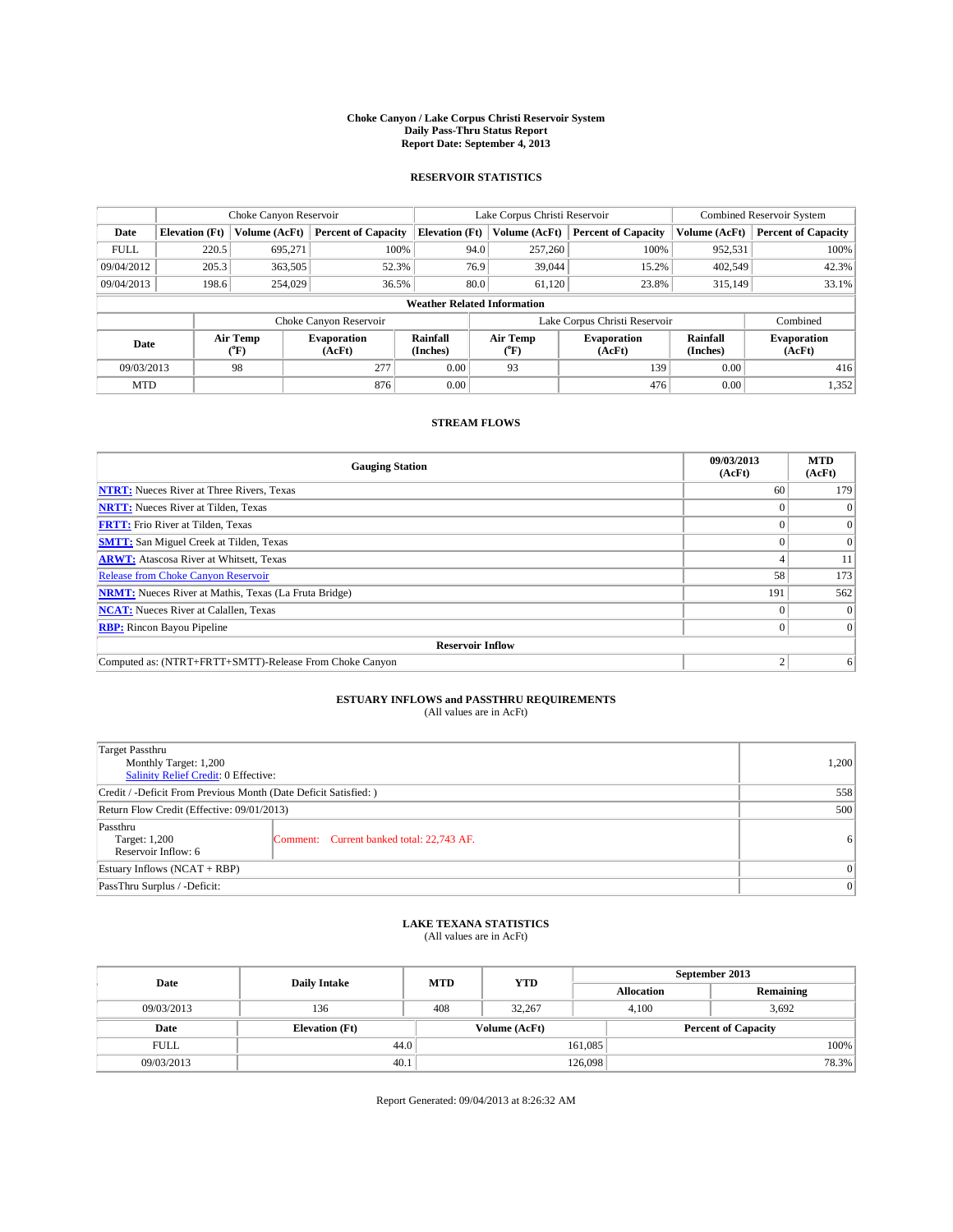### **Choke Canyon / Lake Corpus Christi Reservoir System Daily Pass-Thru Status Report Report Date: September 5, 2013**

### **RESERVOIR STATISTICS**

|             |                       | Choke Canyon Reservoir |                              |                                    | Lake Corpus Christi Reservoir             | <b>Combined Reservoir System</b> |                      |                              |  |
|-------------|-----------------------|------------------------|------------------------------|------------------------------------|-------------------------------------------|----------------------------------|----------------------|------------------------------|--|
| Date        | <b>Elevation</b> (Ft) | Volume (AcFt)          | <b>Percent of Capacity</b>   | <b>Elevation (Ft)</b>              | Volume (AcFt)                             | <b>Percent of Capacity</b>       | Volume (AcFt)        | <b>Percent of Capacity</b>   |  |
| <b>FULL</b> | 220.5                 | 695.271                | 100%                         | 94.0                               | 257,260                                   | 100%                             | 952,531              | 100%                         |  |
| 09/05/2012  | 205.2                 | 362,268                | 52.1%                        | 76.9                               | 38,982                                    | 15.2%                            | 401,250              | 42.1%                        |  |
| 09/05/2013  | 198.5                 | 252,872                | 36.4%                        | 80.0                               | 60,874                                    | 23.7%                            | 313,746              | 32.9%                        |  |
|             |                       |                        |                              | <b>Weather Related Information</b> |                                           |                                  |                      |                              |  |
|             |                       |                        | Choke Canyon Reservoir       |                                    | Lake Corpus Christi Reservoir<br>Combined |                                  |                      |                              |  |
| Date        |                       | Air Temp<br>(°F)       | <b>Evaporation</b><br>(AcFt) | Rainfall<br>(Inches)               | Air Temp<br>$(^{o}F)$                     | <b>Evaporation</b><br>(AcFt)     | Rainfall<br>(Inches) | <b>Evaporation</b><br>(AcFt) |  |
| 09/04/2013  |                       | 98                     | 335                          | 0.00                               | 94                                        | 176                              | 0.00                 | 511                          |  |
| <b>MTD</b>  |                       |                        | 1,211                        | 0.00                               |                                           | 652                              | 0.00                 | 1,863                        |  |

## **STREAM FLOWS**

| <b>Gauging Station</b>                                       | 09/04/2013<br>(AcFt) | <b>MTD</b><br>(AcFt) |  |  |  |  |  |
|--------------------------------------------------------------|----------------------|----------------------|--|--|--|--|--|
| <b>NTRT:</b> Nueces River at Three Rivers, Texas             | 60                   | 238                  |  |  |  |  |  |
| <b>NRTT:</b> Nueces River at Tilden, Texas                   |                      |                      |  |  |  |  |  |
| <b>FRTT:</b> Frio River at Tilden, Texas                     |                      |                      |  |  |  |  |  |
| <b>SMTT:</b> San Miguel Creek at Tilden, Texas               |                      | $\Omega$             |  |  |  |  |  |
| <b>ARWT:</b> Atascosa River at Whitsett, Texas               |                      | 14                   |  |  |  |  |  |
| <b>Release from Choke Canyon Reservoir</b>                   | 58                   | 230                  |  |  |  |  |  |
| <b>NRMT:</b> Nueces River at Mathis, Texas (La Fruta Bridge) | 183                  | 744                  |  |  |  |  |  |
| <b>NCAT:</b> Nueces River at Calallen, Texas                 |                      | $\Omega$             |  |  |  |  |  |
| <b>RBP:</b> Rincon Bayou Pipeline                            |                      | $\Omega$             |  |  |  |  |  |
| <b>Reservoir Inflow</b>                                      |                      |                      |  |  |  |  |  |
| Computed as: (NTRT+FRTT+SMTT)-Release From Choke Canyon      | h                    | 8                    |  |  |  |  |  |

# **ESTUARY INFLOWS and PASSTHRU REQUIREMENTS**<br>(All values are in AcFt)

| Target Passthru<br>Monthly Target: 1,200<br>Salinity Relief Credit: 0 Effective: |                                           |                |  |  |
|----------------------------------------------------------------------------------|-------------------------------------------|----------------|--|--|
| Credit / -Deficit From Previous Month (Date Deficit Satisfied: )                 |                                           |                |  |  |
| Return Flow Credit (Effective: 09/01/2013)                                       |                                           |                |  |  |
| Passthru<br>Target: 1,200<br>Reservoir Inflow: 8                                 | Comment: Current banked total: 22,743 AF. | 8 <sup>1</sup> |  |  |
| Estuary Inflows (NCAT + RBP)                                                     |                                           |                |  |  |
| PassThru Surplus / -Deficit:                                                     | 0                                         |                |  |  |

## **LAKE TEXANA STATISTICS** (All values are in AcFt)

| Date        | <b>Daily Intake</b>   | <b>MTD</b> | <b>YTD</b>    | September 2013    |                |                            |       |  |
|-------------|-----------------------|------------|---------------|-------------------|----------------|----------------------------|-------|--|
|             |                       |            |               | <b>Allocation</b> |                | Remaining                  |       |  |
| 09/04/2013  | 136                   | 544        | 32,403        |                   | 4.100<br>3.556 |                            |       |  |
| Date        | <b>Elevation</b> (Ft) |            | Volume (AcFt) |                   |                | <b>Percent of Capacity</b> |       |  |
| <b>FULL</b> | 44.0                  |            |               | 161,085           |                |                            | 100%  |  |
| 09/04/2013  | 40.0                  |            |               | 126,098           |                |                            | 78.3% |  |

Report Generated: 09/05/2013 at 8:21:07 AM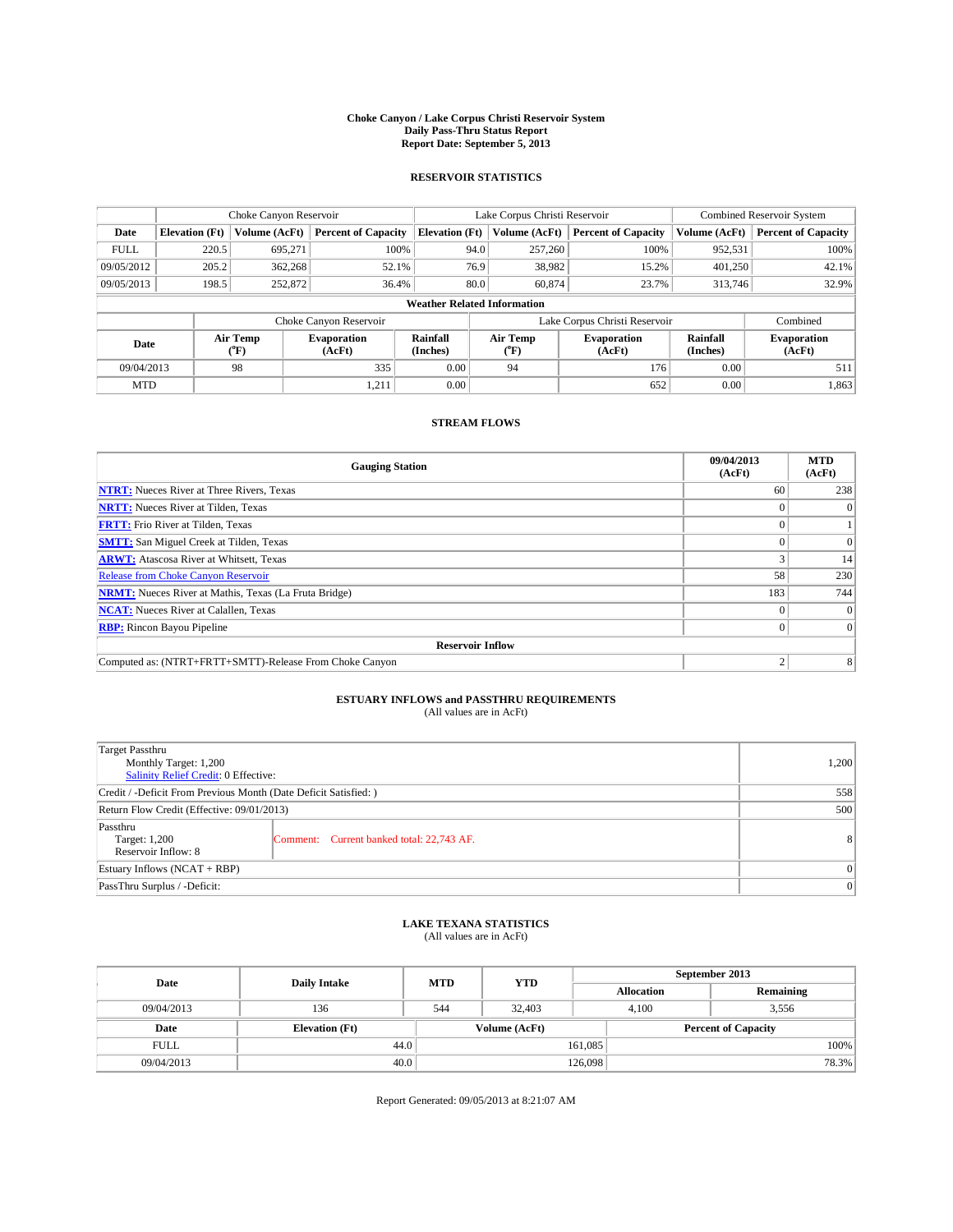### **Choke Canyon / Lake Corpus Christi Reservoir System Daily Pass-Thru Status Report Report Date: September 6, 2013**

### **RESERVOIR STATISTICS**

|             |                       | Choke Canyon Reservoir |                              |                                    | Lake Corpus Christi Reservoir             | <b>Combined Reservoir System</b> |                      |                              |  |
|-------------|-----------------------|------------------------|------------------------------|------------------------------------|-------------------------------------------|----------------------------------|----------------------|------------------------------|--|
| Date        | <b>Elevation</b> (Ft) | Volume (AcFt)          | <b>Percent of Capacity</b>   | <b>Elevation (Ft)</b>              | Volume (AcFt)                             | <b>Percent of Capacity</b>       | Volume (AcFt)        | <b>Percent of Capacity</b>   |  |
| <b>FULL</b> | 220.5                 | 695,271                | 100%                         | 94.0                               | 257,260                                   | 100%                             | 952,531              | 100%                         |  |
| 09/06/2012  | 205.2                 | 361,736                | 52.0%                        | 76.9                               | 39,044                                    | 15.2%                            | 400,780              | 42.1%                        |  |
| 09/06/2013  | 198.5                 | 253,740                | 36.5%                        | 79.9                               | 60.629                                    | 23.6%                            | 314,369              | 33.0%                        |  |
|             |                       |                        |                              | <b>Weather Related Information</b> |                                           |                                  |                      |                              |  |
|             |                       |                        | Choke Canyon Reservoir       |                                    | Lake Corpus Christi Reservoir<br>Combined |                                  |                      |                              |  |
| Date        |                       | Air Temp<br>(°F)       | <b>Evaporation</b><br>(AcFt) | Rainfall<br>(Inches)               | Air Temp<br>$(^{o}F)$                     | <b>Evaporation</b><br>(AcFt)     | Rainfall<br>(Inches) | <b>Evaporation</b><br>(AcFt) |  |
| 09/05/2013  |                       | 94                     | 252                          | 0.06                               | 90                                        | 124                              | 0.45                 | 376                          |  |
| <b>MTD</b>  |                       |                        | 1.463                        | 0.06                               |                                           | 776                              | 0.45                 | 2,239                        |  |

## **STREAM FLOWS**

| <b>Gauging Station</b>                                       | 09/05/2013<br>(AcFt) | <b>MTD</b><br>(AcFt) |  |  |  |  |  |
|--------------------------------------------------------------|----------------------|----------------------|--|--|--|--|--|
| <b>NTRT:</b> Nueces River at Three Rivers, Texas             | 60                   | 298                  |  |  |  |  |  |
| <b>NRTT:</b> Nueces River at Tilden, Texas                   |                      |                      |  |  |  |  |  |
| <b>FRTT:</b> Frio River at Tilden, Texas                     |                      |                      |  |  |  |  |  |
| <b>SMTT:</b> San Miguel Creek at Tilden, Texas               |                      | $\Omega$             |  |  |  |  |  |
| <b>ARWT:</b> Atascosa River at Whitsett, Texas               |                      | 16                   |  |  |  |  |  |
| <b>Release from Choke Canyon Reservoir</b>                   | 58                   | 288                  |  |  |  |  |  |
| <b>NRMT:</b> Nueces River at Mathis, Texas (La Fruta Bridge) | 179                  | 923                  |  |  |  |  |  |
| <b>NCAT:</b> Nueces River at Calallen, Texas                 |                      | $\Omega$             |  |  |  |  |  |
| <b>RBP:</b> Rincon Bayou Pipeline                            |                      | $\Omega$             |  |  |  |  |  |
| <b>Reservoir Inflow</b>                                      |                      |                      |  |  |  |  |  |
| Computed as: (NTRT+FRTT+SMTT)-Release From Choke Canyon      | h                    | 11                   |  |  |  |  |  |

# **ESTUARY INFLOWS and PASSTHRU REQUIREMENTS**<br>(All values are in AcFt)

| Target Passthru<br>Monthly Target: 1,200<br>Salinity Relief Credit: 0 Effective: |                                           |    |  |  |
|----------------------------------------------------------------------------------|-------------------------------------------|----|--|--|
| Credit / -Deficit From Previous Month (Date Deficit Satisfied: )                 | 558                                       |    |  |  |
| Return Flow Credit (Effective: 09/01/2013)                                       |                                           |    |  |  |
| Passthru<br>Target: 1,200<br>Reservoir Inflow: 11                                | Comment: Current banked total: 22,743 AF. | 11 |  |  |
| Estuary Inflows (NCAT + RBP)                                                     |                                           |    |  |  |
| PassThru Surplus / -Deficit:                                                     | 0                                         |    |  |  |

# **LAKE TEXANA STATISTICS** (All values are in AcFt)

| Date        | <b>Daily Intake</b>   | <b>MTD</b>    | <b>YTD</b> | September 2013    |                            |           |       |  |
|-------------|-----------------------|---------------|------------|-------------------|----------------------------|-----------|-------|--|
|             |                       |               |            | <b>Allocation</b> |                            | Remaining |       |  |
| 09/05/2013  | 136                   | 679           | 32.539     |                   | 4.100<br>3.421             |           |       |  |
| Date        | <b>Elevation</b> (Ft) | Volume (AcFt) |            |                   | <b>Percent of Capacity</b> |           |       |  |
| <b>FULL</b> | 44.0                  |               |            | 161,085           |                            |           | 100%  |  |
| 09/05/2013  | 40.0                  |               |            | 126,098           |                            |           | 78.3% |  |

Report Generated: 09/06/2013 at 8:27:13 AM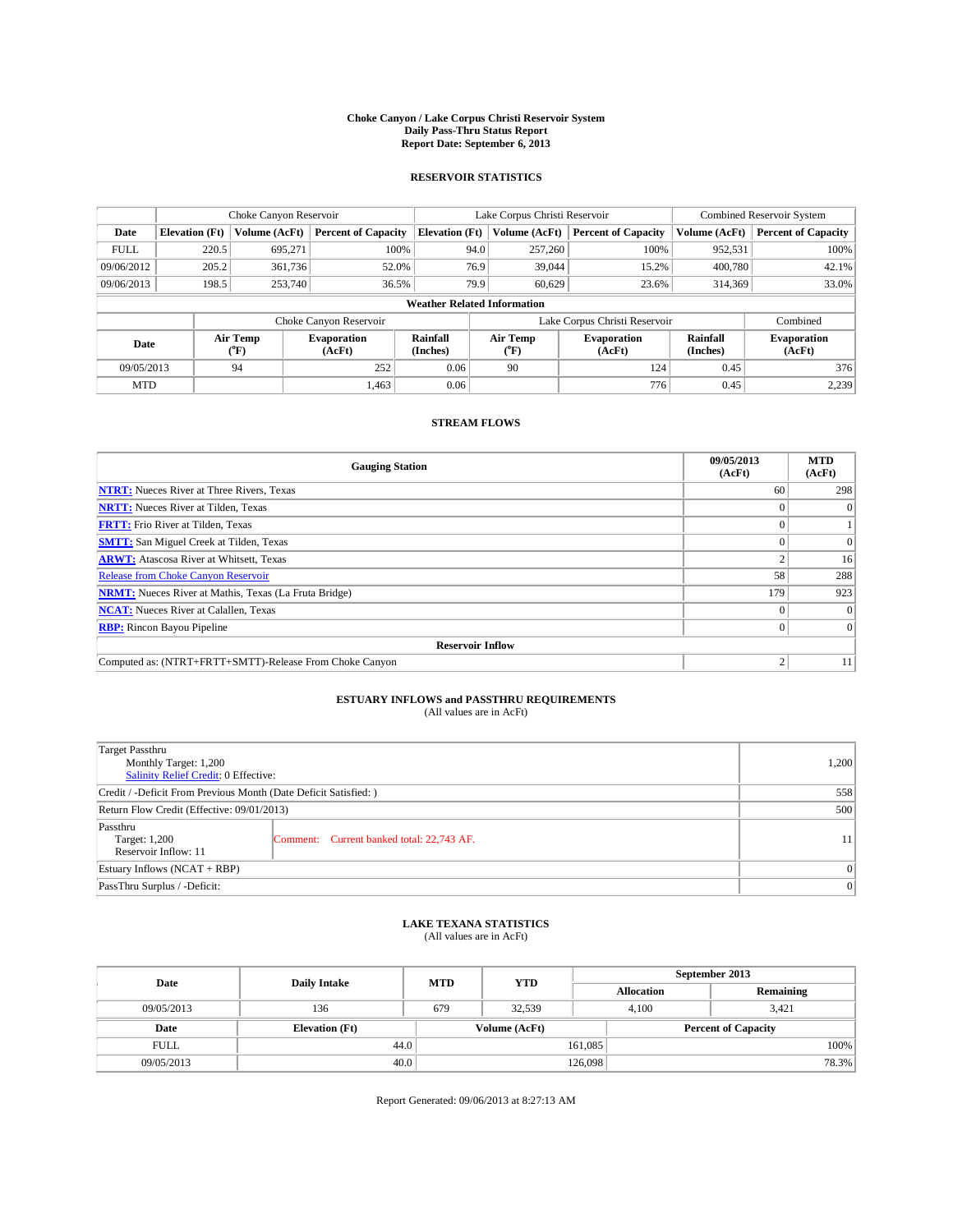### **Choke Canyon / Lake Corpus Christi Reservoir System Daily Pass-Thru Status Report Report Date: September 7, 2013**

### **RESERVOIR STATISTICS**

|             |                       | Choke Canyon Reservoir |                              |                                    | Lake Corpus Christi Reservoir               | <b>Combined Reservoir System</b> |                      |                              |
|-------------|-----------------------|------------------------|------------------------------|------------------------------------|---------------------------------------------|----------------------------------|----------------------|------------------------------|
| Date        | <b>Elevation</b> (Ft) | Volume (AcFt)          | <b>Percent of Capacity</b>   | <b>Elevation (Ft)</b>              | <b>Percent of Capacity</b><br>Volume (AcFt) |                                  | Volume (AcFt)        | <b>Percent of Capacity</b>   |
| <b>FULL</b> | 220.5                 | 695.271                | 100%                         | 94.0                               | 257,260                                     | 100%                             | 952,531              | 100%                         |
| 09/07/2012  | 205.1                 | 359,594                | 51.7%                        | 76.9                               | 39,044                                      | 15.2%                            | 398,638              | 41.9%                        |
| 09/07/2013  | 198.5                 | 253,306                | 36.4%                        | 79.9                               | 60.711                                      | 23.6%                            | 314,017              | 33.0%                        |
|             |                       |                        |                              | <b>Weather Related Information</b> |                                             |                                  |                      |                              |
|             |                       |                        | Choke Canyon Reservoir       |                                    | Lake Corpus Christi Reservoir               | Combined                         |                      |                              |
| Date        |                       | Air Temp<br>(°F)       | <b>Evaporation</b><br>(AcFt) | Rainfall<br>(Inches)               | Air Temp<br>$(^{o}F)$                       | Evaporation<br>(AcFt)            | Rainfall<br>(Inches) | <b>Evaporation</b><br>(AcFt) |
| 09/06/2013  |                       | 96                     | 268                          | 0.00                               | 89                                          | 119                              | 0.45                 | 387                          |
| <b>MTD</b>  |                       |                        | 1,731                        | 0.06                               |                                             | 895                              | 0.90                 | 2,626                        |

## **STREAM FLOWS**

| <b>Gauging Station</b>                                       | 09/06/2013<br>(AcFt) | <b>MTD</b><br>(AcFt) |  |  |  |  |
|--------------------------------------------------------------|----------------------|----------------------|--|--|--|--|
| <b>NTRT:</b> Nueces River at Three Rivers, Texas             | 58                   | 355                  |  |  |  |  |
| <b>NRTT:</b> Nueces River at Tilden, Texas                   |                      |                      |  |  |  |  |
| <b>FRTT:</b> Frio River at Tilden, Texas                     |                      |                      |  |  |  |  |
| <b>SMTT:</b> San Miguel Creek at Tilden, Texas               |                      | $\Omega$             |  |  |  |  |
| <b>ARWT:</b> Atascosa River at Whitsett, Texas               |                      | 18                   |  |  |  |  |
| <b>Release from Choke Canyon Reservoir</b>                   | 58                   | 345                  |  |  |  |  |
| <b>NRMT:</b> Nueces River at Mathis, Texas (La Fruta Bridge) | 171                  | 1,094                |  |  |  |  |
| <b>NCAT:</b> Nueces River at Calallen, Texas                 |                      | $\Omega$             |  |  |  |  |
| <b>RBP:</b> Rincon Bayou Pipeline                            | 67                   | 67                   |  |  |  |  |
| <b>Reservoir Inflow</b>                                      |                      |                      |  |  |  |  |
| Computed as: (NTRT+FRTT+SMTT)-Release From Choke Canyon      | 0                    | 11                   |  |  |  |  |

# **ESTUARY INFLOWS and PASSTHRU REQUIREMENTS**<br>(All values are in AcFt)

| Target Passthru                                                  |       |  |  |  |
|------------------------------------------------------------------|-------|--|--|--|
| Monthly Target: 1,200                                            | 1,200 |  |  |  |
| Salinity Relief Credit: 0 Effective:                             |       |  |  |  |
| Credit / -Deficit From Previous Month (Date Deficit Satisfied: ) | 558   |  |  |  |
| Return Flow Credit (Effective: 09/01/2013)                       | 500   |  |  |  |
| Passthru                                                         |       |  |  |  |
| Target: 1,200<br>Comment: Current banked total: 22,743 AF.       | 11    |  |  |  |
| Reservoir Inflow: 11                                             |       |  |  |  |
| Estuary Inflows (NCAT + RBP)                                     | 67    |  |  |  |
| PassThru Surplus / -Deficit:                                     | 0     |  |  |  |

# **LAKE TEXANA STATISTICS** (All values are in AcFt)

| Date        | <b>Daily Intake</b>   | <b>MTD</b> | <b>YTD</b>    | September 2013    |                            |           |  |
|-------------|-----------------------|------------|---------------|-------------------|----------------------------|-----------|--|
|             |                       |            |               | <b>Allocation</b> |                            | Remaining |  |
| 09/06/2013  | 135                   | 815        | 32,674        | 4.100             |                            | 3.285     |  |
| Date        | <b>Elevation</b> (Ft) |            | Volume (AcFt) |                   | <b>Percent of Capacity</b> |           |  |
| <b>FULL</b> | 44.0                  |            |               | 161,085           |                            | 100%      |  |
| 09/06/2013  | 40.0                  |            |               | 126,098           |                            | 78.3%     |  |

Report Generated: 09/07/2013 at 9:22:57 AM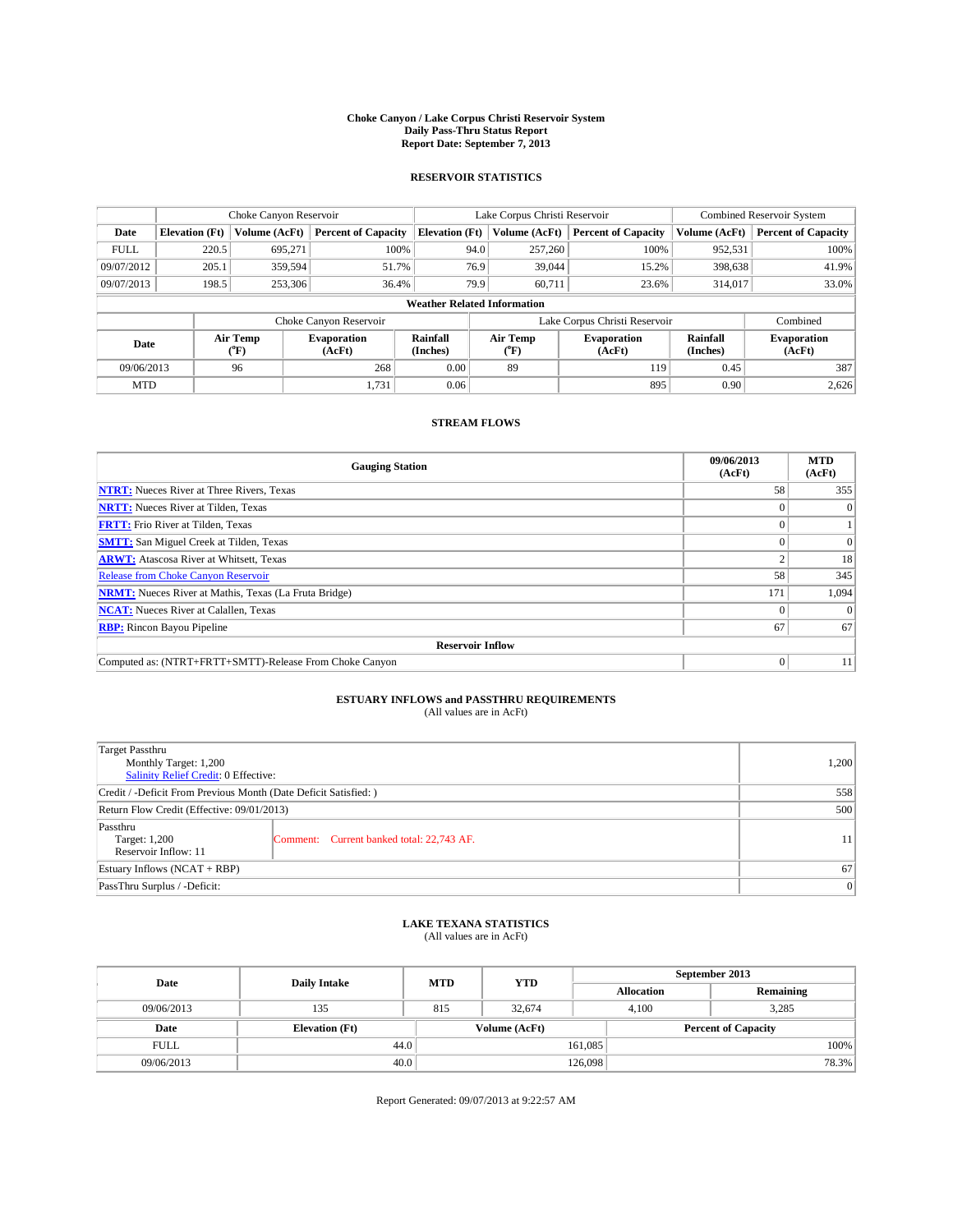### **Choke Canyon / Lake Corpus Christi Reservoir System Daily Pass-Thru Status Report Report Date: September 8, 2013**

### **RESERVOIR STATISTICS**

|             |                       | Choke Canyon Reservoir |                              |                                    | Lake Corpus Christi Reservoir | <b>Combined Reservoir System</b> |                      |                              |
|-------------|-----------------------|------------------------|------------------------------|------------------------------------|-------------------------------|----------------------------------|----------------------|------------------------------|
| Date        | <b>Elevation</b> (Ft) | Volume (AcFt)          | <b>Percent of Capacity</b>   | <b>Elevation (Ft)</b>              | Volume (AcFt)                 | <b>Percent of Capacity</b>       | Volume (AcFt)        | <b>Percent of Capacity</b>   |
| <b>FULL</b> | 220.5                 | 695,271                | 100%                         | 94.0                               | 257,260                       | 100%                             | 952,531              | 100%                         |
| 09/08/2012  | 205.0                 | 358,533                | 51.6%                        | 76.9                               | 39,044                        | 15.2%                            | 397,577              | 41.7%                        |
| 09/08/2013  | 198.5                 | 253,161                | 36.4%                        | 80.1                               | 61.614                        | 24.0%                            | 314,775              | 33.0%                        |
|             |                       |                        |                              | <b>Weather Related Information</b> |                               |                                  |                      |                              |
|             |                       |                        | Choke Canyon Reservoir       |                                    | Lake Corpus Christi Reservoir |                                  | Combined             |                              |
| Date        |                       | Air Temp<br>(°F)       | <b>Evaporation</b><br>(AcFt) | Rainfall<br>(Inches)               | Air Temp<br>(°F)              | <b>Evaporation</b><br>(AcFt)     | Rainfall<br>(Inches) | <b>Evaporation</b><br>(AcFt) |
| 09/07/2013  |                       | 92                     | 226                          | 0.09                               | 86                            | 144                              | 1.10                 | 370                          |
| <b>MTD</b>  |                       |                        | 1.957                        | 0.15                               |                               | 1,039                            | 2.00                 | 2.996                        |

## **STREAM FLOWS**

| <b>Gauging Station</b>                                       | 09/07/2013<br>(AcFt) | <b>MTD</b><br>(AcFt) |  |  |  |  |
|--------------------------------------------------------------|----------------------|----------------------|--|--|--|--|
| <b>NTRT:</b> Nueces River at Three Rivers, Texas             | 58                   | 413                  |  |  |  |  |
| <b>NRTT:</b> Nueces River at Tilden, Texas                   |                      |                      |  |  |  |  |
| <b>FRTT:</b> Frio River at Tilden, Texas                     |                      |                      |  |  |  |  |
| <b>SMTT:</b> San Miguel Creek at Tilden, Texas               |                      | $\Omega$             |  |  |  |  |
| <b>ARWT:</b> Atascosa River at Whitsett, Texas               |                      | 19                   |  |  |  |  |
| <b>Release from Choke Canyon Reservoir</b>                   | 58                   | 403                  |  |  |  |  |
| <b>NRMT:</b> Nueces River at Mathis, Texas (La Fruta Bridge) | 171                  | 1,264                |  |  |  |  |
| <b>NCAT:</b> Nueces River at Calallen, Texas                 |                      | $\Omega$             |  |  |  |  |
| <b>RBP:</b> Rincon Bayou Pipeline                            | 21                   | 88                   |  |  |  |  |
| <b>Reservoir Inflow</b>                                      |                      |                      |  |  |  |  |
| Computed as: (NTRT+FRTT+SMTT)-Release From Choke Canyon      | $\Omega$             | 11                   |  |  |  |  |

# **ESTUARY INFLOWS and PASSTHRU REQUIREMENTS**<br>(All values are in AcFt)

| Target Passthru<br>Monthly Target: 1,200                         |                                           |    |  |  |
|------------------------------------------------------------------|-------------------------------------------|----|--|--|
| Salinity Relief Credit: 0 Effective:                             |                                           |    |  |  |
| Credit / -Deficit From Previous Month (Date Deficit Satisfied: ) |                                           |    |  |  |
| Return Flow Credit (Effective: 09/01/2013)                       |                                           |    |  |  |
| Passthru<br>Target: 1,200<br>Reservoir Inflow: 11                | Comment: Current banked total: 22,743 AF. | 11 |  |  |
| Estuary Inflows (NCAT + RBP)                                     |                                           |    |  |  |
| PassThru Surplus / -Deficit:                                     | 0                                         |    |  |  |

# **LAKE TEXANA STATISTICS** (All values are in AcFt)

| Date        | <b>Daily Intake</b>   | <b>MTD</b> | <b>YTD</b>    | September 2013    |                            |           |       |
|-------------|-----------------------|------------|---------------|-------------------|----------------------------|-----------|-------|
|             |                       |            |               | <b>Allocation</b> |                            | Remaining |       |
| 09/07/2013  | 135                   | 950        | 32,810        |                   | 3.150<br>4.100             |           |       |
| Date        | <b>Elevation</b> (Ft) |            | Volume (AcFt) |                   | <b>Percent of Capacity</b> |           |       |
| <b>FULL</b> | 44.0                  |            |               | 161,085           |                            |           | 100%  |
| 09/07/2013  | 39.9                  |            |               | 125,280           |                            |           | 77.8% |

Report Generated: 09/08/2013 at 8:17:06 AM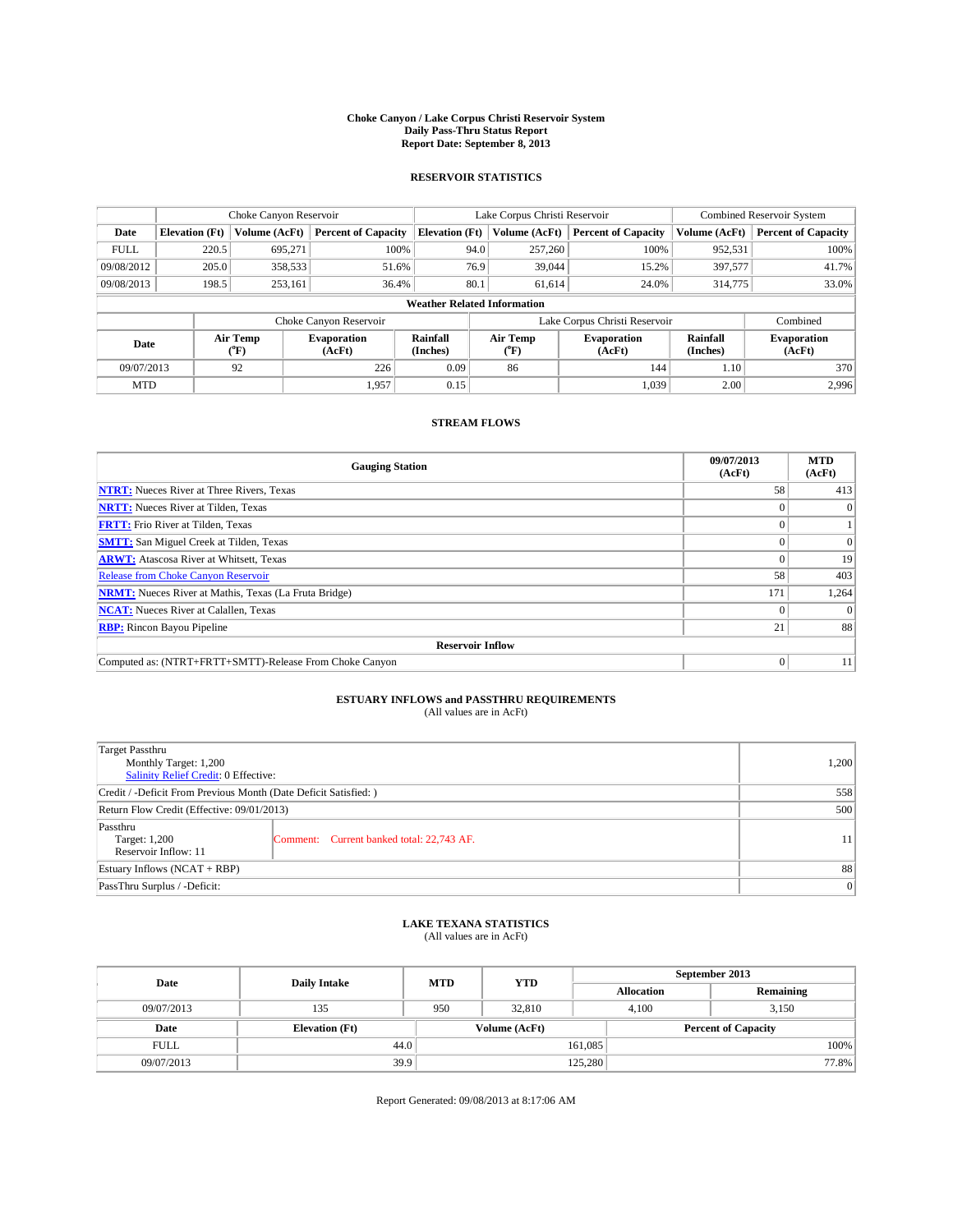### **Choke Canyon / Lake Corpus Christi Reservoir System Daily Pass-Thru Status Report Report Date: September 9, 2013**

### **RESERVOIR STATISTICS**

|             |                       | Choke Canyon Reservoir |                              |                                    | Lake Corpus Christi Reservoir | <b>Combined Reservoir System</b> |                      |                              |
|-------------|-----------------------|------------------------|------------------------------|------------------------------------|-------------------------------|----------------------------------|----------------------|------------------------------|
| Date        | <b>Elevation</b> (Ft) | Volume (AcFt)          | <b>Percent of Capacity</b>   | <b>Elevation (Ft)</b>              | Volume (AcFt)                 | <b>Percent of Capacity</b>       | Volume (AcFt)        | <b>Percent of Capacity</b>   |
| <b>FULL</b> | 220.5                 | 695,271                | 100%                         | 94.0                               | 257,260                       | 100%                             | 952,531              | 100%                         |
| 09/09/2012  | 205.0                 | 357,296                | 51.4%                        | 77.0                               | 39,232                        | 15.2%                            | 396,528              | 41.6%                        |
| 09/09/2013  | 198.5                 | 253,306                | 36.4%                        | 80.1                               | 61.779                        | 24.0%                            | 315,085              | 33.1%                        |
|             |                       |                        |                              | <b>Weather Related Information</b> |                               |                                  |                      |                              |
|             |                       |                        | Choke Canyon Reservoir       |                                    | Lake Corpus Christi Reservoir |                                  | Combined             |                              |
| Date        |                       | Air Temp<br>(°F)       | <b>Evaporation</b><br>(AcFt) | Rainfall<br>(Inches)               | Air Temp<br>(°F)              | <b>Evaporation</b><br>(AcFt)     | Rainfall<br>(Inches) | <b>Evaporation</b><br>(AcFt) |
| 09/08/2013  |                       | 92                     | 168                          | 0.56                               | 85                            | 116                              | 1.52                 | 284                          |
| <b>MTD</b>  |                       |                        | 2,125                        | 0.71                               |                               | 1,155                            | 3.52                 | 3,280                        |

## **STREAM FLOWS**

| <b>Gauging Station</b>                                       | 09/08/2013<br>(AcFt) | <b>MTD</b><br>(AcFt) |  |  |  |  |
|--------------------------------------------------------------|----------------------|----------------------|--|--|--|--|
| <b>NTRT:</b> Nueces River at Three Rivers, Texas             | 62                   | 474                  |  |  |  |  |
| <b>NRTT:</b> Nueces River at Tilden, Texas                   |                      | $\theta$             |  |  |  |  |
| <b>FRTT:</b> Frio River at Tilden, Texas                     |                      |                      |  |  |  |  |
| <b>SMTT:</b> San Miguel Creek at Tilden, Texas               | 26                   | 26                   |  |  |  |  |
| <b>ARWT:</b> Atascosa River at Whitsett, Texas               |                      | 19                   |  |  |  |  |
| <b>Release from Choke Canyon Reservoir</b>                   | 58                   | 461                  |  |  |  |  |
| <b>NRMT:</b> Nueces River at Mathis, Texas (La Fruta Bridge) | 159                  | 1,423                |  |  |  |  |
| <b>NCAT:</b> Nueces River at Calallen, Texas                 |                      | $\Omega$             |  |  |  |  |
| <b>RBP:</b> Rincon Bayou Pipeline                            | 80                   | 169                  |  |  |  |  |
| <b>Reservoir Inflow</b>                                      |                      |                      |  |  |  |  |
| Computed as: (NTRT+FRTT+SMTT)-Release From Choke Canyon      | 30                   | 41                   |  |  |  |  |

# **ESTUARY INFLOWS and PASSTHRU REQUIREMENTS**<br>(All values are in AcFt)

| Target Passthru                                                  |                                           |    |  |  |
|------------------------------------------------------------------|-------------------------------------------|----|--|--|
| Monthly Target: 1,200                                            | 1,200                                     |    |  |  |
| Salinity Relief Credit: 0 Effective:                             |                                           |    |  |  |
| Credit / -Deficit From Previous Month (Date Deficit Satisfied: ) | 558                                       |    |  |  |
| Return Flow Credit (Effective: 09/01/2013)                       | 500                                       |    |  |  |
| Passthru                                                         |                                           |    |  |  |
| Target: 1,200                                                    | Comment: Current banked total: 22,743 AF. | 41 |  |  |
| Reservoir Inflow: 41                                             |                                           |    |  |  |
| Estuary Inflows (NCAT + RBP)                                     | 169                                       |    |  |  |
| PassThru Surplus / -Deficit:                                     | 0                                         |    |  |  |

# **LAKE TEXANA STATISTICS** (All values are in AcFt)

| Date        | <b>Daily Intake</b>   | <b>MTD</b> | <b>YTD</b>    | September 2013    |                            |           |  |
|-------------|-----------------------|------------|---------------|-------------------|----------------------------|-----------|--|
|             |                       |            |               | <b>Allocation</b> |                            | Remaining |  |
| 09/08/2013  | 135                   | 1,085      | 32.945        |                   | 3,015<br>4,100             |           |  |
| Date        | <b>Elevation</b> (Ft) |            | Volume (AcFt) |                   | <b>Percent of Capacity</b> |           |  |
| <b>FULL</b> | 44.0                  |            |               | 161,085           |                            | 100%      |  |
| 09/08/2013  | 39.9                  |            |               | 125,280           |                            | 77.8%     |  |

Report Generated: 09/09/2013 at 1:46:39 PM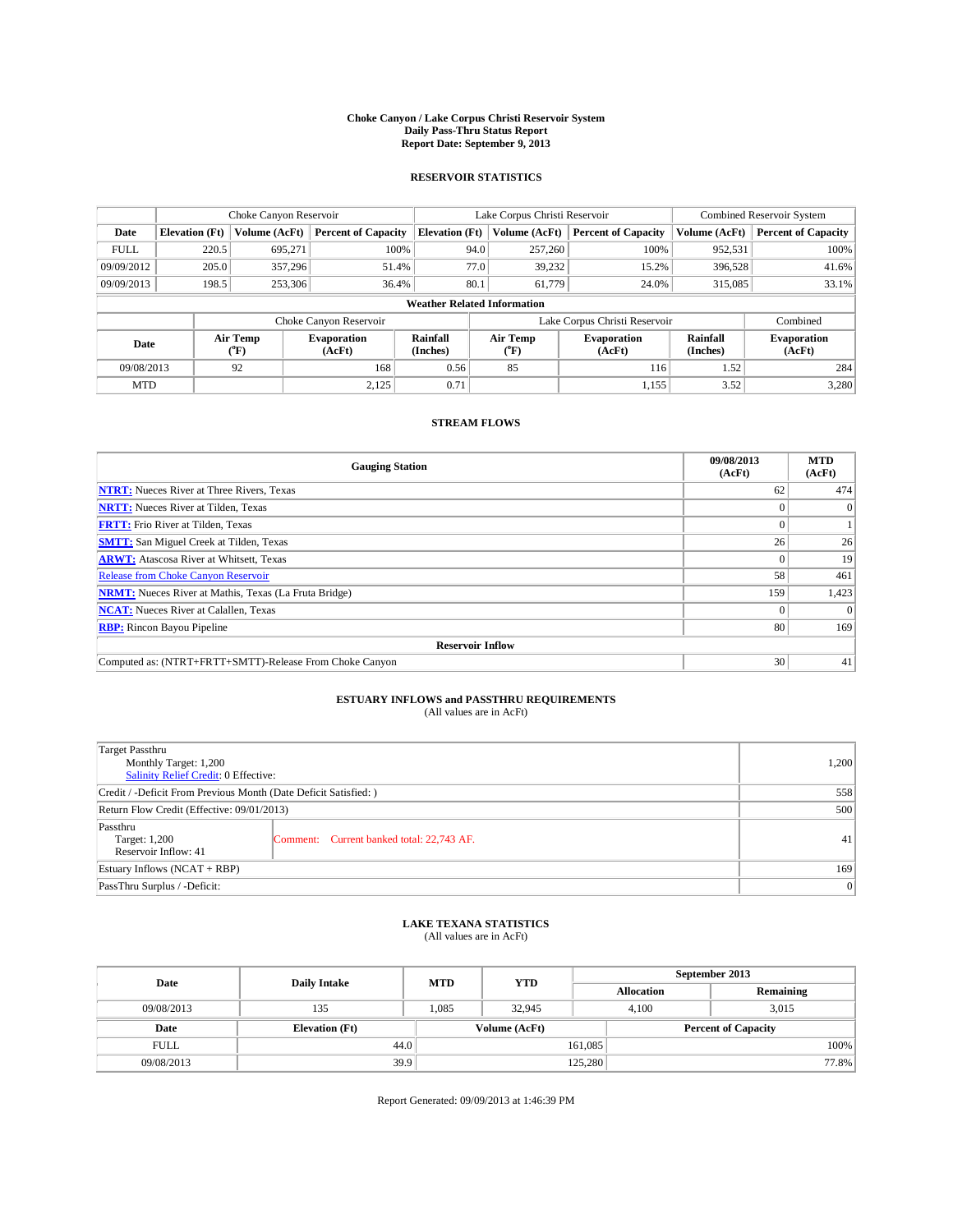### **Choke Canyon / Lake Corpus Christi Reservoir System Daily Pass-Thru Status Report Report Date: September 10, 2013**

### **RESERVOIR STATISTICS**

|             |                       | Choke Canyon Reservoir |                              |                                    | Lake Corpus Christi Reservoir             | <b>Combined Reservoir System</b> |                      |                              |  |
|-------------|-----------------------|------------------------|------------------------------|------------------------------------|-------------------------------------------|----------------------------------|----------------------|------------------------------|--|
| Date        | <b>Elevation</b> (Ft) | Volume (AcFt)          | <b>Percent of Capacity</b>   | <b>Elevation (Ft)</b>              | Volume (AcFt)                             | <b>Percent of Capacity</b>       | Volume (AcFt)        | <b>Percent of Capacity</b>   |  |
| <b>FULL</b> | 220.5                 | 695,271                | 100%                         | 94.0                               | 257,260                                   | 100%                             | 952,531              | 100%                         |  |
| 09/10/2012  | 204.9                 | 356,766                | 51.3%                        | 77.0                               | 39,232                                    | 15.2%                            | 395,998              | 41.6%                        |  |
| 09/10/2013  | 198.5                 | 252,872                | 36.4%                        | 80.1                               | 61.696                                    | 24.0%                            | 314,568              | 33.0%                        |  |
|             |                       |                        |                              | <b>Weather Related Information</b> |                                           |                                  |                      |                              |  |
|             |                       |                        | Choke Canyon Reservoir       |                                    | Lake Corpus Christi Reservoir<br>Combined |                                  |                      |                              |  |
| Date        |                       | Air Temp<br>(°F)       | <b>Evaporation</b><br>(AcFt) | Rainfall<br>(Inches)               | Air Temp<br>("F)                          | <b>Evaporation</b><br>(AcFt)     | Rainfall<br>(Inches) | <b>Evaporation</b><br>(AcFt) |  |
| 09/09/2013  |                       | 92                     | 193                          | 0.00                               | 87                                        | 221                              | 1.20                 | 414                          |  |
| <b>MTD</b>  |                       |                        | 2,318                        | 0.71                               |                                           | 1,376                            | 4.72                 | 3,694                        |  |

## **STREAM FLOWS**

| <b>Gauging Station</b>                                       | 09/09/2013<br>(AcFt) | <b>MTD</b><br>(AcFt) |
|--------------------------------------------------------------|----------------------|----------------------|
| <b>NTRT:</b> Nueces River at Three Rivers, Texas             | 62                   | 536                  |
| <b>NRTT:</b> Nueces River at Tilden, Texas                   |                      | $\theta$             |
| <b>FRTT:</b> Frio River at Tilden, Texas                     |                      |                      |
| <b>SMTT:</b> San Miguel Creek at Tilden, Texas               | 13                   | 38                   |
| <b>ARWT:</b> Atascosa River at Whitsett, Texas               |                      | 24                   |
| <b>Release from Choke Canyon Reservoir</b>                   | 58                   | 518                  |
| <b>NRMT:</b> Nueces River at Mathis, Texas (La Fruta Bridge) | 153                  | 1,576                |
| <b>NCAT:</b> Nueces River at Calallen, Texas                 |                      | $\Omega$             |
| <b>RBP:</b> Rincon Bayou Pipeline                            | 0                    | 169                  |
| <b>Reservoir Inflow</b>                                      |                      |                      |
| Computed as: (NTRT+FRTT+SMTT)-Release From Choke Canyon      | 17                   | 58                   |

# **ESTUARY INFLOWS and PASSTHRU REQUIREMENTS**<br>(All values are in AcFt)

| <b>Target Passthru</b><br>Monthly Target: 1,200<br>Salinity Relief Credit: 0 Effective: |                                           |    |  |  |
|-----------------------------------------------------------------------------------------|-------------------------------------------|----|--|--|
| Credit / -Deficit From Previous Month (Date Deficit Satisfied: )                        |                                           |    |  |  |
| Return Flow Credit (Effective: 09/01/2013)                                              |                                           |    |  |  |
| Passthru<br>Target: 1,200<br>Reservoir Inflow: 58                                       | Comment: Current banked total: 22,743 AF. | 58 |  |  |
| Estuary Inflows (NCAT + RBP)                                                            | 169                                       |    |  |  |
| PassThru Surplus / -Deficit:                                                            |                                           |    |  |  |

# **LAKE TEXANA STATISTICS** (All values are in AcFt)

| Date        | <b>Daily Intake</b>   | <b>MTD</b> | <b>YTD</b>    | September 2013    |                            |           |       |
|-------------|-----------------------|------------|---------------|-------------------|----------------------------|-----------|-------|
|             |                       |            |               | <b>Allocation</b> |                            | Remaining |       |
| 09/09/2013  | 135                   | 1.220      | 33,080        |                   | 2.880<br>4.100             |           |       |
| Date        | <b>Elevation</b> (Ft) |            | Volume (AcFt) |                   | <b>Percent of Capacity</b> |           |       |
| <b>FULL</b> | 44.0                  |            |               | 161,085           |                            |           | 100%  |
| 09/09/2013  | 40.0                  |            |               | 126,098           |                            |           | 78.3% |

Report Generated: 09/10/2013 at 9:00:58 AM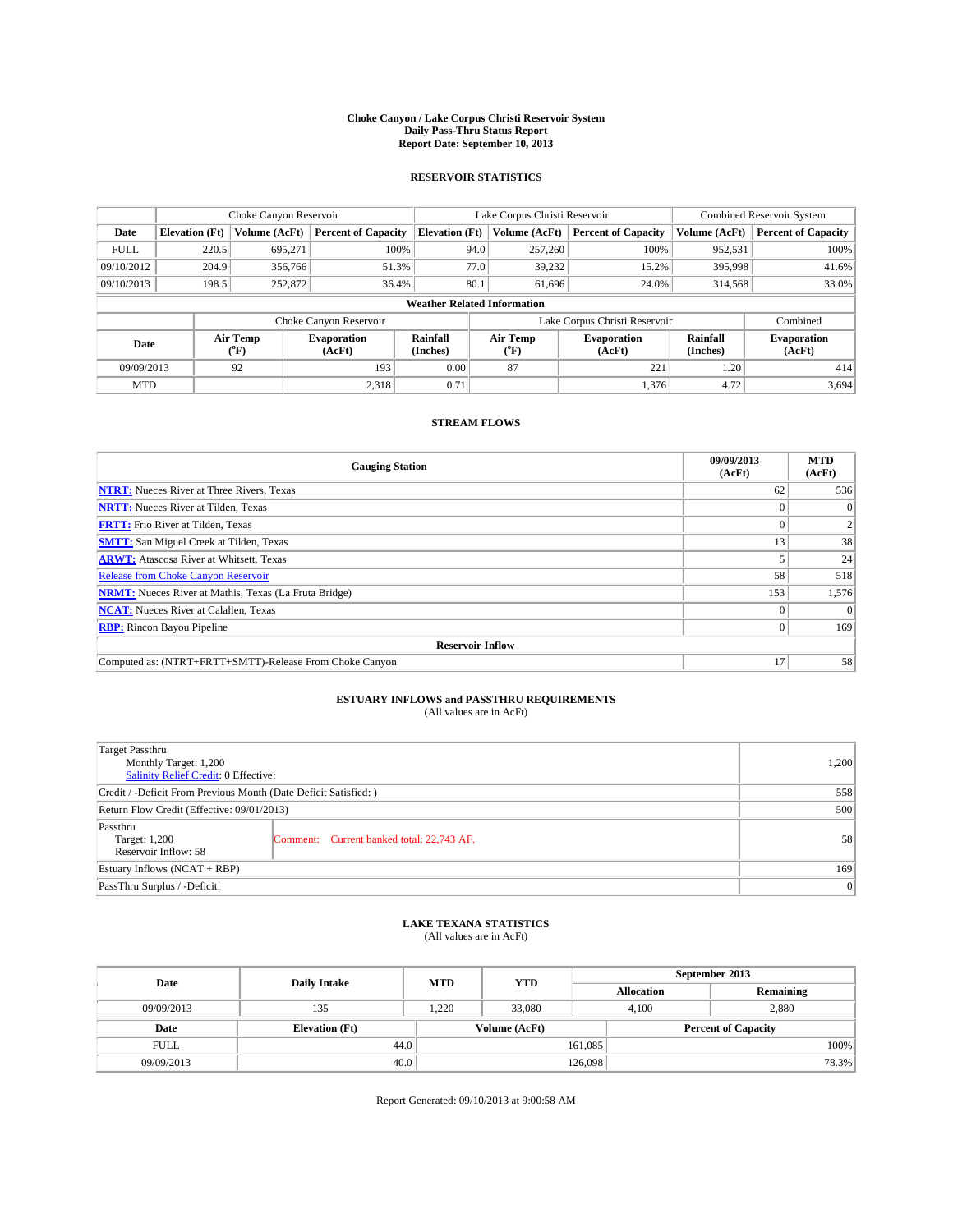### **Choke Canyon / Lake Corpus Christi Reservoir System Daily Pass-Thru Status Report Report Date: September 11, 2013**

### **RESERVOIR STATISTICS**

|             |                       | Choke Canyon Reservoir |                              |                                    | Lake Corpus Christi Reservoir | <b>Combined Reservoir System</b> |                      |                              |
|-------------|-----------------------|------------------------|------------------------------|------------------------------------|-------------------------------|----------------------------------|----------------------|------------------------------|
| Date        | <b>Elevation</b> (Ft) | Volume (AcFt)          | <b>Percent of Capacity</b>   | <b>Elevation (Ft)</b>              | Volume (AcFt)                 | <b>Percent of Capacity</b>       | Volume (AcFt)        | <b>Percent of Capacity</b>   |
| <b>FULL</b> | 220.5                 | 695,271                | 100%                         | 94.0                               | 257,260                       | 100%                             | 952,531              | 100%                         |
| 09/11/2012  | 204.8                 | 355,528                | 51.1%                        | 77.0                               | 39,294                        | 15.3%                            | 394,822              | 41.4%                        |
| 09/11/2013  | 198.5                 | 252,872                | 36.4%                        | 80.1                               | 61.862                        | 24.0%                            | 314,734              | 33.0%                        |
|             |                       |                        |                              | <b>Weather Related Information</b> |                               |                                  |                      |                              |
|             |                       |                        | Choke Canyon Reservoir       |                                    | Lake Corpus Christi Reservoir |                                  |                      |                              |
| Date        |                       | Air Temp<br>(°F)       | <b>Evaporation</b><br>(AcFt) | Rainfall<br>(Inches)               | Air Temp<br>(°F)              | <b>Evaporation</b><br>(AcFt)     | Rainfall<br>(Inches) | <b>Evaporation</b><br>(AcFt) |
| 09/10/2013  |                       | 91                     | 151                          | 0.10                               | 86                            | 125                              | 0.01                 | 276                          |
| <b>MTD</b>  |                       |                        | 2.469                        | 0.81                               |                               | 1,501                            | 4.73                 | 3,970                        |

## **STREAM FLOWS**

| <b>Gauging Station</b>                                       | 09/10/2013<br>(AcFt) | <b>MTD</b><br>(AcFt) |
|--------------------------------------------------------------|----------------------|----------------------|
| <b>NTRT:</b> Nueces River at Three Rivers, Texas             | 60                   | 596                  |
| <b>NRTT:</b> Nueces River at Tilden, Texas                   |                      | $\theta$             |
| <b>FRTT:</b> Frio River at Tilden, Texas                     |                      |                      |
| <b>SMTT:</b> San Miguel Creek at Tilden, Texas               |                      | 38                   |
| <b>ARWT:</b> Atascosa River at Whitsett, Texas               |                      | 27                   |
| <b>Release from Choke Canyon Reservoir</b>                   | 58                   | 576                  |
| <b>NRMT:</b> Nueces River at Mathis, Texas (La Fruta Bridge) | 145                  | 1,721                |
| <b>NCAT:</b> Nueces River at Calallen, Texas                 |                      | $\Omega$             |
| <b>RBP:</b> Rincon Bayou Pipeline                            | 110                  | 279                  |
| <b>Reservoir Inflow</b>                                      |                      |                      |
| Computed as: (NTRT+FRTT+SMTT)-Release From Choke Canyon      | h                    | 60                   |

# **ESTUARY INFLOWS and PASSTHRU REQUIREMENTS**<br>(All values are in AcFt)

| Target Passthru                                                  |                                           |                 |  |  |
|------------------------------------------------------------------|-------------------------------------------|-----------------|--|--|
| Monthly Target: 1,200                                            |                                           |                 |  |  |
| Salinity Relief Credit: 0 Effective:                             |                                           |                 |  |  |
| Credit / -Deficit From Previous Month (Date Deficit Satisfied: ) |                                           |                 |  |  |
| Return Flow Credit (Effective: 09/01/2013)                       | 500                                       |                 |  |  |
| Passthru                                                         |                                           |                 |  |  |
| Target: 1,200                                                    | Comment: Current banked total: 22,743 AF. | 60 <sup>1</sup> |  |  |
| Reservoir Inflow: 60                                             |                                           |                 |  |  |
| Estuary Inflows (NCAT + RBP)                                     | 279                                       |                 |  |  |
| PassThru Surplus / -Deficit:                                     | 0                                         |                 |  |  |

# **LAKE TEXANA STATISTICS** (All values are in AcFt)

| Date        | <b>Daily Intake</b>   | <b>MTD</b> | <b>YTD</b>    | September 2013    |                            |           |       |
|-------------|-----------------------|------------|---------------|-------------------|----------------------------|-----------|-------|
|             |                       |            |               | <b>Allocation</b> |                            | Remaining |       |
| 09/10/2013  | 135                   | 1,355      | 33,214        |                   | 4,100<br>2,745             |           |       |
| Date        | <b>Elevation</b> (Ft) |            | Volume (AcFt) |                   | <b>Percent of Capacity</b> |           |       |
| <b>FULL</b> | 44.0                  |            |               | 161,085           |                            |           | 100%  |
| 09/10/2013  | 40.0                  |            |               | 126,098           |                            |           | 78.3% |

Report Generated: 09/11/2013 at 9:07:56 AM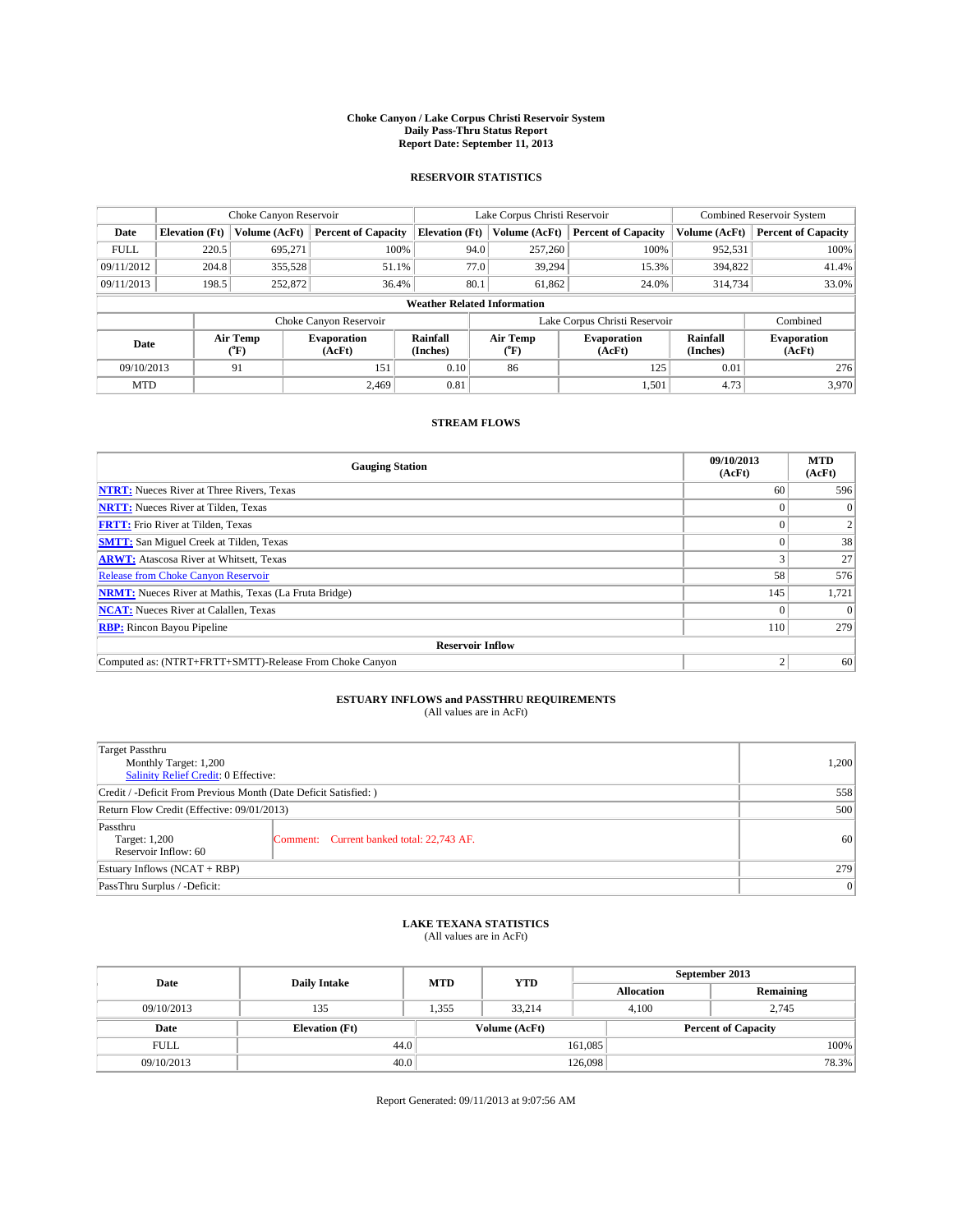### **Choke Canyon / Lake Corpus Christi Reservoir System Daily Pass-Thru Status Report Report Date: September 12, 2013**

### **RESERVOIR STATISTICS**

|             |                       | Choke Canyon Reservoir |                              |                                    | Lake Corpus Christi Reservoir             | <b>Combined Reservoir System</b> |                      |                              |
|-------------|-----------------------|------------------------|------------------------------|------------------------------------|-------------------------------------------|----------------------------------|----------------------|------------------------------|
| Date        | <b>Elevation</b> (Ft) | Volume (AcFt)          | <b>Percent of Capacity</b>   | <b>Elevation (Ft)</b>              | Volume (AcFt)                             | <b>Percent of Capacity</b>       | Volume (AcFt)        | <b>Percent of Capacity</b>   |
| <b>FULL</b> | 220.5                 | 695.271                | 100%                         | 94.0                               | 257,260                                   | 100%                             | 952,531              | 100%                         |
| 09/12/2012  | 204.8                 | 355,528                | 51.1%                        | 77.0                               | 39,294                                    | 15.3%                            | 394,822              | 41.4%                        |
| 09/12/2013  | 198.5                 | 252,728                | 36.3%                        | 80.1                               | 62,111                                    | 24.1%                            | 314,839              | 33.1%                        |
|             |                       |                        |                              | <b>Weather Related Information</b> |                                           |                                  |                      |                              |
|             |                       |                        | Choke Canyon Reservoir       |                                    | Lake Corpus Christi Reservoir<br>Combined |                                  |                      |                              |
| Date        |                       | Air Temp<br>(°F)       | <b>Evaporation</b><br>(AcFt) | Rainfall<br>(Inches)               | Air Temp<br>$(^{o}F)$                     | <b>Evaporation</b><br>(AcFt)     | Rainfall<br>(Inches) | <b>Evaporation</b><br>(AcFt) |
| 09/11/2013  |                       | 92                     | 167                          | 0.02                               | 85                                        | 179                              |                      | 346                          |
| <b>MTD</b>  |                       |                        | 2,636                        | 0.83                               |                                           | 1,680                            | 5.49                 | 4,316                        |

## **STREAM FLOWS**

| <b>Gauging Station</b>                                       | 09/11/2013<br>(AcFt) | <b>MTD</b><br>(AcFt) |
|--------------------------------------------------------------|----------------------|----------------------|
| <b>NTRT:</b> Nueces River at Three Rivers, Texas             | 60                   | 655                  |
| <b>NRTT:</b> Nueces River at Tilden, Texas                   |                      | $\Omega$             |
| <b>FRTT:</b> Frio River at Tilden, Texas                     |                      | 3                    |
| <b>SMTT:</b> San Miguel Creek at Tilden, Texas               |                      | 38                   |
| <b>ARWT:</b> Atascosa River at Whitsett, Texas               |                      | 32                   |
| <b>Release from Choke Canyon Reservoir</b>                   | 58                   | 633                  |
| <b>NRMT:</b> Nueces River at Mathis, Texas (La Fruta Bridge) | 145                  | 1,866                |
| <b>NCAT:</b> Nueces River at Calallen, Texas                 |                      | $\Omega$             |
| <b>RBP:</b> Rincon Bayou Pipeline                            | $\Omega$             | 279                  |
| <b>Reservoir Inflow</b>                                      |                      |                      |
| Computed as: (NTRT+FRTT+SMTT)-Release From Choke Canyon      | 3                    | 63                   |

# **ESTUARY INFLOWS and PASSTHRU REQUIREMENTS**<br>(All values are in AcFt)

| <b>Target Passthru</b><br>Monthly Target: 1,200<br>Salinity Relief Credit: 0 Effective: |                                           |    |  |
|-----------------------------------------------------------------------------------------|-------------------------------------------|----|--|
| Credit / -Deficit From Previous Month (Date Deficit Satisfied: )                        |                                           |    |  |
| Return Flow Credit (Effective: 09/01/2013)                                              | 500                                       |    |  |
| Passthru<br>Target: 1,200<br>Reservoir Inflow: 63                                       | Comment: Current banked total: 22,743 AF. | 63 |  |
| Estuary Inflows $(NCAT + RBP)$                                                          | 279                                       |    |  |
| PassThru Surplus / -Deficit:                                                            | 0                                         |    |  |

# **LAKE TEXANA STATISTICS** (All values are in AcFt)

| Date        | <b>Daily Intake</b>   | <b>MTD</b> | <b>YTD</b>    | September 2013    |                            |           |       |
|-------------|-----------------------|------------|---------------|-------------------|----------------------------|-----------|-------|
|             |                       |            |               | <b>Allocation</b> |                            | Remaining |       |
| 09/11/2013  | 134                   | 1.489      | 33,349        |                   | 4.100<br>2,611             |           |       |
| Date        | <b>Elevation</b> (Ft) |            | Volume (AcFt) |                   | <b>Percent of Capacity</b> |           |       |
| <b>FULL</b> | 44.0                  |            |               | 161,085           |                            |           | 100%  |
| 09/11/2013  | 39.9                  |            |               | 125,280           |                            |           | 77.8% |

Report Generated: 09/12/2013 at 8:39:23 AM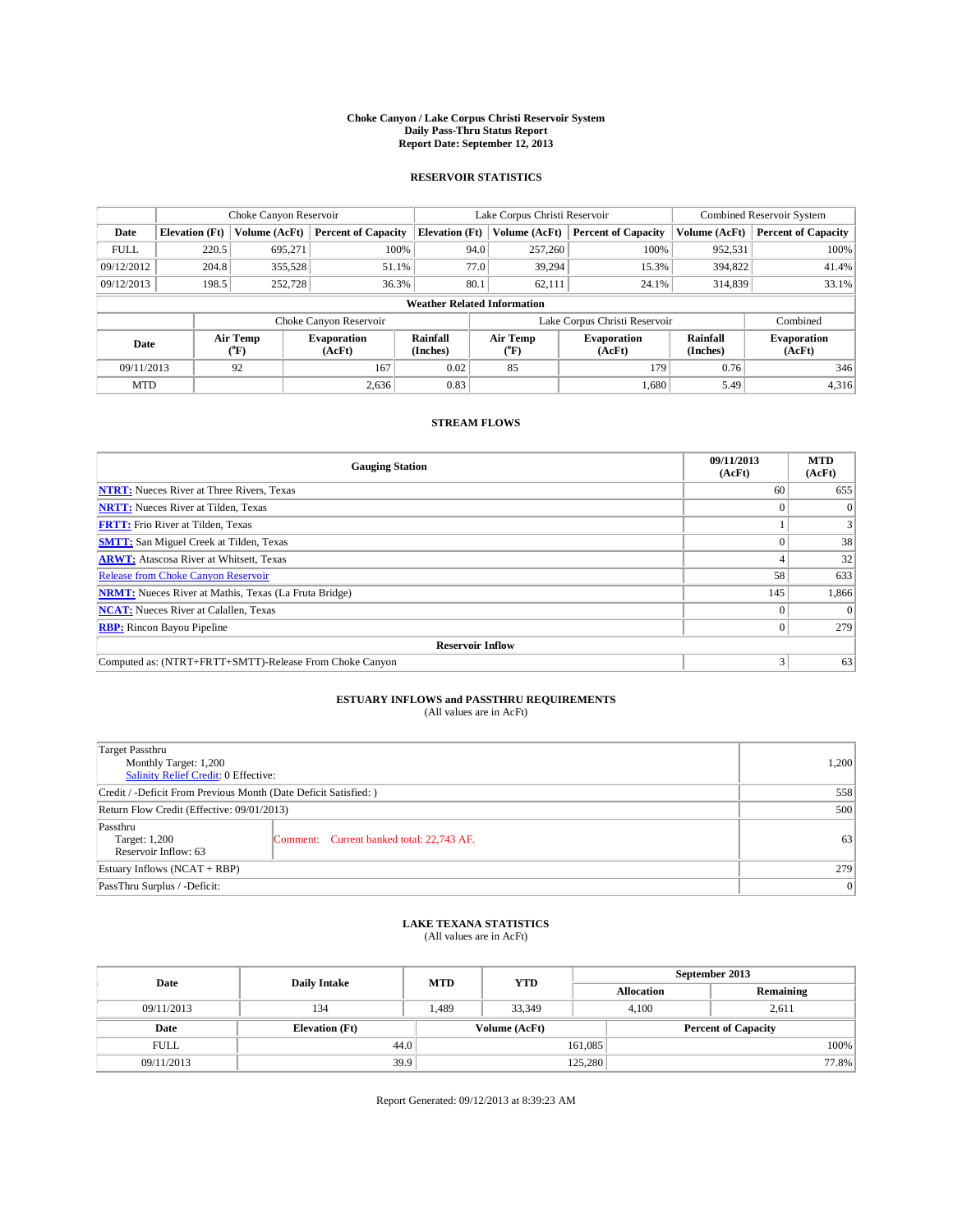### **Choke Canyon / Lake Corpus Christi Reservoir System Daily Pass-Thru Status Report Report Date: September 13, 2013**

### **RESERVOIR STATISTICS**

|             |                       | Choke Canyon Reservoir |                                                      |                                    | Lake Corpus Christi Reservoir | <b>Combined Reservoir System</b> |                      |                              |
|-------------|-----------------------|------------------------|------------------------------------------------------|------------------------------------|-------------------------------|----------------------------------|----------------------|------------------------------|
| Date        | <b>Elevation</b> (Ft) | Volume (AcFt)          | <b>Percent of Capacity</b>                           | <b>Elevation (Ft)</b>              | Volume (AcFt)                 | <b>Percent of Capacity</b>       | Volume (AcFt)        | <b>Percent of Capacity</b>   |
| <b>FULL</b> | 220.5                 | 695,271                | 100%                                                 | 94.0                               | 257,260                       | 100%                             | 952,531              | 100%                         |
| 09/13/2012  | 204.7                 | 353,425                | 50.8%                                                | 77.0                               | 39,482                        | 15.3%                            | 392,907              | 41.2%                        |
| 09/13/2013  | 198.4                 | 251,575                | 36.2%                                                | 80.1                               | 61,779                        | 24.0%                            | 313,354              | 32.9%                        |
|             |                       |                        |                                                      | <b>Weather Related Information</b> |                               |                                  |                      |                              |
|             |                       |                        | Choke Canyon Reservoir                               |                                    | Lake Corpus Christi Reservoir |                                  | Combined             |                              |
| Date        | Air Temp<br>(°F)      |                        | Rainfall<br><b>Evaporation</b><br>(Inches)<br>(AcFt) |                                    | Air Temp<br>$(^{o}F)$         | <b>Evaporation</b><br>(AcFt)     | Rainfall<br>(Inches) | <b>Evaporation</b><br>(AcFt) |
| 09/12/2013  |                       | 93                     | 225                                                  | 0.00                               | 88                            | 67                               | 0.00                 | 292                          |
|             | 2,861<br><b>MTD</b>   |                        | 0.83                                                 |                                    | 1,747                         | 5.49                             | 4,608                |                              |

## **STREAM FLOWS**

| <b>Gauging Station</b>                                       | 09/12/2013<br>(AcFt) | <b>MTD</b><br>(AcFt) |  |  |  |  |  |
|--------------------------------------------------------------|----------------------|----------------------|--|--|--|--|--|
| <b>NTRT:</b> Nueces River at Three Rivers, Texas             | 58                   | 713                  |  |  |  |  |  |
| <b>NRTT:</b> Nueces River at Tilden, Texas                   |                      | $\theta$             |  |  |  |  |  |
| <b>FRTT:</b> Frio River at Tilden, Texas                     |                      |                      |  |  |  |  |  |
| <b>SMTT:</b> San Miguel Creek at Tilden, Texas               |                      | 38                   |  |  |  |  |  |
| <b>ARWT:</b> Atascosa River at Whitsett, Texas               |                      | 42                   |  |  |  |  |  |
| <b>Release from Choke Canyon Reservoir</b>                   | 58                   | 691                  |  |  |  |  |  |
| <b>NRMT:</b> Nueces River at Mathis, Texas (La Fruta Bridge) | 143                  | 2,009                |  |  |  |  |  |
| <b>NCAT:</b> Nueces River at Calallen, Texas                 |                      | $\Omega$             |  |  |  |  |  |
| <b>RBP:</b> Rincon Bayou Pipeline                            | $\Omega$             | 279                  |  |  |  |  |  |
| <b>Reservoir Inflow</b>                                      |                      |                      |  |  |  |  |  |
| Computed as: (NTRT+FRTT+SMTT)-Release From Choke Canyon      | $\Omega$             | 63                   |  |  |  |  |  |

# **ESTUARY INFLOWS and PASSTHRU REQUIREMENTS**<br>(All values are in AcFt)

| <b>Target Passthru</b><br>Monthly Target: 1,200<br>Salinity Relief Credit: 0 Effective: |                                           |    |  |  |
|-----------------------------------------------------------------------------------------|-------------------------------------------|----|--|--|
| Credit / -Deficit From Previous Month (Date Deficit Satisfied: )                        |                                           |    |  |  |
| Return Flow Credit (Effective: 09/01/2013)                                              |                                           |    |  |  |
| Passthru<br>Target: 1,200<br>Reservoir Inflow: 63                                       | Comment: Current banked total: 22,743 AF. | 63 |  |  |
| Estuary Inflows $(NCAT + RBP)$                                                          | 279                                       |    |  |  |
| PassThru Surplus / -Deficit:                                                            | 0                                         |    |  |  |

# **LAKE TEXANA STATISTICS** (All values are in AcFt)

| Date        | <b>Daily Intake</b>   | <b>MTD</b> | <b>YTD</b>    | September 2013    |                            |           |       |
|-------------|-----------------------|------------|---------------|-------------------|----------------------------|-----------|-------|
|             |                       |            |               | <b>Allocation</b> |                            | Remaining |       |
| 09/12/2013  | 134                   | 1.623      | 33.483        |                   | 2.477<br>4.100             |           |       |
| Date        | <b>Elevation</b> (Ft) |            | Volume (AcFt) |                   | <b>Percent of Capacity</b> |           |       |
| <b>FULL</b> | 44.0                  |            |               | 161,085           |                            |           | 100%  |
| 09/12/2013  | 39.9                  |            |               | 125,280           |                            |           | 77.8% |

Report Generated: 09/13/2013 at 9:24:10 AM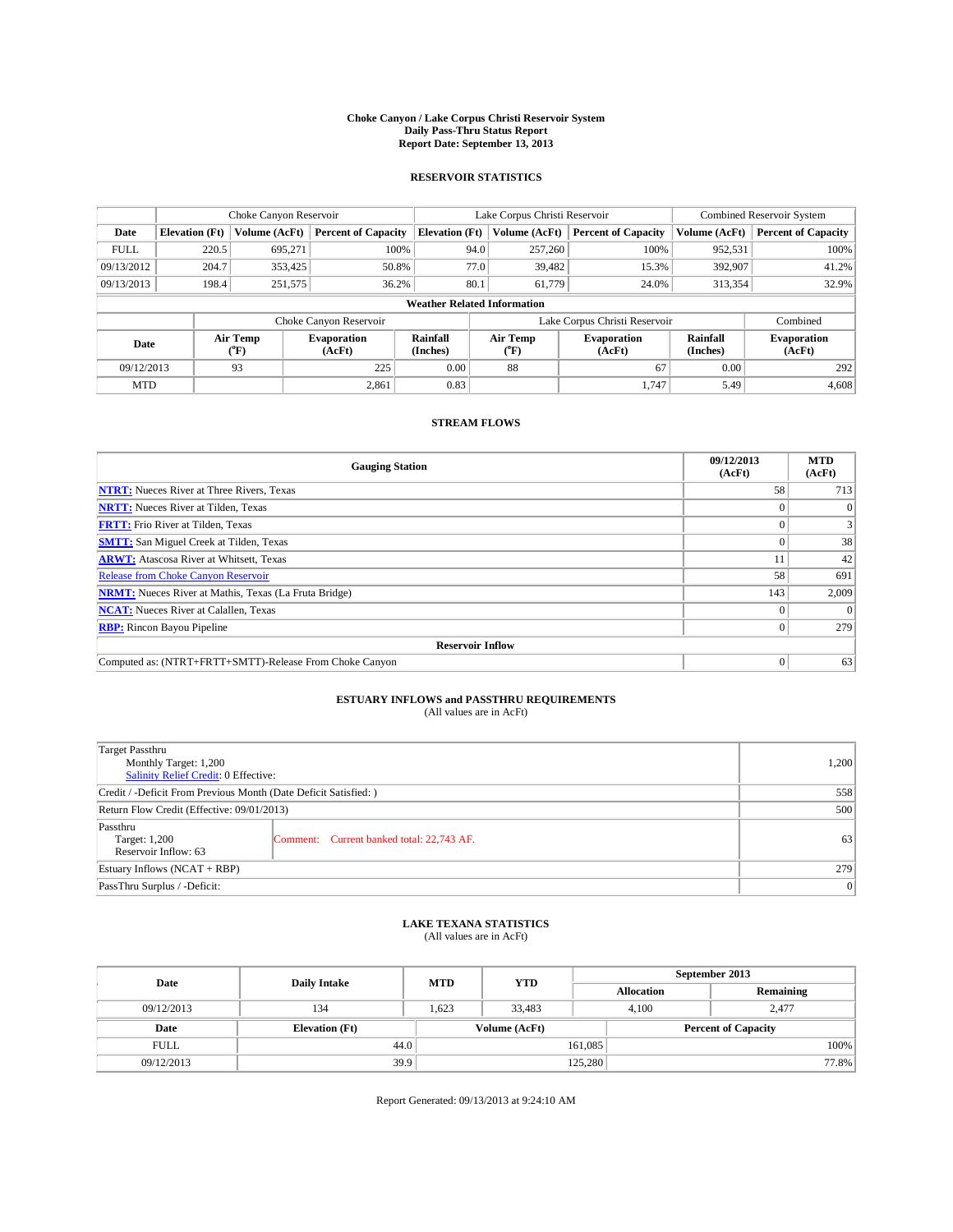### **Choke Canyon / Lake Corpus Christi Reservoir System Daily Pass-Thru Status Report Report Date: September 14, 2013**

### **RESERVOIR STATISTICS**

|             |                       | Choke Canyon Reservoir |                              |                                    | Lake Corpus Christi Reservoir | <b>Combined Reservoir System</b> |                      |                              |
|-------------|-----------------------|------------------------|------------------------------|------------------------------------|-------------------------------|----------------------------------|----------------------|------------------------------|
| Date        | <b>Elevation</b> (Ft) | Volume (AcFt)          | <b>Percent of Capacity</b>   | <b>Elevation (Ft)</b>              | Volume (AcFt)                 | <b>Percent of Capacity</b>       | Volume (AcFt)        | <b>Percent of Capacity</b>   |
| <b>FULL</b> | 220.5                 | 695,271                | 100%                         | 94.0                               | 257,260                       | 100%                             | 952,531              | 100%                         |
| 09/14/2012  | 204.8                 | 354,472                | 51.0%                        | 77.0                               | 39,671                        | 15.4%                            | 394,143              | 41.4%                        |
| 09/14/2013  | 198.4                 | 251,433                | 36.2%                        | 80.1                               | 61.614                        | 24.0%                            | 313,047              | 32.9%                        |
|             |                       |                        |                              | <b>Weather Related Information</b> |                               |                                  |                      |                              |
|             |                       |                        | Choke Canyon Reservoir       |                                    | Lake Corpus Christi Reservoir |                                  | Combined             |                              |
| Date        |                       | Air Temp<br>(°F)       | <b>Evaporation</b><br>(AcFt) | Rainfall<br>(Inches)               | Air Temp<br>$(^{o}F)$         | <b>Evaporation</b><br>(AcFt)     | Rainfall<br>(Inches) | <b>Evaporation</b><br>(AcFt) |
| 09/13/2013  |                       | 93                     | 241                          | 0.00                               | 89                            | 183                              | 0.00                 | 424                          |
| <b>MTD</b>  |                       |                        | 3,102                        | 0.83                               |                               | 1,930                            | 5.49                 | 5,032                        |

### **STREAM FLOWS**

| <b>Gauging Station</b>                                       | 09/13/2013<br>(AcFt) | <b>MTD</b><br>(AcFt) |
|--------------------------------------------------------------|----------------------|----------------------|
| <b>NTRT:</b> Nueces River at Three Rivers, Texas             | 60                   | 772                  |
| <b>NRTT:</b> Nueces River at Tilden, Texas                   |                      | $\Omega$             |
| <b>FRTT:</b> Frio River at Tilden, Texas                     |                      |                      |
| <b>SMTT:</b> San Miguel Creek at Tilden, Texas               |                      | 38                   |
| <b>ARWT:</b> Atascosa River at Whitsett, Texas               |                      | 53                   |
| <b>Release from Choke Canyon Reservoir</b>                   | 58                   | 748                  |
| <b>NRMT:</b> Nueces River at Mathis, Texas (La Fruta Bridge) | 125                  | 2,134                |
| <b>NCAT:</b> Nueces River at Calallen, Texas                 |                      | $\Omega$             |
| <b>RBP:</b> Rincon Bayou Pipeline                            | 26                   | 305                  |
| <b>Reservoir Inflow</b>                                      |                      |                      |
| Computed as: (NTRT+FRTT+SMTT)-Release From Choke Canyon      | h                    | 66                   |

# **ESTUARY INFLOWS and PASSTHRU REQUIREMENTS**<br>(All values are in AcFt)

| Target Passthru                                                  |                                           |     |  |  |
|------------------------------------------------------------------|-------------------------------------------|-----|--|--|
| Monthly Target: 1,200                                            |                                           |     |  |  |
| Salinity Relief Credit: 0 Effective:                             |                                           |     |  |  |
| Credit / -Deficit From Previous Month (Date Deficit Satisfied: ) |                                           |     |  |  |
| Return Flow Credit (Effective: 09/01/2013)                       | 500                                       |     |  |  |
| Passthru                                                         |                                           |     |  |  |
| Target: 1,200<br>Reservoir Inflow: 66                            | Comment: Current banked total: 22,743 AF. | 66  |  |  |
|                                                                  |                                           | 305 |  |  |
| Estuary Inflows (NCAT + RBP)                                     |                                           |     |  |  |
| PassThru Surplus / -Deficit:                                     | 0                                         |     |  |  |

# **LAKE TEXANA STATISTICS** (All values are in AcFt)

| Date        | <b>Daily Intake</b>   | <b>MTD</b> | <b>YTD</b>    | September 2013    |                            |           |       |
|-------------|-----------------------|------------|---------------|-------------------|----------------------------|-----------|-------|
|             |                       |            |               | <b>Allocation</b> |                            | Remaining |       |
| 09/13/2013  | 134                   | 1.757      | 33,617        |                   | 2,343<br>4.100             |           |       |
| Date        | <b>Elevation</b> (Ft) |            | Volume (AcFt) |                   | <b>Percent of Capacity</b> |           |       |
| <b>FULL</b> | 44.0                  |            |               | 161,085           |                            |           | 100%  |
| 09/13/2013  | 39.8                  |            |               | 124,467           |                            |           | 77.3% |

Report Generated: 09/14/2013 at 9:07:09 AM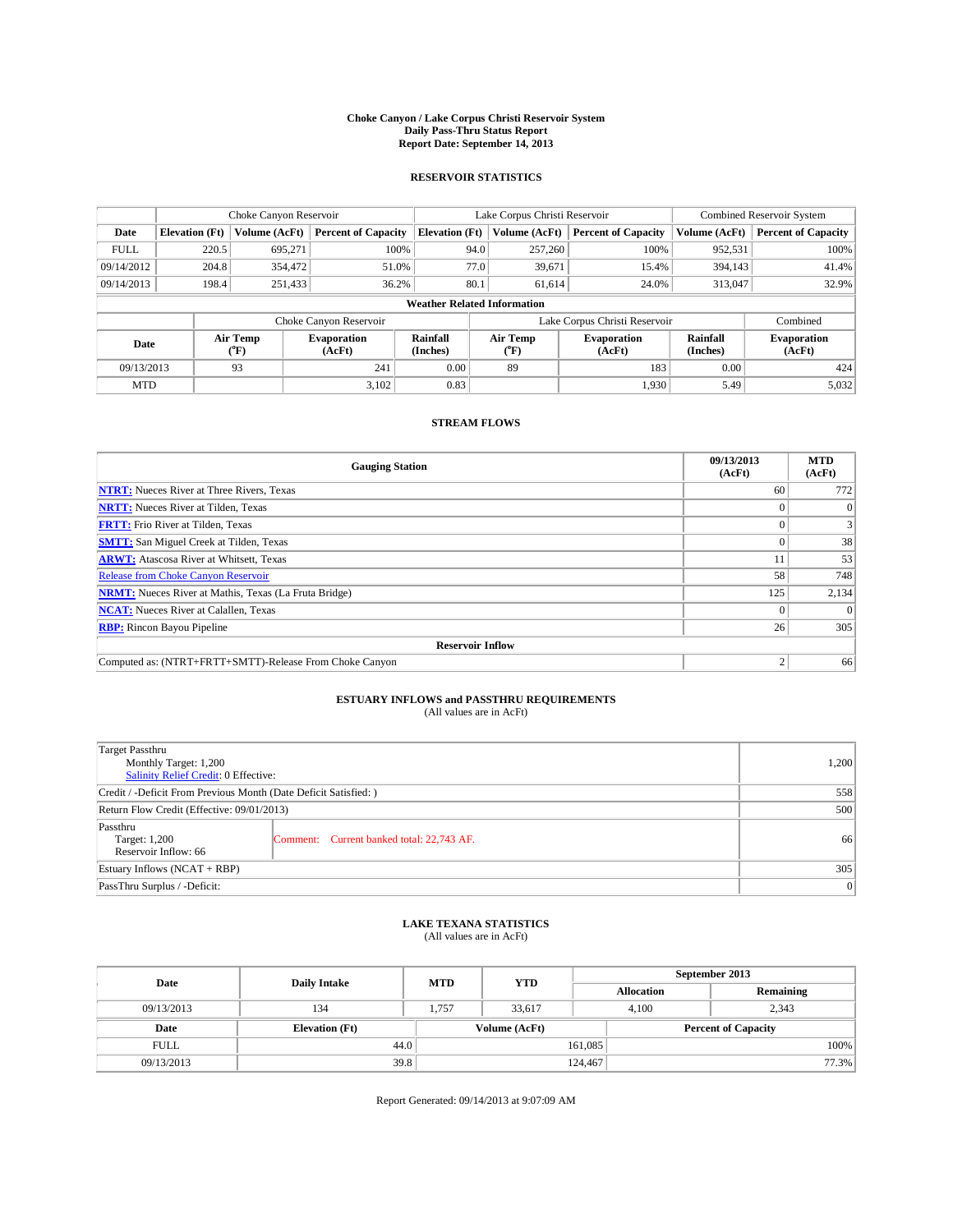### **Choke Canyon / Lake Corpus Christi Reservoir System Daily Pass-Thru Status Report Report Date: September 15, 2013**

### **RESERVOIR STATISTICS**

|             |                       | Choke Canyon Reservoir |                              |                                    | Lake Corpus Christi Reservoir | <b>Combined Reservoir System</b> |                      |                              |
|-------------|-----------------------|------------------------|------------------------------|------------------------------------|-------------------------------|----------------------------------|----------------------|------------------------------|
| Date        | <b>Elevation</b> (Ft) | Volume (AcFt)          | <b>Percent of Capacity</b>   | <b>Elevation (Ft)</b>              | Volume (AcFt)                 | <b>Percent of Capacity</b>       | Volume (AcFt)        | <b>Percent of Capacity</b>   |
| <b>FULL</b> | 220.5                 | 695,271                | 100%                         | 94.0                               | 257,260                       | 100%                             | 952,531              | 100%                         |
| 09/15/2012  | 204.7                 | 353,600                | 50.9%                        | 77.1                               | 40,240                        | 15.6%                            | 393,840              | 41.3%                        |
| 09/15/2013  | 198.4                 | 251,290                | 36.1%                        | 80.0                               | 61.449                        | 23.9%                            | 312,739              | 32.8%                        |
|             |                       |                        |                              | <b>Weather Related Information</b> |                               |                                  |                      |                              |
|             |                       |                        | Choke Canyon Reservoir       |                                    | Lake Corpus Christi Reservoir |                                  | Combined             |                              |
| Date        |                       | Air Temp<br>(°F)       | <b>Evaporation</b><br>(AcFt) | Rainfall<br>(Inches)               | Air Temp<br>$(^{o}F)$         | <b>Evaporation</b><br>(AcFt)     | Rainfall<br>(Inches) | <b>Evaporation</b><br>(AcFt) |
| 09/14/2013  |                       | 95                     | 275                          | 0.00                               | 89                            | 139                              | 0.00                 | 414                          |
| <b>MTD</b>  |                       |                        | 3,377                        | 0.83                               |                               | 2,069                            | 5.49                 | 5.446                        |

## **STREAM FLOWS**

| <b>Gauging Station</b>                                       | 09/14/2013<br>(AcFt) | <b>MTD</b><br>(AcFt) |
|--------------------------------------------------------------|----------------------|----------------------|
| <b>NTRT:</b> Nueces River at Three Rivers, Texas             | 60                   | 832                  |
| <b>NRTT:</b> Nueces River at Tilden, Texas                   |                      | $\theta$             |
| <b>FRTT:</b> Frio River at Tilden, Texas                     |                      |                      |
| <b>SMTT:</b> San Miguel Creek at Tilden, Texas               |                      | 38                   |
| <b>ARWT:</b> Atascosa River at Whitsett, Texas               |                      | 61                   |
| <b>Release from Choke Canyon Reservoir</b>                   | 58                   | 806                  |
| <b>NRMT:</b> Nueces River at Mathis, Texas (La Fruta Bridge) | 113                  | 2,247                |
| <b>NCAT:</b> Nueces River at Calallen, Texas                 |                      | $\Omega$             |
| <b>RBP:</b> Rincon Bayou Pipeline                            |                      | 305                  |
| <b>Reservoir Inflow</b>                                      |                      |                      |
| Computed as: (NTRT+FRTT+SMTT)-Release From Choke Canyon      | h                    | 68                   |

# **ESTUARY INFLOWS and PASSTHRU REQUIREMENTS**<br>(All values are in AcFt)

| <b>Target Passthru</b><br>Monthly Target: 1,200<br>Salinity Relief Credit: 0 Effective: |                                           |    |  |  |
|-----------------------------------------------------------------------------------------|-------------------------------------------|----|--|--|
| Credit / -Deficit From Previous Month (Date Deficit Satisfied: )                        |                                           |    |  |  |
| Return Flow Credit (Effective: 09/01/2013)                                              |                                           |    |  |  |
| Passthru<br>Target: 1,200<br>Reservoir Inflow: 68                                       | Comment: Current banked total: 22,743 AF. | 68 |  |  |
| Estuary Inflows (NCAT + RBP)                                                            |                                           |    |  |  |
| PassThru Surplus / -Deficit:                                                            |                                           |    |  |  |

## **LAKE TEXANA STATISTICS** (All values are in AcFt)

| Date        | <b>Daily Intake</b>   | <b>MTD</b> | <b>YTD</b>    | September 2013    |                            |           |       |
|-------------|-----------------------|------------|---------------|-------------------|----------------------------|-----------|-------|
|             |                       |            |               | <b>Allocation</b> |                            | Remaining |       |
| 09/14/2013  | 134                   | 1.891      | 33.751        |                   | 2,209<br>4.100             |           |       |
| Date        | <b>Elevation</b> (Ft) |            | Volume (AcFt) |                   | <b>Percent of Capacity</b> |           |       |
| <b>FULL</b> |                       | 44.0       |               | 161,085           |                            |           | 100%  |
| 09/14/2013  | 39.8                  |            |               | 124,467           |                            |           | 77.3% |

Report Generated: 09/15/2013 at 7:48:46 AM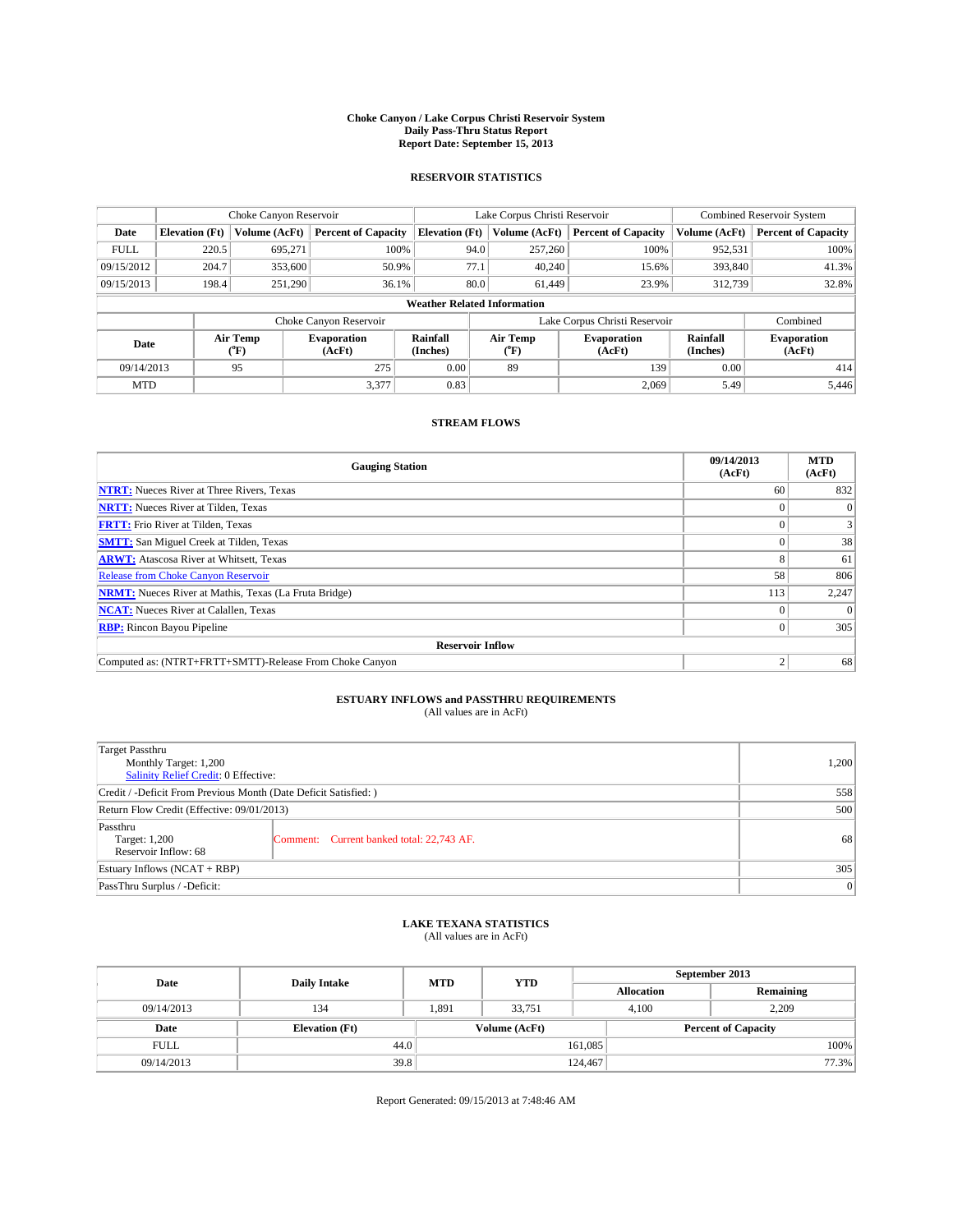### **Choke Canyon / Lake Corpus Christi Reservoir System Daily Pass-Thru Status Report Report Date: September 16, 2013**

### **RESERVOIR STATISTICS**

|             |                       | Choke Canyon Reservoir |                              |                                    | Lake Corpus Christi Reservoir | <b>Combined Reservoir System</b> |                      |                              |
|-------------|-----------------------|------------------------|------------------------------|------------------------------------|-------------------------------|----------------------------------|----------------------|------------------------------|
| Date        | <b>Elevation</b> (Ft) | Volume (AcFt)          | <b>Percent of Capacity</b>   | <b>Elevation (Ft)</b>              | Volume (AcFt)                 | <b>Percent of Capacity</b>       | Volume (AcFt)        | <b>Percent of Capacity</b>   |
| <b>FULL</b> | 220.5                 | 695,271                | 100%                         | 94.0                               | 257,260                       | 100%                             | 952,531              | 100%                         |
| 09/16/2012  | 204.7                 | 352,723                | 50.7%                        | 77.2                               | 40.494                        | 15.7%                            | 393,217              | 41.3%                        |
| 09/16/2013  | 198.3                 | 251,006                | 36.1%                        | 80.1                               | 61.614                        | 24.0%                            | 312,620              | 32.8%                        |
|             |                       |                        |                              | <b>Weather Related Information</b> |                               |                                  |                      |                              |
|             |                       |                        | Choke Canyon Reservoir       |                                    | Lake Corpus Christi Reservoir |                                  | Combined             |                              |
| Date        |                       | Air Temp<br>(°F)       | <b>Evaporation</b><br>(AcFt) | Rainfall<br>(Inches)               | Air Temp<br>$(^{o}F)$         | <b>Evaporation</b><br>(AcFt)     | Rainfall<br>(Inches) | <b>Evaporation</b><br>(AcFt) |
| 09/15/2013  |                       | 86                     | 100                          | 0.05                               | 85                            | 38                               | 0.27                 | 138                          |
| <b>MTD</b>  |                       |                        | 3,477                        | 0.88                               |                               | 2,107                            | 5.76                 | 5,584                        |

### **STREAM FLOWS**

| <b>Gauging Station</b>                                       | 09/15/2013<br>(AcFt) | <b>MTD</b><br>(AcFt) |  |  |  |  |
|--------------------------------------------------------------|----------------------|----------------------|--|--|--|--|
| <b>NTRT:</b> Nueces River at Three Rivers, Texas             | 60                   | 891                  |  |  |  |  |
| <b>NRTT:</b> Nueces River at Tilden, Texas                   |                      |                      |  |  |  |  |
| <b>FRTT:</b> Frio River at Tilden, Texas                     |                      |                      |  |  |  |  |
| <b>SMTT:</b> San Miguel Creek at Tilden, Texas               |                      | 38                   |  |  |  |  |
| <b>ARWT:</b> Atascosa River at Whitsett, Texas               |                      | 67                   |  |  |  |  |
| <b>Release from Choke Canyon Reservoir</b>                   | 58                   | 863                  |  |  |  |  |
| <b>NRMT:</b> Nueces River at Mathis, Texas (La Fruta Bridge) | 131                  | 2,378                |  |  |  |  |
| <b>NCAT:</b> Nueces River at Calallen, Texas                 |                      | $\Omega$             |  |  |  |  |
| <b>RBP:</b> Rincon Bayou Pipeline                            |                      | 305                  |  |  |  |  |
| <b>Reservoir Inflow</b>                                      |                      |                      |  |  |  |  |
| Computed as: (NTRT+FRTT+SMTT)-Release From Choke Canyon      | h                    | 70                   |  |  |  |  |

# **ESTUARY INFLOWS and PASSTHRU REQUIREMENTS**<br>(All values are in AcFt)

| Target Passthru                                                  |                                           |    |  |  |
|------------------------------------------------------------------|-------------------------------------------|----|--|--|
| Monthly Target: 1,200                                            |                                           |    |  |  |
| Salinity Relief Credit: 0 Effective:                             |                                           |    |  |  |
| Credit / -Deficit From Previous Month (Date Deficit Satisfied: ) |                                           |    |  |  |
| Return Flow Credit (Effective: 09/01/2013)                       |                                           |    |  |  |
| Passthru                                                         |                                           |    |  |  |
| Target: 1,200                                                    | Comment: Current banked total: 22,743 AF. | 70 |  |  |
| Reservoir Inflow: 70                                             |                                           |    |  |  |
| Estuary Inflows (NCAT + RBP)                                     |                                           |    |  |  |
| PassThru Surplus / -Deficit:                                     | 0                                         |    |  |  |

# **LAKE TEXANA STATISTICS** (All values are in AcFt)

| Date        | <b>Daily Intake</b>   | <b>MTD</b> | <b>YTD</b>    | September 2013    |                            |           |  |
|-------------|-----------------------|------------|---------------|-------------------|----------------------------|-----------|--|
|             |                       |            |               | <b>Allocation</b> |                            | Remaining |  |
| 09/15/2013  | 134                   | 2,025      | 33,885        |                   | 2,075<br>4,100             |           |  |
| Date        | <b>Elevation</b> (Ft) |            | Volume (AcFt) |                   | <b>Percent of Capacity</b> |           |  |
| <b>FULL</b> | 44.0                  |            |               | 161,085           |                            | 100%      |  |
| 09/15/2013  | 39.7                  |            |               | 124,467           |                            | 77.3%     |  |

Report Generated: 09/16/2013 at 8:30:03 AM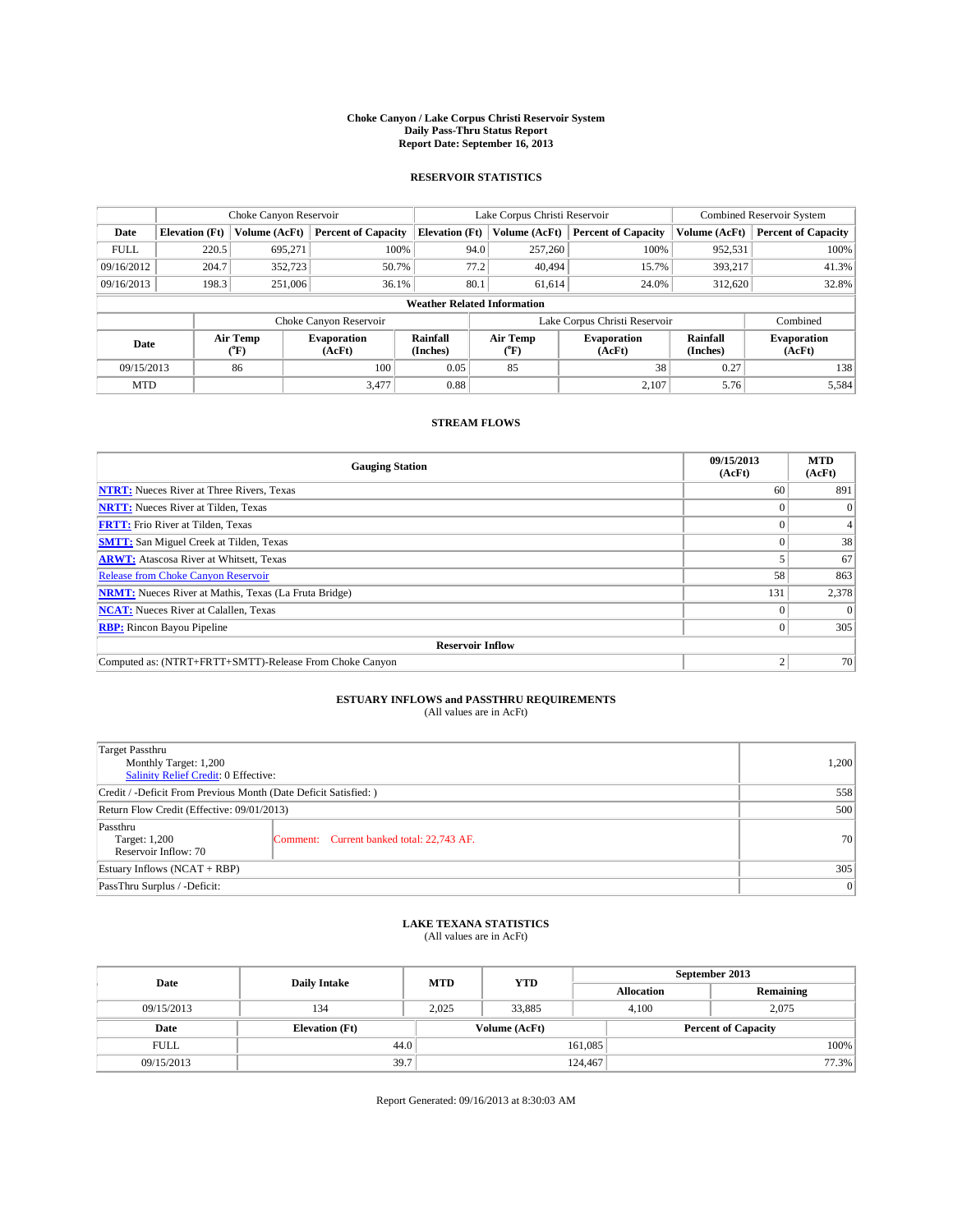### **Choke Canyon / Lake Corpus Christi Reservoir System Daily Pass-Thru Status Report Report Date: September 17, 2013**

### **RESERVOIR STATISTICS**

|             |                       | Choke Canyon Reservoir |                              |                                    | Lake Corpus Christi Reservoir | <b>Combined Reservoir System</b> |                      |                              |
|-------------|-----------------------|------------------------|------------------------------|------------------------------------|-------------------------------|----------------------------------|----------------------|------------------------------|
| Date        | <b>Elevation</b> (Ft) | Volume (AcFt)          | <b>Percent of Capacity</b>   | <b>Elevation (Ft)</b>              | Volume (AcFt)                 | <b>Percent of Capacity</b>       | Volume (AcFt)        | <b>Percent of Capacity</b>   |
| <b>FULL</b> | 220.5                 | 695,271                | 100%                         | 94.0                               | 257,260                       | 100%                             | 952,531              | 100%                         |
| 09/17/2012  | 204.7                 | 353,076                | 50.8%                        | 77.2                               | 40,750                        | 15.8%                            | 393,826              | 41.3%                        |
| 09/17/2013  | 198.3                 | 250,863                | 36.1%                        | 80.1                               | 62.028                        | 24.1%                            | 312,891              | 32.8%                        |
|             |                       |                        |                              | <b>Weather Related Information</b> |                               |                                  |                      |                              |
|             |                       |                        | Choke Canyon Reservoir       |                                    | Lake Corpus Christi Reservoir |                                  | Combined             |                              |
| Date        |                       | Air Temp<br>(°F)       | <b>Evaporation</b><br>(AcFt) | Rainfall<br>(Inches)               | Air Temp<br>("F)              | <b>Evaporation</b><br>(AcFt)     | Rainfall<br>(Inches) | <b>Evaporation</b><br>(AcFt) |
| 09/16/2013  |                       | 86                     | 83                           | 0.07                               | 82                            | 184                              | 1.66                 | 267                          |
|             | 3,560<br><b>MTD</b>   |                        | 0.95                         |                                    | 2,291                         | 7.42                             | 5,851                |                              |

## **STREAM FLOWS**

| <b>Gauging Station</b>                                       | 09/16/2013<br>(AcFt) | <b>MTD</b><br>(AcFt) |  |  |  |  |  |
|--------------------------------------------------------------|----------------------|----------------------|--|--|--|--|--|
| <b>NTRT:</b> Nueces River at Three Rivers, Texas             | 52                   | 943                  |  |  |  |  |  |
| <b>NRTT:</b> Nueces River at Tilden, Texas                   |                      | $\mathbf{0}$         |  |  |  |  |  |
| <b>FRTT:</b> Frio River at Tilden, Texas                     |                      |                      |  |  |  |  |  |
| <b>SMTT:</b> San Miguel Creek at Tilden, Texas               |                      | 38                   |  |  |  |  |  |
| <b>ARWT:</b> Atascosa River at Whitsett, Texas               |                      | 72                   |  |  |  |  |  |
| Release from Choke Canyon Reservoir                          | 58                   | 921                  |  |  |  |  |  |
| <b>NRMT:</b> Nueces River at Mathis, Texas (La Fruta Bridge) | 139                  | 2,517                |  |  |  |  |  |
| <b>NCAT:</b> Nueces River at Calallen, Texas                 | $\theta$             | $\Omega$             |  |  |  |  |  |
| <b>RBP:</b> Rincon Bayou Pipeline                            | 23                   | 327                  |  |  |  |  |  |
| <b>Reservoir Inflow</b>                                      |                      |                      |  |  |  |  |  |
| Computed as: NRTT+FRTT+SMTT+ARWT                             |                      | 75                   |  |  |  |  |  |

# **ESTUARY INFLOWS and PASSTHRU REQUIREMENTS**<br>(All values are in AcFt)

| <b>Target Passthru</b><br>Monthly Target: 1,200<br>Salinity Relief Credit: 0 Effective: |                                           |                 |  |  |
|-----------------------------------------------------------------------------------------|-------------------------------------------|-----------------|--|--|
| Credit / -Deficit From Previous Month (Date Deficit Satisfied: )                        |                                           |                 |  |  |
| Return Flow Credit (Effective: 09/01/2013)                                              |                                           |                 |  |  |
| Passthru<br>Target: 1,200<br>Reservoir Inflow: 75                                       | Comment: Current banked total: 22,743 AF. | 75 <sub>1</sub> |  |  |
| Estuary Inflows (NCAT + RBP)                                                            |                                           |                 |  |  |
| PassThru Surplus / -Deficit:                                                            | 0                                         |                 |  |  |

# **LAKE TEXANA STATISTICS** (All values are in AcFt)

| Date        | <b>Daily Intake</b>   | <b>MTD</b> | <b>YTD</b> | September 2013    |                |                            |  |
|-------------|-----------------------|------------|------------|-------------------|----------------|----------------------------|--|
|             |                       |            |            | <b>Allocation</b> |                | Remaining                  |  |
| 09/16/2013  | 134                   | 2.159      | 34,019     |                   | 4.100<br>1.941 |                            |  |
| Date        | <b>Elevation</b> (Ft) |            |            | Volume (AcFt)     |                | <b>Percent of Capacity</b> |  |
| <b>FULL</b> | 44.0                  |            |            | 161,085           |                | 100%                       |  |
| 09/16/2013  | 39.7                  |            |            | 123,656           |                | 76.8%                      |  |

Report Generated: 09/17/2013 at 8:12:39 AM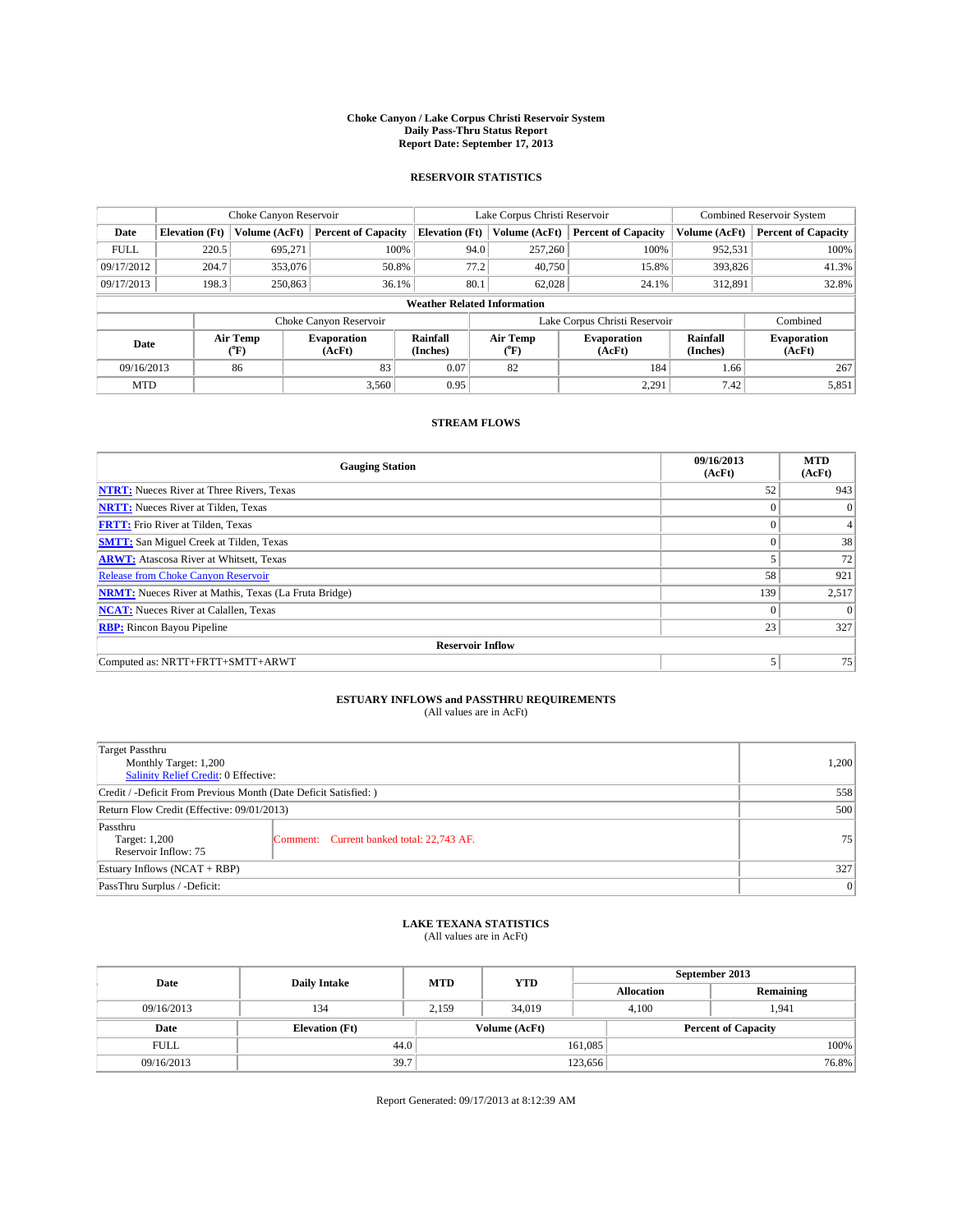### **Choke Canyon / Lake Corpus Christi Reservoir System Daily Pass-Thru Status Report Report Date: September 18, 2013**

### **RESERVOIR STATISTICS**

|             |                       | Choke Canyon Reservoir |                              |                                    | Lake Corpus Christi Reservoir | <b>Combined Reservoir System</b> |                      |                              |
|-------------|-----------------------|------------------------|------------------------------|------------------------------------|-------------------------------|----------------------------------|----------------------|------------------------------|
| Date        | <b>Elevation</b> (Ft) | Volume (AcFt)          | <b>Percent of Capacity</b>   | <b>Elevation (Ft)</b>              | Volume (AcFt)                 | <b>Percent of Capacity</b>       | Volume (AcFt)        | <b>Percent of Capacity</b>   |
| <b>FULL</b> | 220.5                 | 695,271                | 100%                         | 94.0                               | 257,260                       | 100%                             | 952,531              | 100%                         |
| 09/18/2012  | 204.8                 | 354,298                | 51.0%                        | 77.3                               | 41,135                        | 16.0%                            | 395,433              | 41.5%                        |
| 09/18/2013  | 198.4                 | 251,433                | 36.2%                        | 80.1                               | 62.028                        | 24.1%                            | 313,461              | 32.9%                        |
|             |                       |                        |                              | <b>Weather Related Information</b> |                               |                                  |                      |                              |
|             |                       |                        | Choke Canyon Reservoir       |                                    | Lake Corpus Christi Reservoir |                                  | Combined             |                              |
| Date        |                       | Air Temp<br>(°F)       | <b>Evaporation</b><br>(AcFt) | Rainfall<br>(Inches)               | Air Temp<br>("F)              | <b>Evaporation</b><br>(AcFt)     | Rainfall<br>(Inches) | <b>Evaporation</b><br>(AcFt) |
| 09/17/2013  |                       | 87                     | 108                          | 0.00                               | 89                            | 72                               | 0.12                 | 180                          |
|             | 3.668<br><b>MTD</b>   |                        | 0.95                         |                                    | 2,363                         | 7.54                             | 6,031                |                              |

### **STREAM FLOWS**

| <b>Gauging Station</b>                                       | 09/17/2013<br>(AcFt) | <b>MTD</b><br>(AcFt) |  |  |  |  |  |
|--------------------------------------------------------------|----------------------|----------------------|--|--|--|--|--|
| <b>NTRT:</b> Nueces River at Three Rivers, Texas             | 52                   | 994                  |  |  |  |  |  |
| <b>NRTT:</b> Nueces River at Tilden, Texas                   |                      | $\mathbf{0}$         |  |  |  |  |  |
| <b>FRTT:</b> Frio River at Tilden, Texas                     |                      |                      |  |  |  |  |  |
| <b>SMTT:</b> San Miguel Creek at Tilden, Texas               |                      | 38                   |  |  |  |  |  |
| <b>ARWT:</b> Atascosa River at Whitsett, Texas               |                      | 77                   |  |  |  |  |  |
| Release from Choke Canyon Reservoir                          | 58                   | 979                  |  |  |  |  |  |
| <b>NRMT:</b> Nueces River at Mathis, Texas (La Fruta Bridge) | 95                   | 2,612                |  |  |  |  |  |
| <b>NCAT:</b> Nueces River at Calallen, Texas                 | $\theta$             | $\Omega$             |  |  |  |  |  |
| <b>RBP:</b> Rincon Bayou Pipeline                            | 75                   | 402                  |  |  |  |  |  |
| <b>Reservoir Inflow</b>                                      |                      |                      |  |  |  |  |  |
| Computed as: NRTT+FRTT+SMTT+ARWT                             |                      | 81                   |  |  |  |  |  |

# **ESTUARY INFLOWS and PASSTHRU REQUIREMENTS**<br>(All values are in AcFt)

| <b>Target Passthru</b><br>Monthly Target: 1,200<br>Salinity Relief Credit: 0 Effective: |                                           |    |  |  |
|-----------------------------------------------------------------------------------------|-------------------------------------------|----|--|--|
| Credit / -Deficit From Previous Month (Date Deficit Satisfied: )                        |                                           |    |  |  |
| Return Flow Credit (Effective: 09/01/2013)                                              |                                           |    |  |  |
| Passthru<br>Target: 1,200<br>Reservoir Inflow: 81                                       | Comment: Current banked total: 22,743 AF. | 81 |  |  |
| Estuary Inflows (NCAT + RBP)                                                            | 402                                       |    |  |  |
| PassThru Surplus / -Deficit:                                                            | 0                                         |    |  |  |

# **LAKE TEXANA STATISTICS** (All values are in AcFt)

| Date        | <b>Daily Intake</b>   | <b>MTD</b> | <b>YTD</b>    | September 2013    |                            |           |       |
|-------------|-----------------------|------------|---------------|-------------------|----------------------------|-----------|-------|
|             |                       |            |               | <b>Allocation</b> |                            | Remaining |       |
| 09/17/2013  | 134                   | 2,293      | 34,153        |                   | 1,807<br>4,100             |           |       |
| Date        | <b>Elevation</b> (Ft) |            | Volume (AcFt) |                   | <b>Percent of Capacity</b> |           |       |
| <b>FULL</b> | 44.0                  |            |               | 161,085           |                            |           | 100%  |
| 09/17/2013  | 39.7                  |            |               | 123,656           |                            |           | 76.8% |

Report Generated: 09/18/2013 at 8:49:17 AM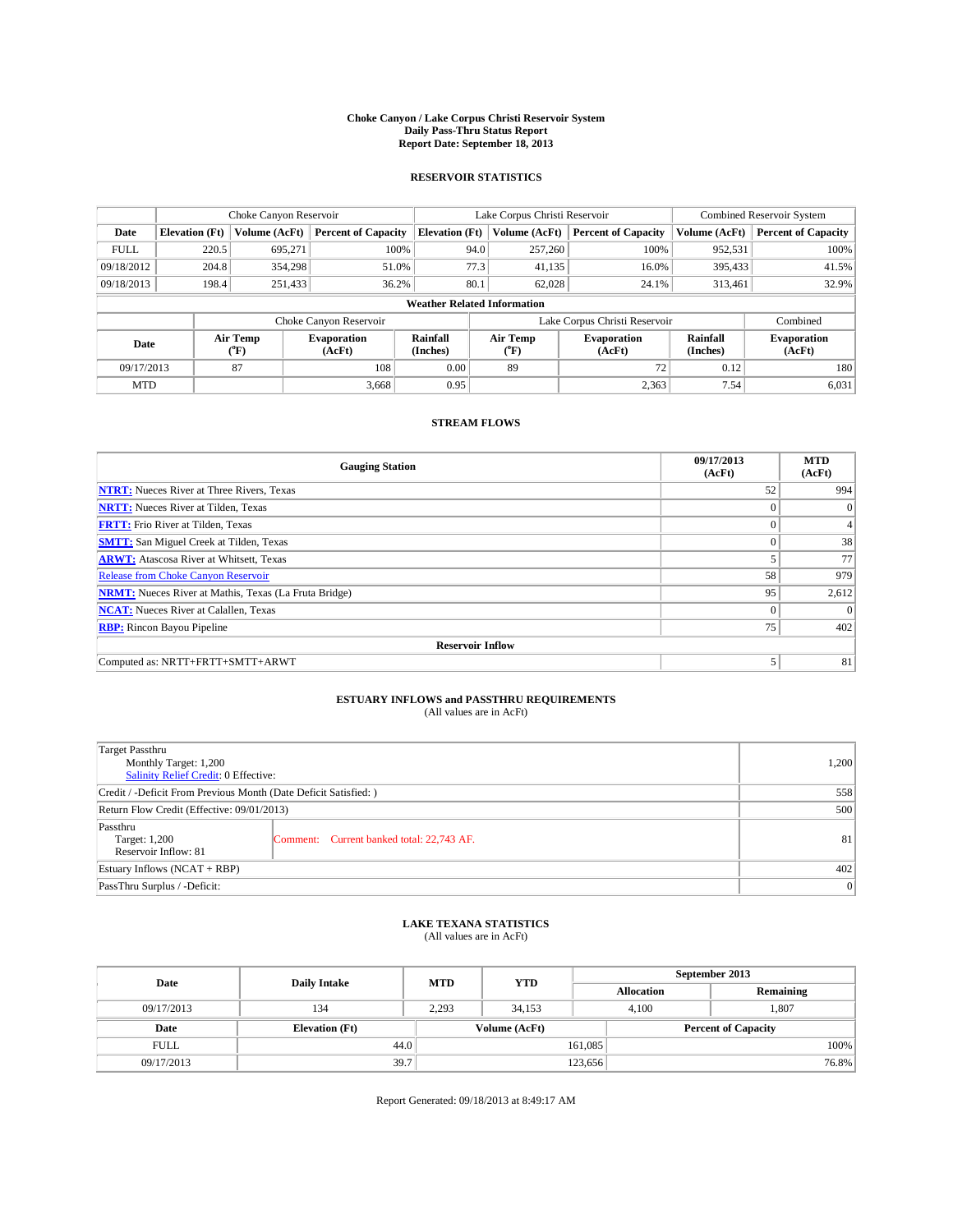### **Choke Canyon / Lake Corpus Christi Reservoir System Daily Pass-Thru Status Report Report Date: September 19, 2013**

### **RESERVOIR STATISTICS**

|             | Choke Canyon Reservoir |                  |                              |                                    | Lake Corpus Christi Reservoir | <b>Combined Reservoir System</b> |                      |                              |
|-------------|------------------------|------------------|------------------------------|------------------------------------|-------------------------------|----------------------------------|----------------------|------------------------------|
| Date        | <b>Elevation</b> (Ft)  | Volume (AcFt)    | <b>Percent of Capacity</b>   | <b>Elevation (Ft)</b>              | Volume (AcFt)                 | <b>Percent of Capacity</b>       | Volume (AcFt)        | Percent of Capacity          |
| <b>FULL</b> | 220.5                  | 695,271          | 100%                         | 94.0                               | 257,260                       | 100%                             | 952,531              | 100%                         |
| 09/19/2012  | 204.8                  | 354,298          | 51.0%                        | 77.3                               | 41,522                        | 16.1%                            | 395,820              | $41.6\%$                     |
| 09/19/2013  | 198.4                  | 251,290          | 36.1%                        | 80.1                               | 62.028                        | 24.1%                            | 313,318              | 32.9%                        |
|             |                        |                  |                              | <b>Weather Related Information</b> |                               |                                  |                      |                              |
|             |                        |                  | Choke Canyon Reservoir       |                                    |                               | Lake Corpus Christi Reservoir    |                      | Combined                     |
| Date        |                        | Air Temp<br>(°F) | <b>Evaporation</b><br>(AcFt) | Rainfall<br>(Inches)               | Air Temp<br>("F)              | <b>Evaporation</b><br>(AcFt)     | Rainfall<br>(Inches) | <b>Evaporation</b><br>(AcFt) |
| 09/18/2013  |                        | 87               | 158                          | 0.00                               | 85                            | 72                               | 0.27                 | 230                          |
| <b>MTD</b>  |                        |                  | 3.826                        | 0.95                               |                               | 2,435                            | 7.81                 | 6,261                        |

## **STREAM FLOWS**

| <b>Gauging Station</b>                                       | 09/18/2013<br>(AcFt) | <b>MTD</b><br>(AcFt) |  |  |  |  |
|--------------------------------------------------------------|----------------------|----------------------|--|--|--|--|
| <b>NTRT:</b> Nueces River at Three Rivers, Texas             | 52                   | 1,046                |  |  |  |  |
| <b>NRTT:</b> Nueces River at Tilden, Texas                   | $\theta$             | $\theta$             |  |  |  |  |
| <b>FRTT:</b> Frio River at Tilden, Texas                     |                      |                      |  |  |  |  |
| <b>SMTT:</b> San Miguel Creek at Tilden, Texas               | $\theta$             | 38                   |  |  |  |  |
| <b>ARWT:</b> Atascosa River at Whitsett, Texas               |                      | 84                   |  |  |  |  |
| <b>Release from Choke Canyon Reservoir</b>                   | 58                   | 1,036                |  |  |  |  |
| <b>NRMT:</b> Nueces River at Mathis, Texas (La Fruta Bridge) | 101                  | 2,713                |  |  |  |  |
| <b>NCAT:</b> Nueces River at Calallen, Texas                 |                      |                      |  |  |  |  |
| <b>RBP:</b> Rincon Bayou Pipeline                            | 112                  | 514                  |  |  |  |  |
| <b>Reservoir Inflow</b>                                      |                      |                      |  |  |  |  |
| Computed as: NRTT+FRTT+SMTT+ARWT                             | 8                    | 88                   |  |  |  |  |

# **ESTUARY INFLOWS and PASSTHRU REQUIREMENTS**<br>(All values are in AcFt)

| <b>Target Passthru</b><br>Monthly Target: 1,200<br>Salinity Relief Credit: 0 Effective: | 1,200                                     |    |  |  |
|-----------------------------------------------------------------------------------------|-------------------------------------------|----|--|--|
| Credit / -Deficit From Previous Month (Date Deficit Satisfied: )                        |                                           |    |  |  |
| Return Flow Credit (Effective: 09/01/2013)                                              | 500                                       |    |  |  |
| Passthru<br>Target: 1,200<br>Reservoir Inflow: 88                                       | Comment: Current banked total: 22,743 AF. | 88 |  |  |
| Estuary Inflows (NCAT + RBP)                                                            | 516                                       |    |  |  |
| PassThru Surplus / -Deficit:                                                            | 0                                         |    |  |  |

# **LAKE TEXANA STATISTICS** (All values are in AcFt)

| Date        | <b>Daily Intake</b>   | <b>MTD</b>    | <b>YTD</b> | September 2013    |                            |           |  |
|-------------|-----------------------|---------------|------------|-------------------|----------------------------|-----------|--|
|             |                       |               |            | <b>Allocation</b> |                            | Remaining |  |
| 09/18/2013  | 134                   | 2.427         | 34,287     |                   | 1,673<br>4.100             |           |  |
| Date        | <b>Elevation</b> (Ft) | Volume (AcFt) |            |                   | <b>Percent of Capacity</b> |           |  |
| <b>FULL</b> | 44.0                  |               |            | 161,085           |                            | 100%      |  |
| 09/18/2013  | 39.6                  |               |            | 122,846           |                            | 76.3%     |  |

Report Generated: 09/19/2013 at 8:18:34 AM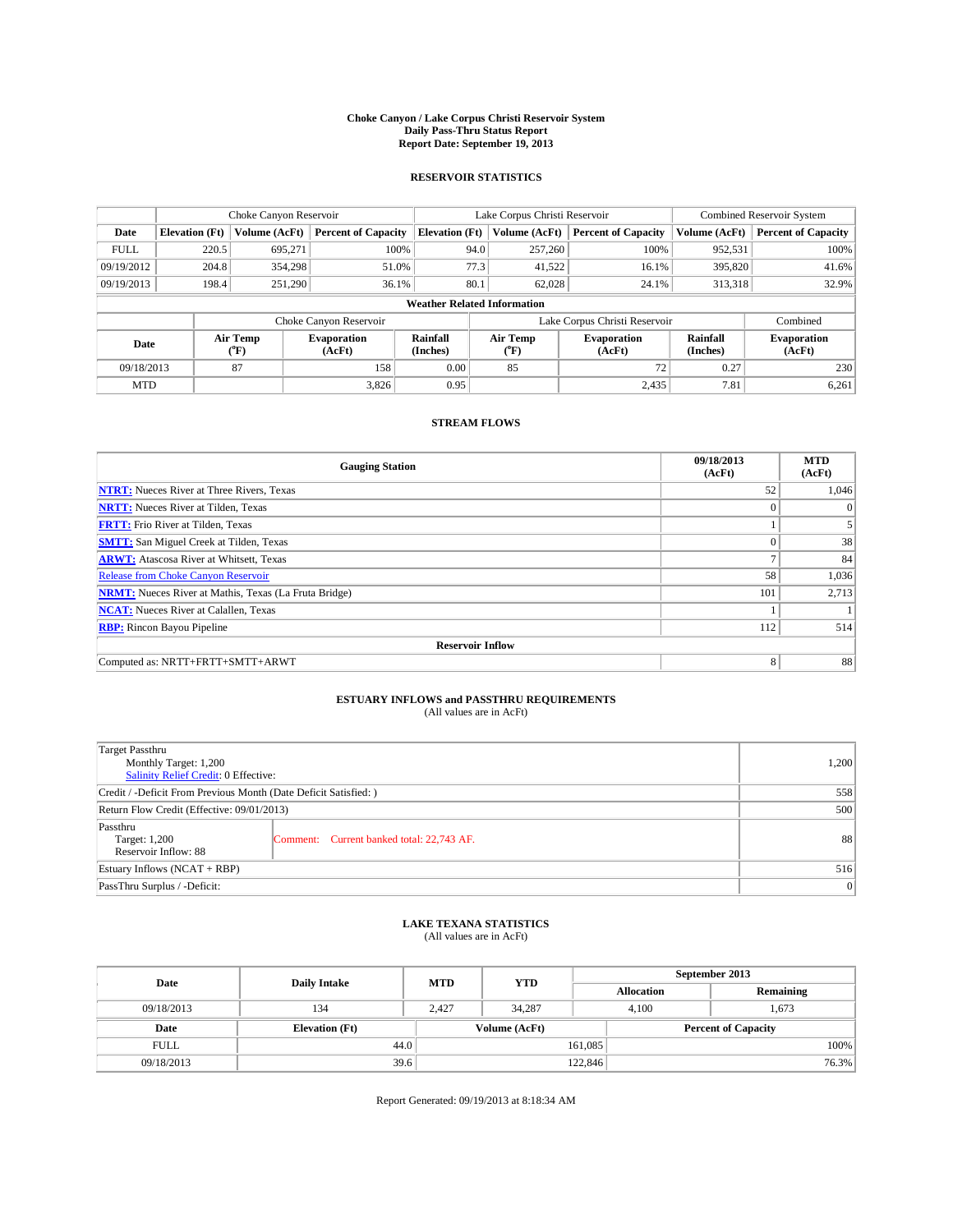### **Choke Canyon / Lake Corpus Christi Reservoir System Daily Pass-Thru Status Report Report Date: September 20, 2013**

### **RESERVOIR STATISTICS**

|             | Choke Canyon Reservoir |                  |                            |                       | Lake Corpus Christi Reservoir      | <b>Combined Reservoir System</b> |                      |                              |
|-------------|------------------------|------------------|----------------------------|-----------------------|------------------------------------|----------------------------------|----------------------|------------------------------|
| Date        | <b>Elevation</b> (Ft)  | Volume (AcFt)    | <b>Percent of Capacity</b> | <b>Elevation (Ft)</b> | Volume (AcFt)                      | <b>Percent of Capacity</b>       | Volume (AcFt)        | Percent of Capacity          |
| <b>FULL</b> | 220.5                  | 695,271          | 100%                       |                       | 94.0<br>257,260                    | 100%                             | 952,531              | 100%                         |
| 09/20/2012  | 204.8                  | 354,298          | 51.0%                      |                       | 77.3<br>41,651                     | 16.2%                            | 395,949              | 41.6%                        |
| 09/20/2013  | 198.3                  | 250,863          | 36.1%                      | 80.1                  | 61.779                             | 24.0%                            | 312.642              | 32.8%                        |
|             |                        |                  |                            |                       | <b>Weather Related Information</b> |                                  |                      |                              |
|             |                        |                  | Choke Canyon Reservoir     |                       |                                    | Lake Corpus Christi Reservoir    |                      | Combined                     |
| Date        |                        | Air Temp<br>(°F) | Evaporation<br>(AcFt)      | Rainfall<br>(Inches)  | Air Temp<br>("F)                   | <b>Evaporation</b><br>(AcFt)     | Rainfall<br>(Inches) | <b>Evaporation</b><br>(AcFt) |
| 09/19/2013  |                        | 93               | 233                        | 0.00                  | 89                                 | 96                               | 0.11                 | 329                          |
| <b>MTD</b>  |                        |                  | 4.059                      | 0.95                  |                                    | 2,531                            | 7.92                 | 6,590                        |

## **STREAM FLOWS**

| <b>Gauging Station</b>                                       | 09/19/2013<br>(AcFt) | <b>MTD</b><br>(AcFt) |  |  |  |  |
|--------------------------------------------------------------|----------------------|----------------------|--|--|--|--|
| <b>NTRT:</b> Nueces River at Three Rivers, Texas             | 52                   | 1,098                |  |  |  |  |
| <b>NRTT:</b> Nueces River at Tilden, Texas                   | $\theta$             | $\theta$             |  |  |  |  |
| <b>FRTT:</b> Frio River at Tilden, Texas                     |                      | 6                    |  |  |  |  |
| <b>SMTT:</b> San Miguel Creek at Tilden, Texas               | $\theta$             | 38                   |  |  |  |  |
| <b>ARWT:</b> Atascosa River at Whitsett, Texas               | 6                    | 89                   |  |  |  |  |
| <b>Release from Choke Canyon Reservoir</b>                   | 58                   | 1,094                |  |  |  |  |
| <b>NRMT:</b> Nueces River at Mathis, Texas (La Fruta Bridge) | 137                  | 2,850                |  |  |  |  |
| <b>NCAT:</b> Nueces River at Calallen, Texas                 | $\theta$             |                      |  |  |  |  |
| <b>RBP:</b> Rincon Bayou Pipeline                            | 38                   | 552                  |  |  |  |  |
| <b>Reservoir Inflow</b>                                      |                      |                      |  |  |  |  |
| Computed as: NRTT+FRTT+SMTT+ARWT                             | 6                    | 95                   |  |  |  |  |

# **ESTUARY INFLOWS and PASSTHRU REQUIREMENTS**<br>(All values are in AcFt)

| Target Passthru<br>Monthly Target: 1,200<br>Salinity Relief Credit: 0 Effective: | 1,200                                     |    |  |  |
|----------------------------------------------------------------------------------|-------------------------------------------|----|--|--|
| Credit / -Deficit From Previous Month (Date Deficit Satisfied: )                 |                                           |    |  |  |
| Return Flow Credit (Effective: 09/01/2013)                                       |                                           |    |  |  |
| Passthru<br>Target: 1,200<br>Reservoir Inflow: 95                                | Comment: Current banked total: 22,743 AF. | 95 |  |  |
| Estuary Inflows $(NCAT + RBP)$                                                   | 553                                       |    |  |  |
| PassThru Surplus / -Deficit:                                                     | 0                                         |    |  |  |

# **LAKE TEXANA STATISTICS** (All values are in AcFt)

| Date        | <b>Daily Intake</b>   | <b>MTD</b> | <b>YTD</b>    | September 2013    |                            |           |       |
|-------------|-----------------------|------------|---------------|-------------------|----------------------------|-----------|-------|
|             |                       |            |               | <b>Allocation</b> |                            | Remaining |       |
| 09/19/2013  | 134                   | 2.561      | 34.421        |                   | 1,539<br>4.100             |           |       |
| Date        | <b>Elevation</b> (Ft) |            | Volume (AcFt) |                   | <b>Percent of Capacity</b> |           |       |
| <b>FULL</b> | 44.0                  |            |               | 161,085           |                            |           | 100%  |
| 09/19/2013  | 39.6                  |            |               | 122,849           |                            |           | 76.3% |

Report Generated: 09/20/2013 at 8:17:08 AM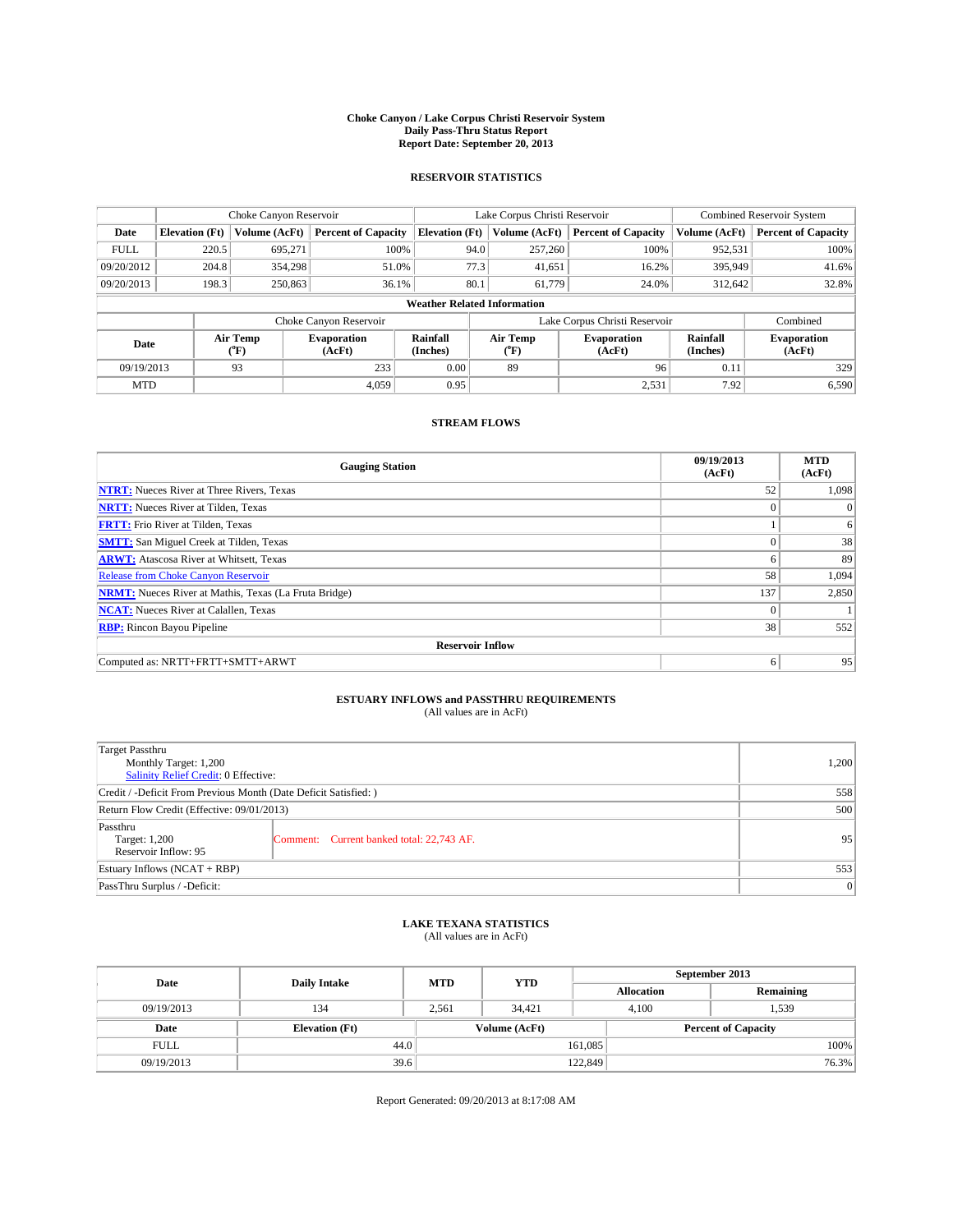### **Choke Canyon / Lake Corpus Christi Reservoir System Daily Pass-Thru Status Report Report Date: September 21, 2013**

### **RESERVOIR STATISTICS**

|             |                       | Choke Canyon Reservoir       |                            |                                    | Lake Corpus Christi Reservoir | <b>Combined Reservoir System</b> |               |                              |
|-------------|-----------------------|------------------------------|----------------------------|------------------------------------|-------------------------------|----------------------------------|---------------|------------------------------|
| Date        | <b>Elevation</b> (Ft) | Volume (AcFt)                | <b>Percent of Capacity</b> | <b>Elevation (Ft)</b>              | Volume (AcFt)                 | <b>Percent of Capacity</b>       | Volume (AcFt) | <b>Percent of Capacity</b>   |
| <b>FULL</b> | 220.5                 | 695.271                      | 100%                       | 94.0                               | 257,260                       | 100%                             | 952,531       | 100%                         |
| 09/21/2012  | 204.7                 | 353,600                      | 50.9%                      | 77.3                               | 41,651                        | 16.2%                            | 395,251       | 41.5%                        |
| 09/21/2013  | 198.4                 | 252,005                      | 36.2%                      | 80.3                               | 63,871                        | 24.8%                            | 315,876       | 33.2%                        |
|             |                       |                              |                            | <b>Weather Related Information</b> |                               |                                  |               |                              |
|             |                       |                              | Choke Canyon Reservoir     |                                    |                               | Lake Corpus Christi Reservoir    |               | Combined                     |
| Date        |                       | Air Temp<br>$\rm ^{(^o}\!F)$ | Evaporation<br>(AcFt)      | Rainfall<br>(Inches)               | Air Temp<br>$(^oF)$           | <b>Evaporation</b><br>(AcFt)     |               | <b>Evaporation</b><br>(AcFt) |
| 09/20/2013  |                       | 86                           | 133                        | 2.43                               | 86                            | Pan overflow                     | 2.38          | 133                          |
| <b>MTD</b>  |                       |                              | 4.192                      | 3.38                               |                               | 2,531                            | 10.30         | 6,723                        |

## **STREAM FLOWS**

| <b>Gauging Station</b>                                       | 09/20/2013<br>(AcFt) | <b>MTD</b><br>(AcFt) |  |  |  |  |
|--------------------------------------------------------------|----------------------|----------------------|--|--|--|--|
| <b>NTRT:</b> Nueces River at Three Rivers, Texas             | 58                   | 1,155                |  |  |  |  |
| <b>NRTT:</b> Nueces River at Tilden, Texas                   |                      | $\theta$             |  |  |  |  |
| <b>FRTT:</b> Frio River at Tilden, Texas                     |                      | 14                   |  |  |  |  |
| <b>SMTT:</b> San Miguel Creek at Tilden, Texas               |                      | 38                   |  |  |  |  |
| <b>ARWT:</b> Atascosa River at Whitsett, Texas               | 91                   | 180                  |  |  |  |  |
| <b>Release from Choke Canyon Reservoir</b>                   | 58                   | 1,151                |  |  |  |  |
| <b>NRMT:</b> Nueces River at Mathis, Texas (La Fruta Bridge) | 179                  | 3,029                |  |  |  |  |
| <b>NCAT:</b> Nueces River at Calallen, Texas                 |                      |                      |  |  |  |  |
| <b>RBP:</b> Rincon Bayou Pipeline                            | 0                    | 552                  |  |  |  |  |
| <b>Reservoir Inflow</b>                                      |                      |                      |  |  |  |  |
| Computed as: (NTRT+FRTT+SMTT)-Release From Choke Canyon      | 8                    | 102                  |  |  |  |  |

# **ESTUARY INFLOWS and PASSTHRU REQUIREMENTS**<br>(All values are in AcFt)

| Target Passthru                                                        |       |  |  |  |  |
|------------------------------------------------------------------------|-------|--|--|--|--|
| Monthly Target: 1,200                                                  | 1,200 |  |  |  |  |
| Salinity Relief Credit: 0 Effective:                                   |       |  |  |  |  |
| Credit / -Deficit From Previous Month (Date Deficit Satisfied: )       | 558   |  |  |  |  |
| Return Flow Credit (Effective: 09/01/2013)                             | 500   |  |  |  |  |
| Passthru<br>Comment: Current banked total: 22,743 AF.<br>Target: 1,200 | 102   |  |  |  |  |
| Reservoir Inflow: 102                                                  |       |  |  |  |  |
| Estuary Inflows (NCAT + RBP)                                           | 553   |  |  |  |  |
| PassThru Surplus / -Deficit:                                           | 0     |  |  |  |  |

# **LAKE TEXANA STATISTICS** (All values are in AcFt)

| Date        | <b>Daily Intake</b>   | <b>MTD</b> | <b>YTD</b>    | September 2013    |                            |           |  |
|-------------|-----------------------|------------|---------------|-------------------|----------------------------|-----------|--|
|             |                       |            |               | <b>Allocation</b> |                            | Remaining |  |
| 09/20/2013  | 134                   | 2,696      | 34.556        |                   | .404<br>4.100              |           |  |
| Date        | <b>Elevation</b> (Ft) |            | Volume (AcFt) |                   | <b>Percent of Capacity</b> |           |  |
| <b>FULL</b> | 44.0                  |            |               | 161,085           |                            | 100%      |  |
| 09/20/2013  | 40.5                  |            |               | 130,232           |                            | 80.8%     |  |

Report Generated: 09/21/2013 at 9:47:03 AM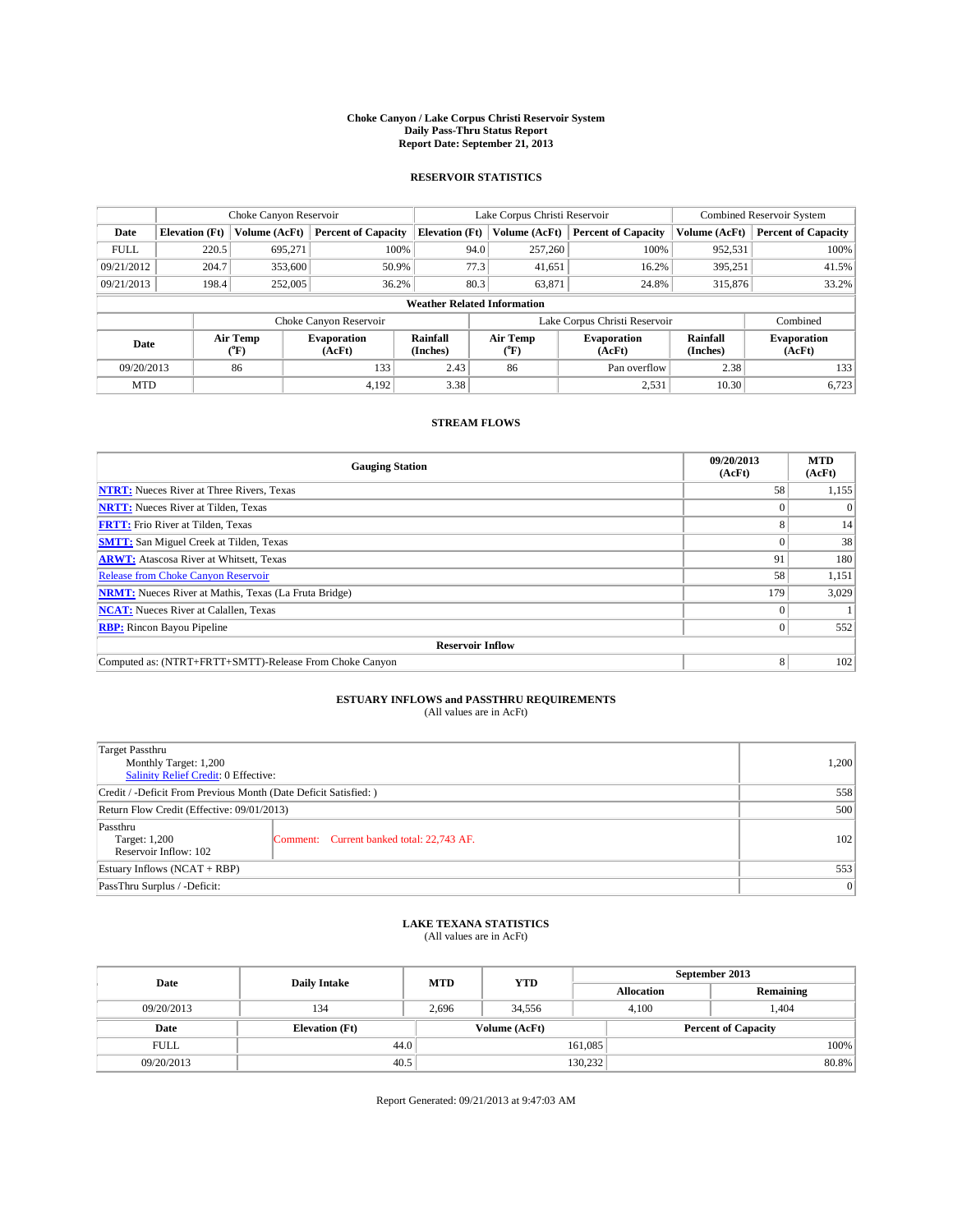### **Choke Canyon / Lake Corpus Christi Reservoir System Daily Pass-Thru Status Report Report Date: September 22, 2013**

### **RESERVOIR STATISTICS**

|             | Choke Canyon Reservoir |                  |                            |                                    | Lake Corpus Christi Reservoir | <b>Combined Reservoir System</b> |                      |                              |
|-------------|------------------------|------------------|----------------------------|------------------------------------|-------------------------------|----------------------------------|----------------------|------------------------------|
| Date        | <b>Elevation</b> (Ft)  | Volume (AcFt)    | <b>Percent of Capacity</b> | <b>Elevation (Ft)</b>              | Volume (AcFt)                 | <b>Percent of Capacity</b>       | Volume (AcFt)        | Percent of Capacity          |
| <b>FULL</b> | 220.5                  | 695,271          | 100%                       | 94.0                               | 257,260                       | 100%                             | 952,531              | 100%                         |
| 09/22/2012  | 204.8                  | 354,298          | 51.0%                      |                                    | 77.3<br>41,651                | 16.2%                            | 395,949              | 41.6%                        |
| 09/22/2013  | 198.4                  | 251,575          | 36.2%                      | 80.3                               | 64,041                        | 24.9%                            | 315,616              | $33.1\%$                     |
|             |                        |                  |                            | <b>Weather Related Information</b> |                               |                                  |                      |                              |
|             |                        |                  | Choke Canyon Reservoir     |                                    |                               | Lake Corpus Christi Reservoir    |                      | Combined                     |
| Date        |                        | Air Temp<br>(°F) | Evaporation<br>(AcFt)      | Rainfall<br>(Inches)               | Air Temp<br>("F)              | <b>Evaporation</b><br>(AcFt)     | Rainfall<br>(Inches) | <b>Evaporation</b><br>(AcFt) |
| 09/21/2013  |                        | 83               | 200                        | 0.00                               | 80                            | 148                              | 0.00                 | 348                          |
| <b>MTD</b>  |                        |                  | 4,392                      | 3.38                               |                               | 2,679                            | 10.30                | 7.071                        |

### **STREAM FLOWS**

| <b>Gauging Station</b>                                       | 09/21/2013<br>(AcFt) | <b>MTD</b><br>(AcFt) |  |  |  |
|--------------------------------------------------------------|----------------------|----------------------|--|--|--|
| <b>NTRT:</b> Nueces River at Three Rivers, Texas             | 1,084                | 2,239                |  |  |  |
| <b>NRTT:</b> Nueces River at Tilden, Texas                   |                      | $\Omega$             |  |  |  |
| <b>FRTT:</b> Frio River at Tilden, Texas                     |                      |                      |  |  |  |
| <b>SMTT:</b> San Miguel Creek at Tilden, Texas               |                      | 38                   |  |  |  |
| <b>ARWT:</b> Atascosa River at Whitsett, Texas               | 286                  | 466                  |  |  |  |
| <b>Release from Choke Canyon Reservoir</b>                   | 58                   | 1,209                |  |  |  |
| <b>NRMT:</b> Nueces River at Mathis, Texas (La Fruta Bridge) | 296                  | 3,325                |  |  |  |
| 206<br><b>NCAT:</b> Nueces River at Calallen, Texas          |                      |                      |  |  |  |
| <b>RBP:</b> Rincon Bayou Pipeline                            | 133                  | 685                  |  |  |  |
| <b>Reservoir Inflow</b>                                      |                      |                      |  |  |  |
| Computed as: (NTRT+FRTT+SMTT)-Release From Choke Canyon      | 1,031                | 1,133                |  |  |  |

# **ESTUARY INFLOWS and PASSTHRU REQUIREMENTS**<br>(All values are in AcFt)

| Target Passthru<br>Monthly Target: 1,200<br>Salinity Relief Credit: 0 Effective: |                                           |       |  |  |
|----------------------------------------------------------------------------------|-------------------------------------------|-------|--|--|
| Credit / -Deficit From Previous Month (Date Deficit Satisfied: )                 |                                           |       |  |  |
| Return Flow Credit (Effective: 09/01/2013)                                       |                                           |       |  |  |
| Passthru<br>Target: 1,200<br>Reservoir Inflow: 1,133                             | Comment: Current banked total: 22,743 AF. | 1,133 |  |  |
| Estuary Inflows (NCAT + RBP)                                                     | 892                                       |       |  |  |
| PassThru Surplus / -Deficit:                                                     | 817                                       |       |  |  |

## **LAKE TEXANA STATISTICS** (All values are in AcFt)

| Date        | <b>Daily Intake</b>   | <b>MTD</b> | <b>YTD</b>    | September 2013    |                            |           |       |
|-------------|-----------------------|------------|---------------|-------------------|----------------------------|-----------|-------|
|             |                       |            |               | <b>Allocation</b> |                            | Remaining |       |
| 09/21/2013  | 135                   | 2.830      | 34,690        |                   | 1,270<br>4.100             |           |       |
| Date        | <b>Elevation</b> (Ft) |            | Volume (AcFt) |                   | <b>Percent of Capacity</b> |           |       |
| <b>FULL</b> | 44.0                  |            |               | 161,085           |                            |           | 100%  |
| 09/21/2013  | 40.6                  |            |               | 131,068           |                            |           | 81.4% |

Report Generated: 09/23/2013 at 8:51:47 AM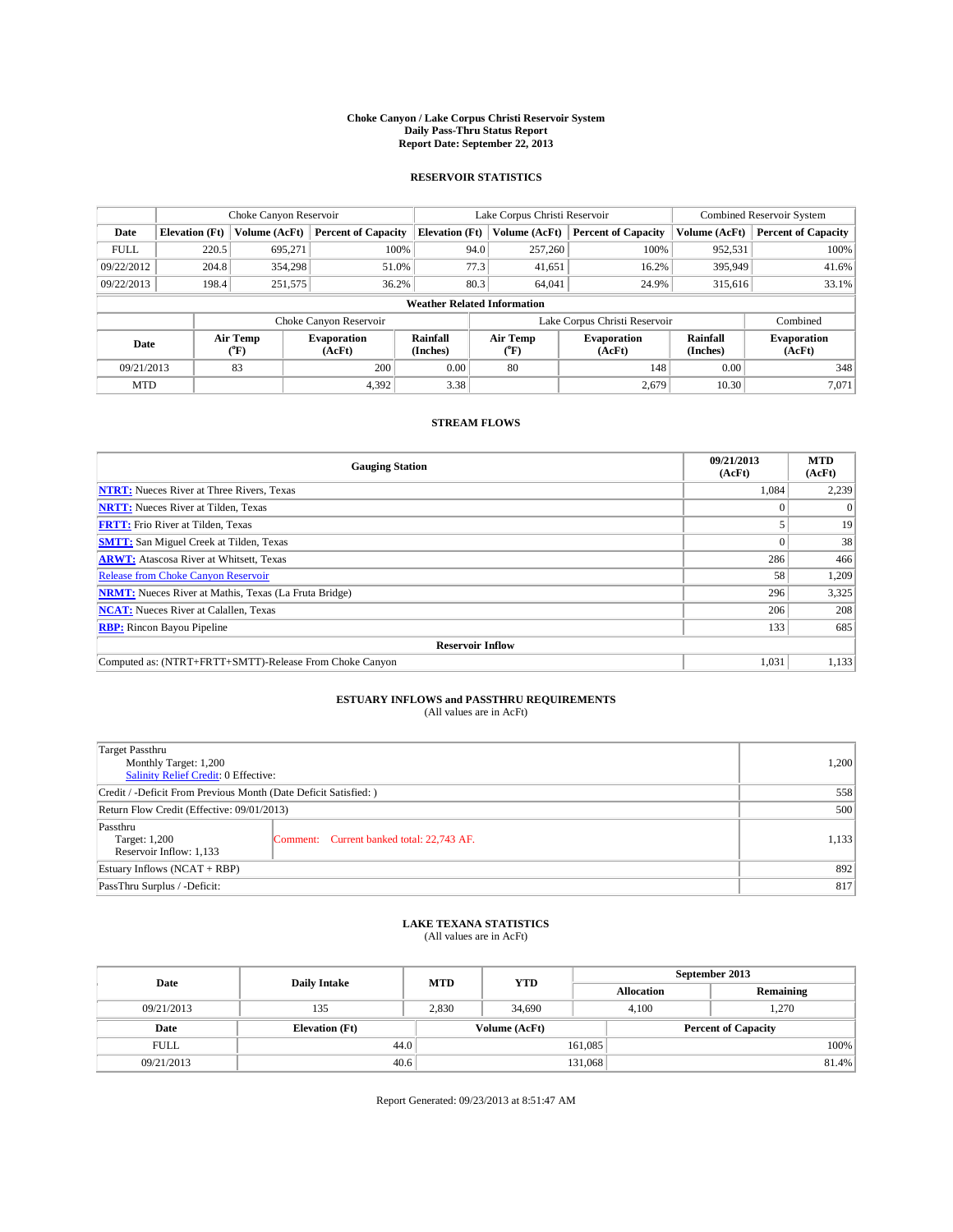### **Choke Canyon / Lake Corpus Christi Reservoir System Daily Pass-Thru Status Report Report Date: September 23, 2013**

### **RESERVOIR STATISTICS**

|             | Choke Canyon Reservoir |                  |                              |                                    | Lake Corpus Christi Reservoir | <b>Combined Reservoir System</b> |                      |                              |
|-------------|------------------------|------------------|------------------------------|------------------------------------|-------------------------------|----------------------------------|----------------------|------------------------------|
| Date        | <b>Elevation</b> (Ft)  | Volume (AcFt)    | <b>Percent of Capacity</b>   | <b>Elevation (Ft)</b>              | Volume (AcFt)                 | <b>Percent of Capacity</b>       | Volume (AcFt)        | <b>Percent of Capacity</b>   |
| <b>FULL</b> | 220.5                  | 695.271          | 100%                         | 94.0                               | 257,260                       | 100%                             | 952,531              | 100%                         |
| 09/23/2012  | 204.7                  | 353,774          | 50.9%                        | 77.3                               | 41,522                        | 16.1%                            | 395,296              | 41.5%                        |
| 09/23/2013  | 198.4                  | 251,575          | 36.2%                        | 80.5                               | 65,066                        | 25.3%                            | 316,641              | 33.2%                        |
|             |                        |                  |                              | <b>Weather Related Information</b> |                               |                                  |                      |                              |
|             |                        |                  | Choke Canyon Reservoir       |                                    |                               | Lake Corpus Christi Reservoir    |                      | Combined                     |
| Date        |                        | Air Temp<br>(°F) | <b>Evaporation</b><br>(AcFt) | Rainfall<br>(Inches)               | Air Temp<br>$(^{0}F)$         | <b>Evaporation</b><br>(AcFt)     | Rainfall<br>(Inches) | <b>Evaporation</b><br>(AcFt) |
| 09/22/2013  |                        | 85               | 192                          | 0.00                               | 82                            | 120                              | 0.00                 | 312                          |
| <b>MTD</b>  |                        |                  | 4.584                        | 3.38                               |                               | 2,799                            | 10.30                | 7,383                        |

## **STREAM FLOWS**

| <b>Gauging Station</b>                                       | 09/22/2013<br>(AcFt) | <b>MTD</b><br>(AcFt) |  |  |  |  |
|--------------------------------------------------------------|----------------------|----------------------|--|--|--|--|
| <b>NTRT:</b> Nueces River at Three Rivers, Texas             | 391                  | 2,630                |  |  |  |  |
| <b>NRTT:</b> Nueces River at Tilden, Texas                   |                      |                      |  |  |  |  |
| <b>FRTT:</b> Frio River at Tilden, Texas                     |                      |                      |  |  |  |  |
| <b>SMTT:</b> San Miguel Creek at Tilden, Texas               |                      | 38                   |  |  |  |  |
| <b>ARWT:</b> Atascosa River at Whitsett, Texas               | 17                   | 484                  |  |  |  |  |
| Release from Choke Canyon Reservoir                          | 58                   | 1,266                |  |  |  |  |
| <b>NRMT:</b> Nueces River at Mathis, Texas (La Fruta Bridge) |                      |                      |  |  |  |  |
| 371<br><b>NCAT:</b> Nueces River at Calallen, Texas          |                      |                      |  |  |  |  |
| <b>RBP:</b> Rincon Bayou Pipeline                            | 200                  | 884                  |  |  |  |  |
| <b>Reservoir Inflow</b>                                      |                      |                      |  |  |  |  |
| Computed as: (NTRT+FRTT+SMTT)-Release From Choke Canyon      | 335                  | 1,468                |  |  |  |  |

# **ESTUARY INFLOWS and PASSTHRU REQUIREMENTS**<br>(All values are in AcFt)

| <b>Target Passthru</b><br>Monthly Target: 1,200<br>Salinity Relief Credit: 0 Effective: |                                           |       |  |  |
|-----------------------------------------------------------------------------------------|-------------------------------------------|-------|--|--|
| Credit / -Deficit From Previous Month (Date Deficit Satisfied: )                        |                                           |       |  |  |
| Return Flow Credit (Effective: 09/01/2013)                                              |                                           |       |  |  |
| Passthru<br>Target: 1,200<br>Reservoir Inflow: 1,468                                    | Comment: Current banked total: 22,743 AF. | 1,200 |  |  |
| Estuary Inflows $(NCAT + RBP)$                                                          | 1,463                                     |       |  |  |
| PassThru Surplus / -Deficit:                                                            | 1,321                                     |       |  |  |

# **LAKE TEXANA STATISTICS** (All values are in AcFt)

| Date        | <b>Daily Intake</b>   | <b>MTD</b> | <b>YTD</b>    | September 2013    |                            |           |       |
|-------------|-----------------------|------------|---------------|-------------------|----------------------------|-----------|-------|
|             |                       |            |               | <b>Allocation</b> |                            | Remaining |       |
| 09/22/2013  | 135                   | 2.965      | 34,825        |                   | 1,135<br>4.100             |           |       |
| Date        | <b>Elevation</b> (Ft) |            | Volume (AcFt) |                   | <b>Percent of Capacity</b> |           |       |
| <b>FULL</b> | 44.0                  |            |               | 161,085           |                            |           | 100%  |
| 09/22/2013  | 40.8                  |            |               | 133,588           |                            |           | 82.9% |

Report Generated: 09/23/2013 at 9:05:47 AM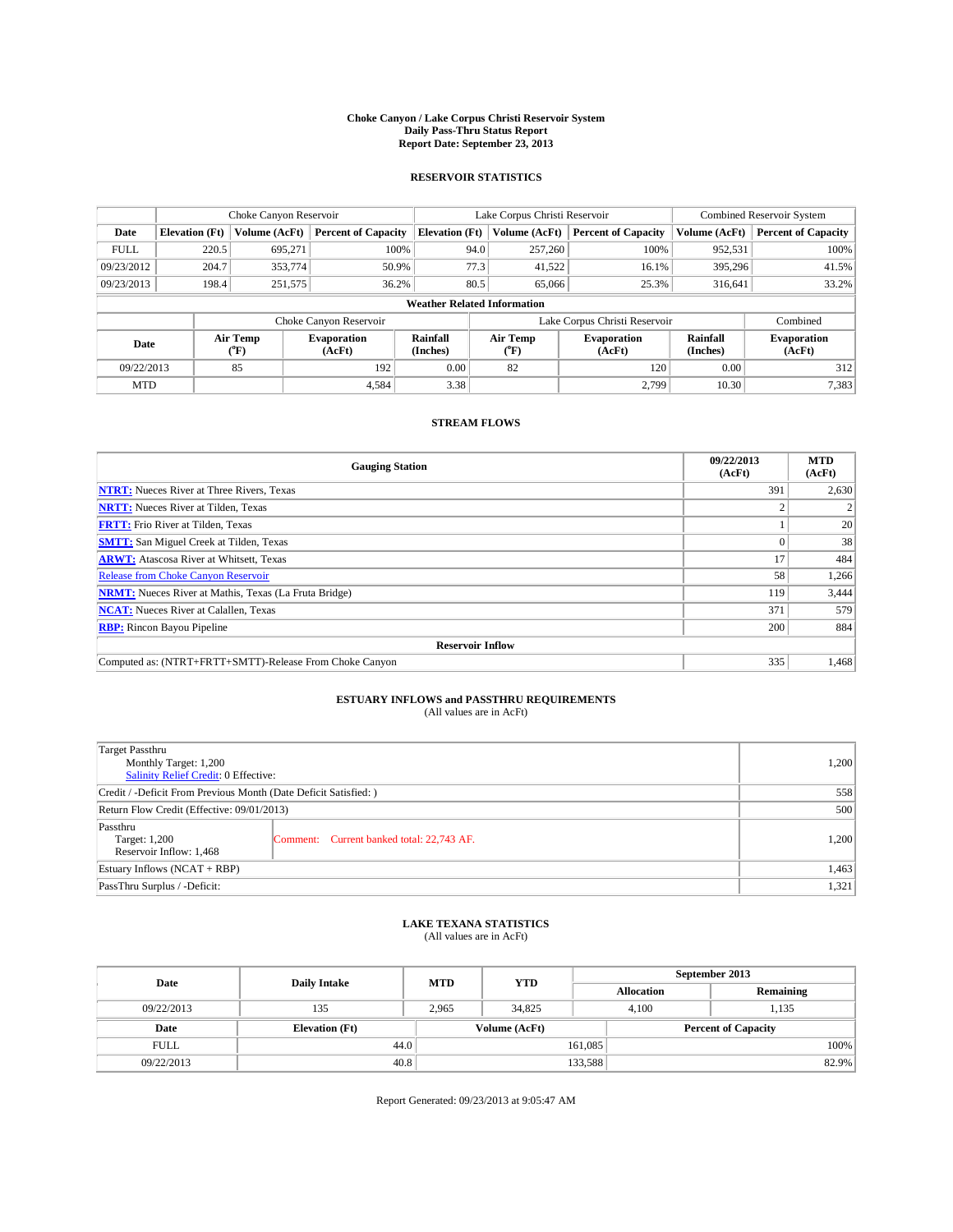### **Choke Canyon / Lake Corpus Christi Reservoir System Daily Pass-Thru Status Report Report Date: September 24, 2013**

### **RESERVOIR STATISTICS**

|             | Choke Canyon Reservoir |                  |                              |                                    | Lake Corpus Christi Reservoir | <b>Combined Reservoir System</b> |                      |                              |
|-------------|------------------------|------------------|------------------------------|------------------------------------|-------------------------------|----------------------------------|----------------------|------------------------------|
| Date        | <b>Elevation</b> (Ft)  | Volume (AcFt)    | <b>Percent of Capacity</b>   | <b>Elevation (Ft)</b>              | Volume (AcFt)                 | <b>Percent of Capacity</b>       | Volume (AcFt)        | <b>Percent of Capacity</b>   |
| <b>FULL</b> | 220.5                  | 695,271          | 100%                         | 94.0                               | 257,260                       | 100%                             | 952,531              | 100%                         |
| 09/24/2012  | 204.7                  | 353,600          | 50.9%                        | 77.3                               | 41,328                        | 16.1%                            | 394,928              | 41.5%                        |
| 09/24/2013  | 198.4                  | 251,006          | 36.1%                        | 80.5                               | 65,324                        | 25.4%                            | 316,330              | 33.2%                        |
|             |                        |                  |                              | <b>Weather Related Information</b> |                               |                                  |                      |                              |
|             |                        |                  | Choke Canyon Reservoir       |                                    |                               | Lake Corpus Christi Reservoir    |                      | Combined                     |
| Date        |                        | Air Temp<br>(°F) | <b>Evaporation</b><br>(AcFt) | Rainfall<br>(Inches)               | Air Temp<br>(°F)              | <b>Evaporation</b><br>(AcFt)     | Rainfall<br>(Inches) | <b>Evaporation</b><br>(AcFt) |
| 09/23/2013  |                        | 90               | 224                          | 0.00                               | 87                            | 166                              | 0.00                 | 390                          |
| <b>MTD</b>  |                        |                  | 4.808                        | 3.38                               |                               | 2,965                            | 10.30                | 7,773                        |

### **STREAM FLOWS**

| <b>Gauging Station</b>                                       | 09/23/2013<br>(AcFt) | <b>MTD</b><br>(AcFt) |  |  |  |
|--------------------------------------------------------------|----------------------|----------------------|--|--|--|
| <b>NTRT:</b> Nueces River at Three Rivers, Texas             | 131                  | 2,761                |  |  |  |
| <b>NRTT:</b> Nueces River at Tilden, Texas                   | 75                   | 77                   |  |  |  |
| <b>FRTT:</b> Frio River at Tilden, Texas                     |                      | 20                   |  |  |  |
| <b>SMTT:</b> San Miguel Creek at Tilden, Texas               |                      | 38                   |  |  |  |
| <b>ARWT:</b> Atascosa River at Whitsett, Texas               | 26                   | 510                  |  |  |  |
| Release from Choke Canyon Reservoir                          | 58                   | 1,324                |  |  |  |
| <b>NRMT:</b> Nueces River at Mathis, Texas (La Fruta Bridge) | 115                  | 3,559                |  |  |  |
| <b>NCAT:</b> Nueces River at Calallen, Texas                 | 44                   | 623                  |  |  |  |
| <b>RBP:</b> Rincon Bayou Pipeline                            | 164                  | 1,048                |  |  |  |
| <b>Reservoir Inflow</b>                                      |                      |                      |  |  |  |
| Computed as: (NTRT+FRTT+SMTT)-Release From Choke Canyon      | 74 <sub>1</sub>      | 1,542                |  |  |  |

# **ESTUARY INFLOWS and PASSTHRU REQUIREMENTS**<br>(All values are in AcFt)

| Target Passthru                                                  |                                           |       |  |  |
|------------------------------------------------------------------|-------------------------------------------|-------|--|--|
| Monthly Target: 1,200                                            |                                           | 1,200 |  |  |
| Salinity Relief Credit: 0 Effective:                             |                                           |       |  |  |
| Credit / -Deficit From Previous Month (Date Deficit Satisfied: ) |                                           |       |  |  |
| Return Flow Credit (Effective: 09/01/2013)                       |                                           |       |  |  |
| Passthru<br>Target: 1,200<br>Reservoir Inflow: 1,542             | Comment: Current banked total: 22,743 AF. | 1,200 |  |  |
| Estuary Inflows (NCAT + RBP)                                     |                                           |       |  |  |
| PassThru Surplus / -Deficit:                                     | 1,529                                     |       |  |  |

# **LAKE TEXANA STATISTICS** (All values are in AcFt)

| Date        | <b>Daily Intake</b>   | <b>MTD</b> | <b>YTD</b>    | September 2013    |                            |           |  |
|-------------|-----------------------|------------|---------------|-------------------|----------------------------|-----------|--|
|             |                       |            |               | <b>Allocation</b> |                            | Remaining |  |
| 09/23/2013  | 135                   | 3.100      | 34,960        |                   | 1.000<br>4.100             |           |  |
| Date        | <b>Elevation</b> (Ft) |            | Volume (AcFt) |                   | <b>Percent of Capacity</b> |           |  |
| <b>FULL</b> | 44.0                  |            |               | 161,085           |                            | 100%      |  |
| 09/23/2013  | 40.9                  |            |               | 133,588           |                            | 82.9%     |  |

Report Generated: 09/24/2013 at 8:18:32 AM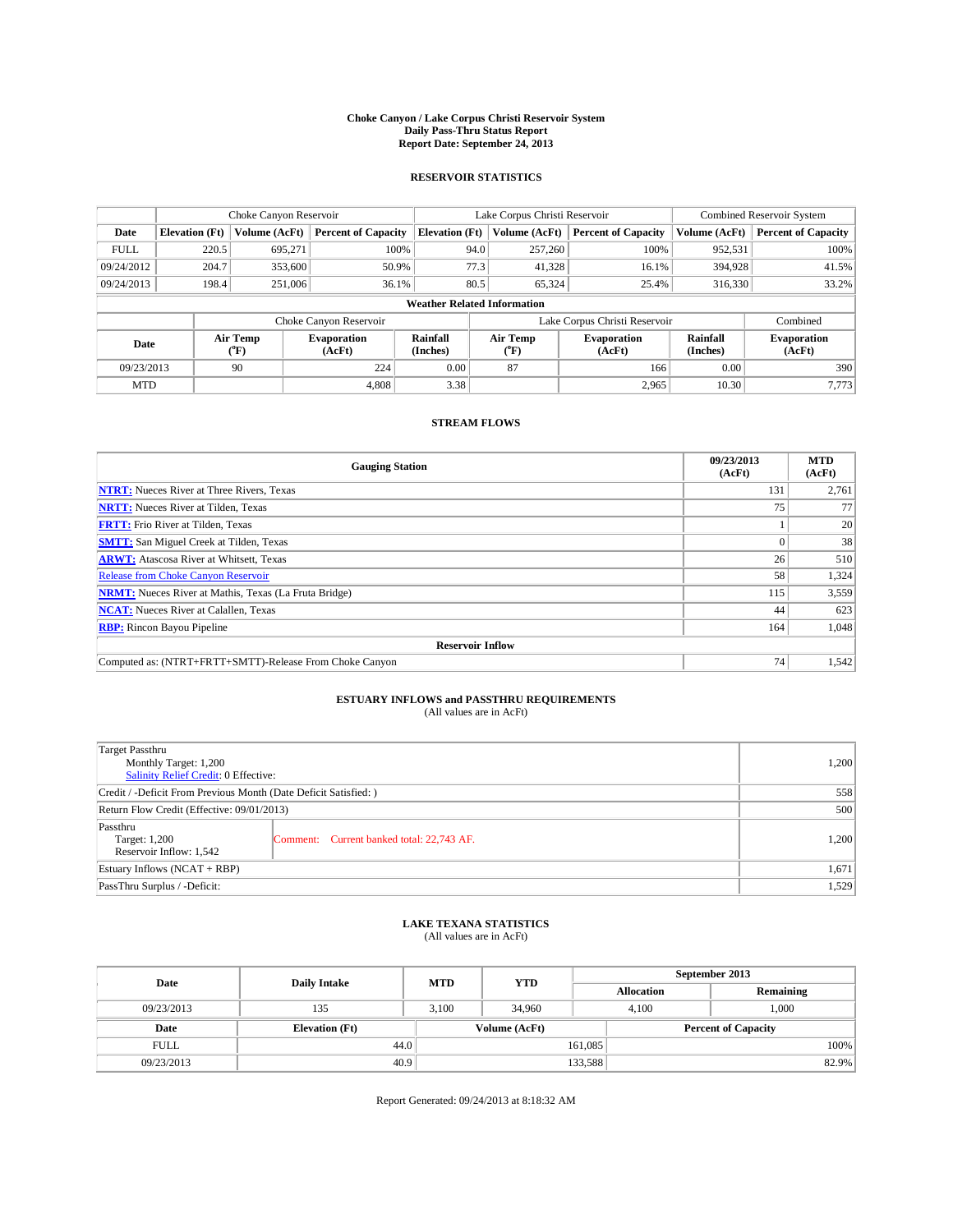### **Choke Canyon / Lake Corpus Christi Reservoir System Daily Pass-Thru Status Report Report Date: September 25, 2013**

### **RESERVOIR STATISTICS**

|             |                                    | Choke Canyon Reservoir |                              |                       | Lake Corpus Christi Reservoir | <b>Combined Reservoir System</b> |                      |                              |  |
|-------------|------------------------------------|------------------------|------------------------------|-----------------------|-------------------------------|----------------------------------|----------------------|------------------------------|--|
| Date        | <b>Elevation</b> (Ft)              | Volume (AcFt)          | <b>Percent of Capacity</b>   | <b>Elevation (Ft)</b> | Volume (AcFt)                 | <b>Percent of Capacity</b>       | Volume (AcFt)        | Percent of Capacity          |  |
| <b>FULL</b> | 220.5                              | 695,271                | 100%                         | 94.0                  | 257,260                       | 100%                             | 952,531              | 100%                         |  |
| 09/25/2012  | 204.7                              | 353,076                | 50.8%                        | 77.3                  | 41,070                        | 16.0%                            | 394,146              | 41.4%                        |  |
| 09/25/2013  | 198.3                              | 250,578                | 36.0%                        | 80.5                  | 65,152                        | 25.3%                            | 315,730              | $33.1\%$                     |  |
|             | <b>Weather Related Information</b> |                        |                              |                       |                               |                                  |                      |                              |  |
|             |                                    |                        | Choke Canyon Reservoir       |                       |                               | Lake Corpus Christi Reservoir    |                      | Combined                     |  |
| Date        |                                    | Air Temp<br>(°F)       | <b>Evaporation</b><br>(AcFt) | Rainfall<br>(Inches)  | Air Temp<br>("F)              | <b>Evaporation</b><br>(AcFt)     | Rainfall<br>(Inches) | <b>Evaporation</b><br>(AcFt) |  |
| 09/24/2013  |                                    | 94                     | 207                          | 0.00                  | 91                            | 140                              | 0.00                 | 347                          |  |
| <b>MTD</b>  |                                    |                        | 5,015                        | 3.38                  |                               | 3,105                            | 10.30                | 8,120                        |  |

### **STREAM FLOWS**

| <b>Gauging Station</b>                                       | 09/24/2013<br>(AcFt) | <b>MTD</b><br>(AcFt) |  |  |  |  |
|--------------------------------------------------------------|----------------------|----------------------|--|--|--|--|
| <b>NTRT:</b> Nueces River at Three Rivers, Texas             | 107                  | 2,868                |  |  |  |  |
| <b>NRTT:</b> Nueces River at Tilden, Texas                   | 54                   | 131                  |  |  |  |  |
| <b>FRTT:</b> Frio River at Tilden, Texas                     |                      | 21                   |  |  |  |  |
| <b>SMTT:</b> San Miguel Creek at Tilden, Texas               |                      | 38                   |  |  |  |  |
| <b>ARWT:</b> Atascosa River at Whitsett, Texas               | 14                   | 524                  |  |  |  |  |
| Release from Choke Canyon Reservoir                          | 58                   | 1,382                |  |  |  |  |
| <b>NRMT:</b> Nueces River at Mathis, Texas (La Fruta Bridge) | 129                  | 3,688                |  |  |  |  |
| <b>NCAT:</b> Nueces River at Calallen, Texas                 |                      | 624                  |  |  |  |  |
| <b>RBP:</b> Rincon Bayou Pipeline                            | 49                   | 1,097                |  |  |  |  |
| <b>Reservoir Inflow</b>                                      |                      |                      |  |  |  |  |
| Computed as: (NTRT+FRTT+SMTT)-Release From Choke Canyon      | 50                   | 1,592                |  |  |  |  |

## **ESTUARY INFLOWS and PASSTHRU REQUIREMENTS**<br>(All values are in AcFt)

| Target Passthru<br>Monthly Target: 1,200                         | 1,200                                     |       |  |  |
|------------------------------------------------------------------|-------------------------------------------|-------|--|--|
| Salinity Relief Credit: 0 Effective:                             |                                           |       |  |  |
| Credit / -Deficit From Previous Month (Date Deficit Satisfied: ) |                                           |       |  |  |
| Return Flow Credit (Effective: 09/01/2013)                       |                                           |       |  |  |
| Passthru<br>Target: 1,200<br>Reservoir Inflow: 1,592             | Comment: Current banked total: 22,743 AF. | 1,200 |  |  |
| Estuary Inflows (NCAT + RBP)                                     | 1,721                                     |       |  |  |
| PassThru Surplus / -Deficit:                                     | 1,579                                     |       |  |  |

## **LAKE TEXANA STATISTICS** (All values are in AcFt)

| Date        | <b>Daily Intake</b>   | <b>MTD</b>    | <b>YTD</b> | September 2013             |  |           |       |
|-------------|-----------------------|---------------|------------|----------------------------|--|-----------|-------|
|             |                       |               |            | <b>Allocation</b>          |  | Remaining |       |
| 09/24/2013  | 135                   | 3.235         | 35,095     | 4.100                      |  | 865       |       |
| Date        | <b>Elevation</b> (Ft) | Volume (AcFt) |            | <b>Percent of Capacity</b> |  |           |       |
| <b>FULL</b> | 44.0                  |               |            | 161,085                    |  |           | 100%  |
| 09/24/2013  | 40.9                  |               |            | 133,588                    |  |           | 82.9% |

Report Generated: 09/25/2013 at 7:55:34 AM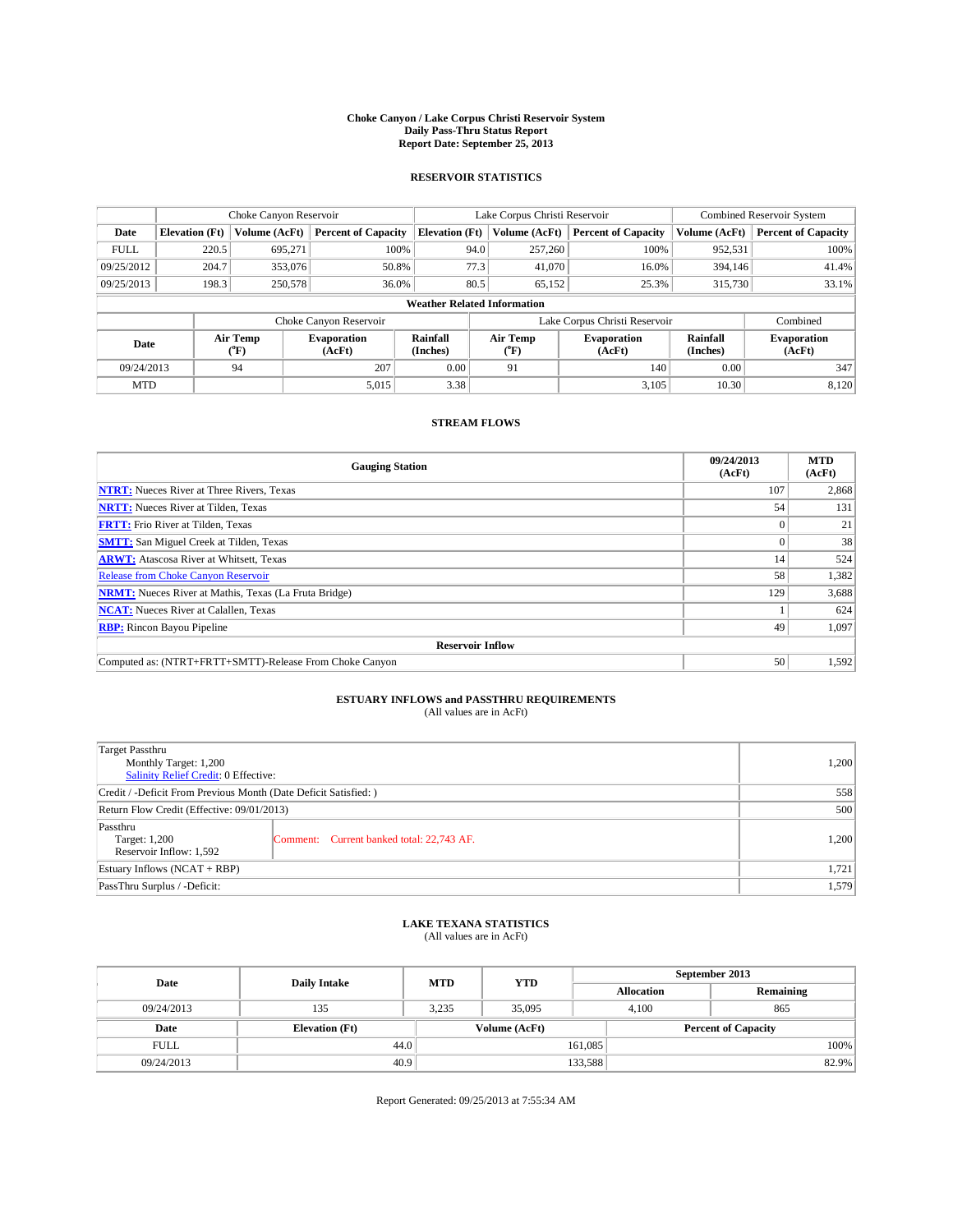### **Choke Canyon / Lake Corpus Christi Reservoir System Daily Pass-Thru Status Report Report Date: September 26, 2013**

### **RESERVOIR STATISTICS**

|             |                                    | Choke Canyon Reservoir |                            |                       | Lake Corpus Christi Reservoir | <b>Combined Reservoir System</b> |                      |                              |  |
|-------------|------------------------------------|------------------------|----------------------------|-----------------------|-------------------------------|----------------------------------|----------------------|------------------------------|--|
| Date        | <b>Elevation</b> (Ft)              | Volume (AcFt)          | <b>Percent of Capacity</b> | <b>Elevation (Ft)</b> | Volume (AcFt)                 | <b>Percent of Capacity</b>       | Volume (AcFt)        | Percent of Capacity          |  |
| <b>FULL</b> | 220.5                              | 695,271                | 100%                       | 94.0                  | 257,260                       | 100%                             | 952,531              | 100%                         |  |
| 09/26/2012  | 204.7                              | 352,723                | 50.7%                      |                       | 77.2<br>40,878                | 15.9%                            | 393,601              | 41.3%                        |  |
| 09/26/2013  | 198.4                              | 251,575                | 36.2%                      | 80.4                  | 64.894                        | 25.2%                            | 316,469              | $33.2\%$                     |  |
|             | <b>Weather Related Information</b> |                        |                            |                       |                               |                                  |                      |                              |  |
|             |                                    |                        | Choke Canyon Reservoir     |                       | Lake Corpus Christi Reservoir |                                  |                      | Combined                     |  |
| Date        |                                    | Air Temp<br>(°F)       | Evaporation<br>(AcFt)      | Rainfall<br>(Inches)  | Air Temp<br>("F)              | <b>Evaporation</b><br>(AcFt)     | Rainfall<br>(Inches) | <b>Evaporation</b><br>(AcFt) |  |
| 09/25/2013  |                                    | 93                     | 0.00<br>250<br>92          |                       | 140                           | 0.00                             | 390                  |                              |  |
| <b>MTD</b>  |                                    |                        | 5,265                      | 3.38                  |                               | 3,245                            | 10.30                | 8,510                        |  |

### **STREAM FLOWS**

| <b>Gauging Station</b>                                       | 09/25/2013<br>(AcFt) | <b>MTD</b><br>(AcFt) |  |  |  |  |
|--------------------------------------------------------------|----------------------|----------------------|--|--|--|--|
| <b>NTRT:</b> Nueces River at Three Rivers, Texas             | 85                   | 2,954                |  |  |  |  |
| <b>NRTT:</b> Nueces River at Tilden, Texas                   | 38                   | 169                  |  |  |  |  |
| <b>FRTT:</b> Frio River at Tilden, Texas                     |                      | 21                   |  |  |  |  |
| <b>SMTT:</b> San Miguel Creek at Tilden, Texas               |                      | 38                   |  |  |  |  |
| <b>ARWT:</b> Atascosa River at Whitsett, Texas               | 8                    | 531                  |  |  |  |  |
| Release from Choke Canyon Reservoir                          | 58                   | 1,439                |  |  |  |  |
| <b>NRMT:</b> Nueces River at Mathis, Texas (La Fruta Bridge) | 153                  | 3,841                |  |  |  |  |
| <b>NCAT:</b> Nueces River at Calallen, Texas                 |                      | 624                  |  |  |  |  |
| <b>RBP:</b> Rincon Bayou Pipeline                            | $\Omega$             | 1,097                |  |  |  |  |
| <b>Reservoir Inflow</b>                                      |                      |                      |  |  |  |  |
| Computed as: (NTRT+FRTT+SMTT)-Release From Choke Canyon      | 28                   | 1,620                |  |  |  |  |

## **ESTUARY INFLOWS and PASSTHRU REQUIREMENTS**<br>(All values are in AcFt)

| Target Passthru<br>Monthly Target: 1,200<br>Salinity Relief Credit: 0 Effective: |                                           |       |  |  |
|----------------------------------------------------------------------------------|-------------------------------------------|-------|--|--|
| Credit / -Deficit From Previous Month (Date Deficit Satisfied: )                 |                                           |       |  |  |
| Return Flow Credit (Effective: 09/01/2013)                                       |                                           |       |  |  |
| Passthru<br>Target: 1,200<br>Reservoir Inflow: 1,620                             | Comment: Current banked total: 22,743 AF. | 1,200 |  |  |
| Estuary Inflows (NCAT + RBP)                                                     |                                           |       |  |  |
| PassThru Surplus / -Deficit:                                                     |                                           |       |  |  |

## **LAKE TEXANA STATISTICS** (All values are in AcFt)

| Date        | <b>Daily Intake</b>   | <b>MTD</b> | <b>YTD</b>    | September 2013 |                            |           |  |
|-------------|-----------------------|------------|---------------|----------------|----------------------------|-----------|--|
|             |                       |            |               |                | <b>Allocation</b>          | Remaining |  |
| 09/25/2013  | 122                   | 3.357      | 35.217        |                | 743<br>4.100               |           |  |
| Date        | <b>Elevation</b> (Ft) |            | Volume (AcFt) |                | <b>Percent of Capacity</b> |           |  |
| <b>FULL</b> | 44.0                  |            |               | 161,085        |                            | 100%      |  |
| 09/25/2013  | 40.8                  |            |               | 132,746        |                            | 82.4%     |  |

Report Generated: 09/26/2013 at 8:39:23 AM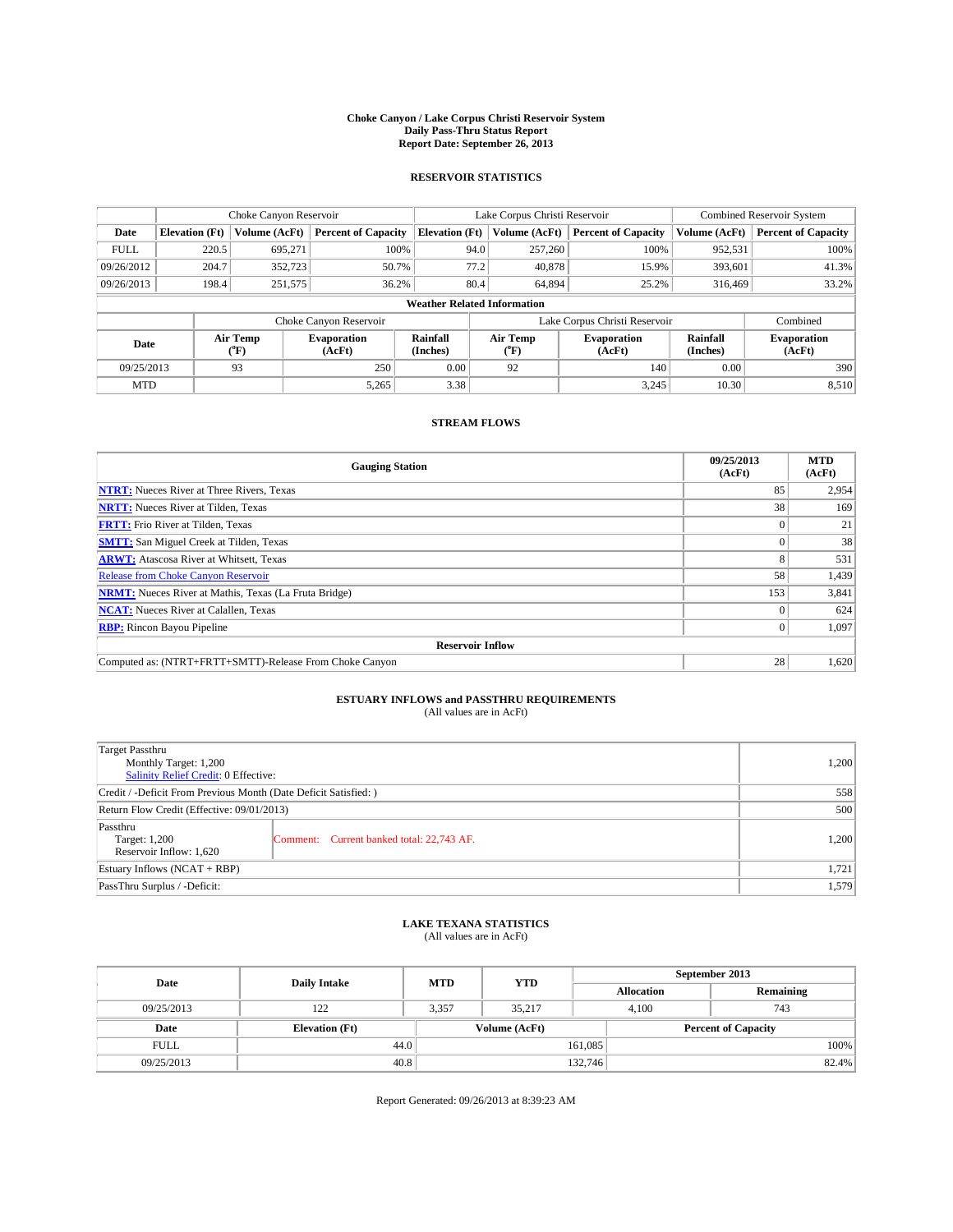### **Choke Canyon / Lake Corpus Christi Reservoir System Daily Pass-Thru Status Report Report Date: September 27, 2013**

### **RESERVOIR STATISTICS**

|                                    | Choke Canyon Reservoir |                  |                            |                       | Lake Corpus Christi Reservoir | <b>Combined Reservoir System</b> |                      |                              |
|------------------------------------|------------------------|------------------|----------------------------|-----------------------|-------------------------------|----------------------------------|----------------------|------------------------------|
| Date                               | <b>Elevation</b> (Ft)  | Volume (AcFt)    | <b>Percent of Capacity</b> | <b>Elevation (Ft)</b> | Volume (AcFt)                 | <b>Percent of Capacity</b>       | Volume (AcFt)        | Percent of Capacity          |
| <b>FULL</b>                        | 220.5                  | 695,271          | 100%                       | 94.0                  | 257,260                       | 100%                             | 952,531              | 100%                         |
| 09/27/2012                         | 204.7                  | 352,193          | 50.7%                      | 77.2                  | 40,686                        | 15.8%                            | 392,879              | 41.2%                        |
| 09/27/2013                         | 198.3                  | 250,009          | 36.0%                      | 80.4                  | 64,637                        | 25.1%                            | 314,646              | 33.0%                        |
| <b>Weather Related Information</b> |                        |                  |                            |                       |                               |                                  |                      |                              |
|                                    |                        |                  | Choke Canyon Reservoir     |                       | Lake Corpus Christi Reservoir |                                  |                      | Combined                     |
| Date                               |                        | Air Temp<br>(°F) | Evaporation<br>(AcFt)      | Rainfall<br>(Inches)  | Air Temp<br>("F)              | <b>Evaporation</b><br>(AcFt)     | Rainfall<br>(Inches) | <b>Evaporation</b><br>(AcFt) |
| 09/26/2013                         |                        | 90               | 232                        | 0.00                  | 92                            | 125                              | 0.00                 | 357                          |
| <b>MTD</b>                         |                        |                  | 5,497                      | 3.38                  |                               | 3,370                            | 10.30                | 8,867                        |

### **STREAM FLOWS**

| <b>Gauging Station</b>                                       | 09/26/2013<br>(AcFt) | <b>MTD</b><br>(AcFt) |  |  |  |  |
|--------------------------------------------------------------|----------------------|----------------------|--|--|--|--|
| <b>NTRT:</b> Nueces River at Three Rivers, Texas             | 73                   | 3,027                |  |  |  |  |
| <b>NRTT:</b> Nueces River at Tilden, Texas                   | 24                   | 192                  |  |  |  |  |
| <b>FRTT:</b> Frio River at Tilden, Texas                     |                      | 21                   |  |  |  |  |
| <b>SMTT:</b> San Miguel Creek at Tilden, Texas               |                      | 38                   |  |  |  |  |
| <b>ARWT:</b> Atascosa River at Whitsett, Texas               |                      | 536                  |  |  |  |  |
| Release from Choke Canyon Reservoir                          | 58                   | 1,497                |  |  |  |  |
| <b>NRMT:</b> Nueces River at Mathis, Texas (La Fruta Bridge) | 167                  | 4,008                |  |  |  |  |
| <b>NCAT:</b> Nueces River at Calallen, Texas                 |                      | 624                  |  |  |  |  |
| <b>RBP:</b> Rincon Bayou Pipeline                            | $\Omega$             | 1,097                |  |  |  |  |
| <b>Reservoir Inflow</b>                                      |                      |                      |  |  |  |  |
| Computed as: (NTRT+FRTT+SMTT)-Release From Choke Canyon      | 16                   | 1,637                |  |  |  |  |

## **ESTUARY INFLOWS and PASSTHRU REQUIREMENTS**<br>(All values are in AcFt)

| Target Passthru<br>Monthly Target: 1,200                         |                                           |       |  |  |
|------------------------------------------------------------------|-------------------------------------------|-------|--|--|
| Salinity Relief Credit: 0 Effective:                             |                                           |       |  |  |
| Credit / -Deficit From Previous Month (Date Deficit Satisfied: ) |                                           |       |  |  |
| Return Flow Credit (Effective: 09/01/2013)                       |                                           |       |  |  |
| Passthru<br>Target: 1,200<br>Reservoir Inflow: 1,637             | Comment: Current banked total: 22,743 AF. | 1,200 |  |  |
| Estuary Inflows (NCAT + RBP)                                     | 1,721                                     |       |  |  |
| PassThru Surplus / -Deficit:                                     | 1,579                                     |       |  |  |

## **LAKE TEXANA STATISTICS** (All values are in AcFt)

| Date        | <b>Daily Intake</b>   | <b>MTD</b> | <b>YTD</b>    | September 2013    |                            |  |  |
|-------------|-----------------------|------------|---------------|-------------------|----------------------------|--|--|
|             |                       |            |               | <b>Allocation</b> | Remaining                  |  |  |
| 09/26/2013  | 135                   | 3.492      | 35.352        | 4.100             | 608                        |  |  |
| Date        | <b>Elevation</b> (Ft) |            | Volume (AcFt) |                   | <b>Percent of Capacity</b> |  |  |
| <b>FULL</b> | 44.0                  |            |               | 161,085           | 100%                       |  |  |
| 09/26/2013  | 40.7                  |            |               | 131,905           | 81.9%                      |  |  |

Report Generated: 09/27/2013 at 8:03:58 AM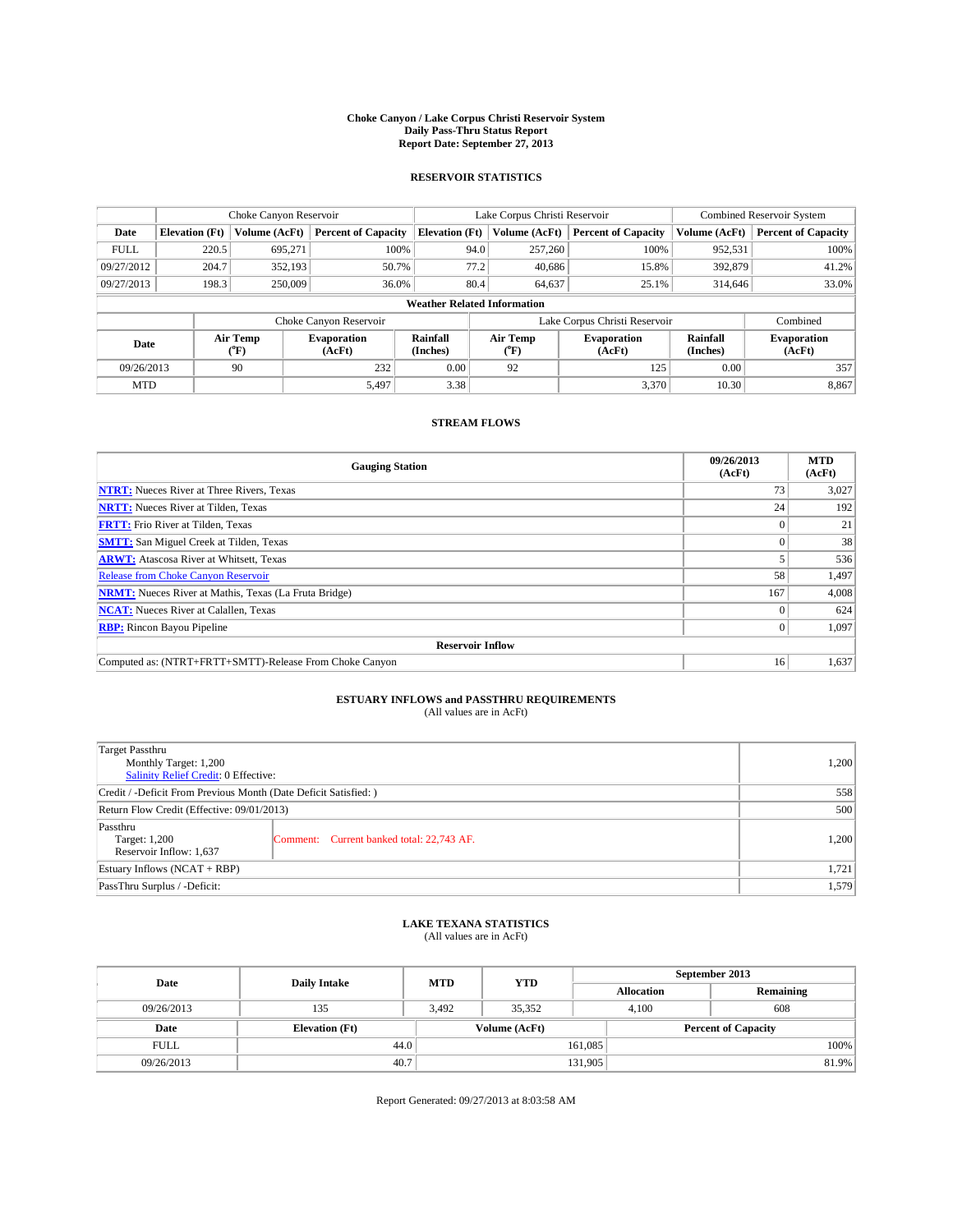### **Choke Canyon / Lake Corpus Christi Reservoir System Daily Pass-Thru Status Report Report Date: September 28, 2013**

### **RESERVOIR STATISTICS**

|             |                                    | Choke Canyon Reservoir |                              |                       | Lake Corpus Christi Reservoir | <b>Combined Reservoir System</b> |                      |                              |  |
|-------------|------------------------------------|------------------------|------------------------------|-----------------------|-------------------------------|----------------------------------|----------------------|------------------------------|--|
| Date        | <b>Elevation</b> (Ft)              | Volume (AcFt)          | <b>Percent of Capacity</b>   | <b>Elevation (Ft)</b> | Volume (AcFt)                 | <b>Percent of Capacity</b>       | Volume (AcFt)        | <b>Percent of Capacity</b>   |  |
| <b>FULL</b> | 220.5                              | 695,271                | 100%                         | 94.0                  | 257,260                       | 100%                             | 952,531              | 100%                         |  |
| 09/28/2012  | 204.6                              | 351,662                | 50.6%                        | 77.2                  | 40,430                        | 15.7%                            | 392,092              | 41.2%                        |  |
| 09/28/2013  | 198.3                              | 250,151                | 36.0%                        | 80.4                  | 64,381                        | 25.0%                            | 314,532              | 33.0%                        |  |
|             | <b>Weather Related Information</b> |                        |                              |                       |                               |                                  |                      |                              |  |
|             |                                    |                        | Choke Canyon Reservoir       |                       |                               | Lake Corpus Christi Reservoir    |                      | Combined                     |  |
| Date        |                                    | Air Temp<br>(°F)       | <b>Evaporation</b><br>(AcFt) | Rainfall<br>(Inches)  | Air Temp<br>$(^{0}F)$         | <b>Evaporation</b><br>(AcFt)     | Rainfall<br>(Inches) | <b>Evaporation</b><br>(AcFt) |  |
| 09/27/2013  |                                    | 92                     | 174                          | 0.16                  | 90                            | 109                              | 0.00                 | 283                          |  |
| <b>MTD</b>  |                                    |                        | 5,671                        | 3.54                  |                               | 3.479                            | 10.30                | 9,150                        |  |

## **STREAM FLOWS**

| <b>Gauging Station</b>                                       | 09/27/2013<br>(AcFt) | <b>MTD</b><br>(AcFt) |  |  |  |  |
|--------------------------------------------------------------|----------------------|----------------------|--|--|--|--|
| <b>NTRT:</b> Nueces River at Three Rivers, Texas             | 69                   | 3,097                |  |  |  |  |
| <b>NRTT:</b> Nueces River at Tilden, Texas                   | 15                   | 208                  |  |  |  |  |
| <b>FRTT:</b> Frio River at Tilden, Texas                     |                      | 22                   |  |  |  |  |
| <b>SMTT:</b> San Miguel Creek at Tilden, Texas               |                      | 38                   |  |  |  |  |
| <b>ARWT:</b> Atascosa River at Whitsett, Texas               |                      | 539                  |  |  |  |  |
| Release from Choke Canyon Reservoir                          | 58                   | 1,554                |  |  |  |  |
| <b>NRMT:</b> Nueces River at Mathis, Texas (La Fruta Bridge) | 179                  | 4,186                |  |  |  |  |
| <b>NCAT:</b> Nueces River at Calallen, Texas                 |                      | 624                  |  |  |  |  |
| <b>RBP:</b> Rincon Bayou Pipeline                            | $\Omega$             | 1,097                |  |  |  |  |
| <b>Reservoir Inflow</b>                                      |                      |                      |  |  |  |  |
| Computed as: (NTRT+FRTT+SMTT)-Release From Choke Canyon      | 12                   | 1,649                |  |  |  |  |

# **ESTUARY INFLOWS and PASSTHRU REQUIREMENTS**<br>(All values are in AcFt)

| Target Passthru<br>Monthly Target: 1,200                         |                                           |       |  |  |
|------------------------------------------------------------------|-------------------------------------------|-------|--|--|
| Salinity Relief Credit: 0 Effective:                             |                                           |       |  |  |
| Credit / -Deficit From Previous Month (Date Deficit Satisfied: ) |                                           |       |  |  |
| Return Flow Credit (Effective: 09/01/2013)                       |                                           |       |  |  |
| Passthru<br>Target: 1,200<br>Reservoir Inflow: 1,649             | Comment: Current banked total: 22,743 AF. | 1,200 |  |  |
| Estuary Inflows (NCAT + RBP)                                     |                                           |       |  |  |
| PassThru Surplus / -Deficit:                                     | 1,579                                     |       |  |  |

# **LAKE TEXANA STATISTICS** (All values are in AcFt)

| Date        | <b>Daily Intake</b>   | <b>MTD</b> | <b>YTD</b>    | September 2013    |                            |  |  |
|-------------|-----------------------|------------|---------------|-------------------|----------------------------|--|--|
|             |                       |            |               | <b>Allocation</b> | Remaining                  |  |  |
| 09/27/2013  | 135                   | 3.626      | 35.486        | 4.100             | 474                        |  |  |
| Date        | <b>Elevation</b> (Ft) |            | Volume (AcFt) |                   | <b>Percent of Capacity</b> |  |  |
| <b>FULL</b> | 44.0                  |            |               | 161,085           | 100%                       |  |  |
| 09/27/2013  | 40.7                  |            |               | 131,905           | 81.9%                      |  |  |

Report Generated: 09/28/2013 at 7:51:42 AM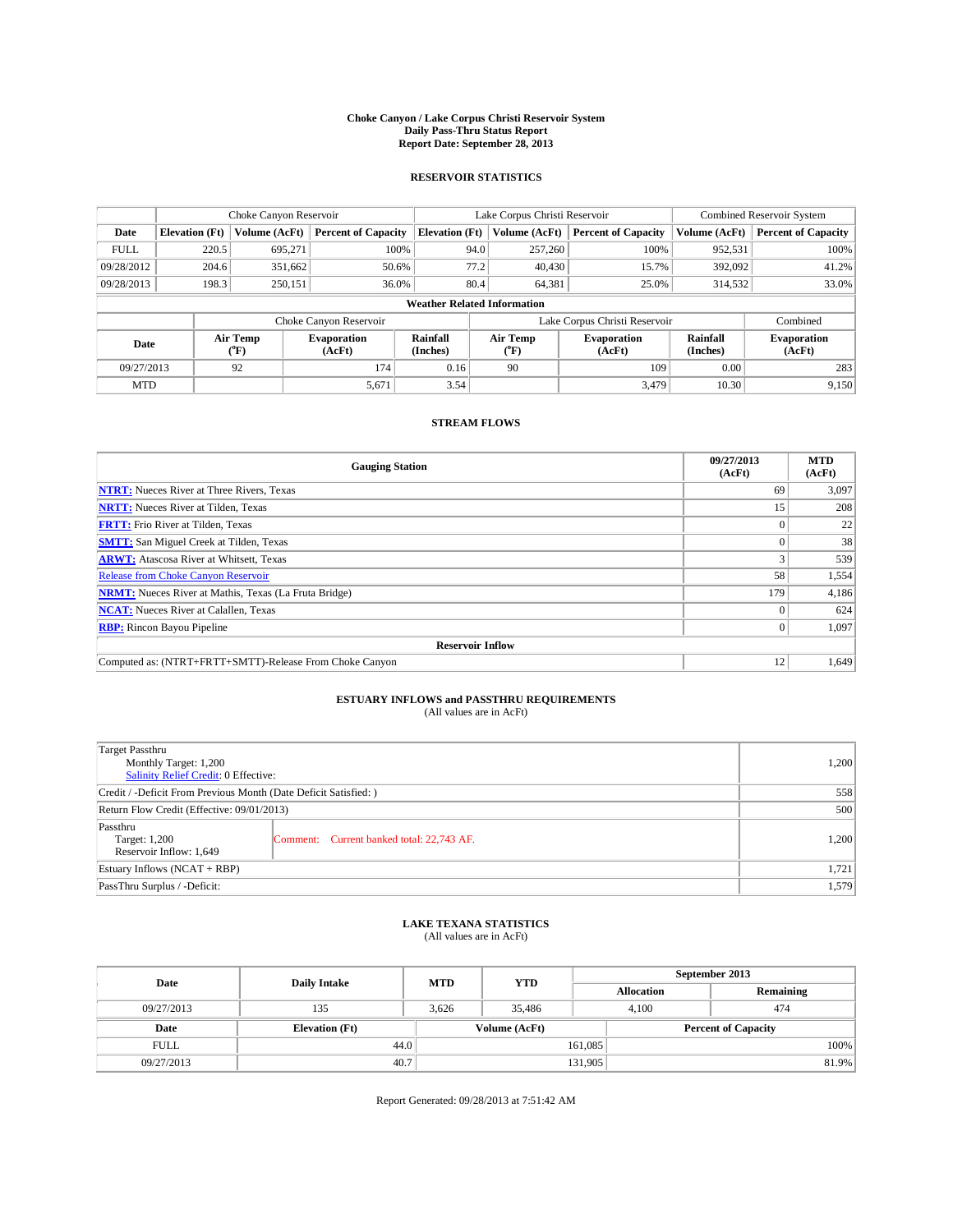### **Choke Canyon / Lake Corpus Christi Reservoir System Daily Pass-Thru Status Report Report Date: September 29, 2013**

### **RESERVOIR STATISTICS**

|             | Choke Canyon Reservoir             |                  | Lake Corpus Christi Reservoir |                       |      |                       | <b>Combined Reservoir System</b> |                      |                              |
|-------------|------------------------------------|------------------|-------------------------------|-----------------------|------|-----------------------|----------------------------------|----------------------|------------------------------|
| Date        | <b>Elevation</b> (Ft)              | Volume (AcFt)    | <b>Percent of Capacity</b>    | <b>Elevation (Ft)</b> |      | Volume (AcFt)         | <b>Percent of Capacity</b>       | Volume (AcFt)        | <b>Percent of Capacity</b>   |
| <b>FULL</b> | 220.5                              | 695.271          | 100%                          |                       | 94.0 | 257,260               | 100%                             | 952,531              | 100%                         |
| 09/29/2012  | 204.8                              | 354,998          | 51.1%                         |                       | 77.4 | 41,976                | 16.3%                            | 396,974              | 41.7%                        |
| 09/29/2013  | 198.3                              | 249,867          | 35.9%                         |                       | 80.4 | 64,381                | 25.0%                            | 314,248              | 33.0%                        |
|             | <b>Weather Related Information</b> |                  |                               |                       |      |                       |                                  |                      |                              |
|             |                                    |                  | Choke Canyon Reservoir        |                       |      |                       | Lake Corpus Christi Reservoir    |                      | Combined                     |
| Date        |                                    | Air Temp<br>(°F) | <b>Evaporation</b><br>(AcFt)  | Rainfall<br>(Inches)  |      | Air Temp<br>$(^{0}F)$ | <b>Evaporation</b><br>(AcFt)     | Rainfall<br>(Inches) | <b>Evaporation</b><br>(AcFt) |
| 09/28/2013  | 92<br>223                          |                  | 0.27                          |                       | 92   | 139                   | 0.00                             | 362                  |                              |
| <b>MTD</b>  |                                    |                  | 5,894                         | 3.81                  |      |                       | 3,618                            | 10.30                | 9,512                        |

## **STREAM FLOWS**

| <b>Gauging Station</b>                                       | 09/28/2013<br>(AcFt) | <b>MTD</b><br>(AcFt) |  |  |  |  |
|--------------------------------------------------------------|----------------------|----------------------|--|--|--|--|
| <b>NTRT:</b> Nueces River at Three Rivers, Texas             | 66                   | 3,162                |  |  |  |  |
| <b>NRTT:</b> Nueces River at Tilden, Texas                   | 12                   | 220                  |  |  |  |  |
| <b>FRTT:</b> Frio River at Tilden, Texas                     |                      | 24                   |  |  |  |  |
| <b>SMTT:</b> San Miguel Creek at Tilden, Texas               | 14                   | 52                   |  |  |  |  |
| <b>ARWT:</b> Atascosa River at Whitsett, Texas               |                      | 544                  |  |  |  |  |
| Release from Choke Canyon Reservoir                          | 58                   | 1,612                |  |  |  |  |
| <b>NRMT:</b> Nueces River at Mathis, Texas (La Fruta Bridge) | 189                  | 4,375                |  |  |  |  |
| <b>NCAT:</b> Nueces River at Calallen, Texas                 |                      | 624                  |  |  |  |  |
| <b>RBP:</b> Rincon Bayou Pipeline                            | $\Omega$             | 1,097                |  |  |  |  |
| <b>Reservoir Inflow</b>                                      |                      |                      |  |  |  |  |
| Computed as: (NTRT+FRTT+SMTT)-Release From Choke Canyon      | 24                   | 1,673                |  |  |  |  |

# **ESTUARY INFLOWS and PASSTHRU REQUIREMENTS**<br>(All values are in AcFt)

| <b>Target Passthru</b><br>Monthly Target: 1,200<br>Salinity Relief Credit: 0 Effective: | 1,200                                     |       |  |  |
|-----------------------------------------------------------------------------------------|-------------------------------------------|-------|--|--|
| Credit / -Deficit From Previous Month (Date Deficit Satisfied: )                        |                                           |       |  |  |
| Return Flow Credit (Effective: 09/01/2013)                                              |                                           |       |  |  |
| Passthru<br>Target: 1,200<br>Reservoir Inflow: 1,673                                    | Comment: Current banked total: 22,743 AF. | 1,200 |  |  |
| Estuary Inflows $(NCAT + RBP)$                                                          |                                           |       |  |  |
| PassThru Surplus / -Deficit:                                                            | 1,579                                     |       |  |  |

# **LAKE TEXANA STATISTICS** (All values are in AcFt)

| Date        | <b>Daily Intake</b>   | <b>MTD</b> | <b>YTD</b>    | September 2013    |                            |           |  |
|-------------|-----------------------|------------|---------------|-------------------|----------------------------|-----------|--|
|             |                       |            |               | <b>Allocation</b> |                            | Remaining |  |
| 09/28/2013  | 135                   | 3.761      | 35.621        |                   | 339<br>4.100               |           |  |
| Date        | <b>Elevation</b> (Ft) |            | Volume (AcFt) |                   | <b>Percent of Capacity</b> |           |  |
| <b>FULL</b> | 44.0                  |            |               | 161,085           |                            | 100%      |  |
| 09/28/2013  | 40.7                  |            |               | 131,905           |                            | 81.9%     |  |

Report Generated: 09/29/2013 at 7:49:30 AM